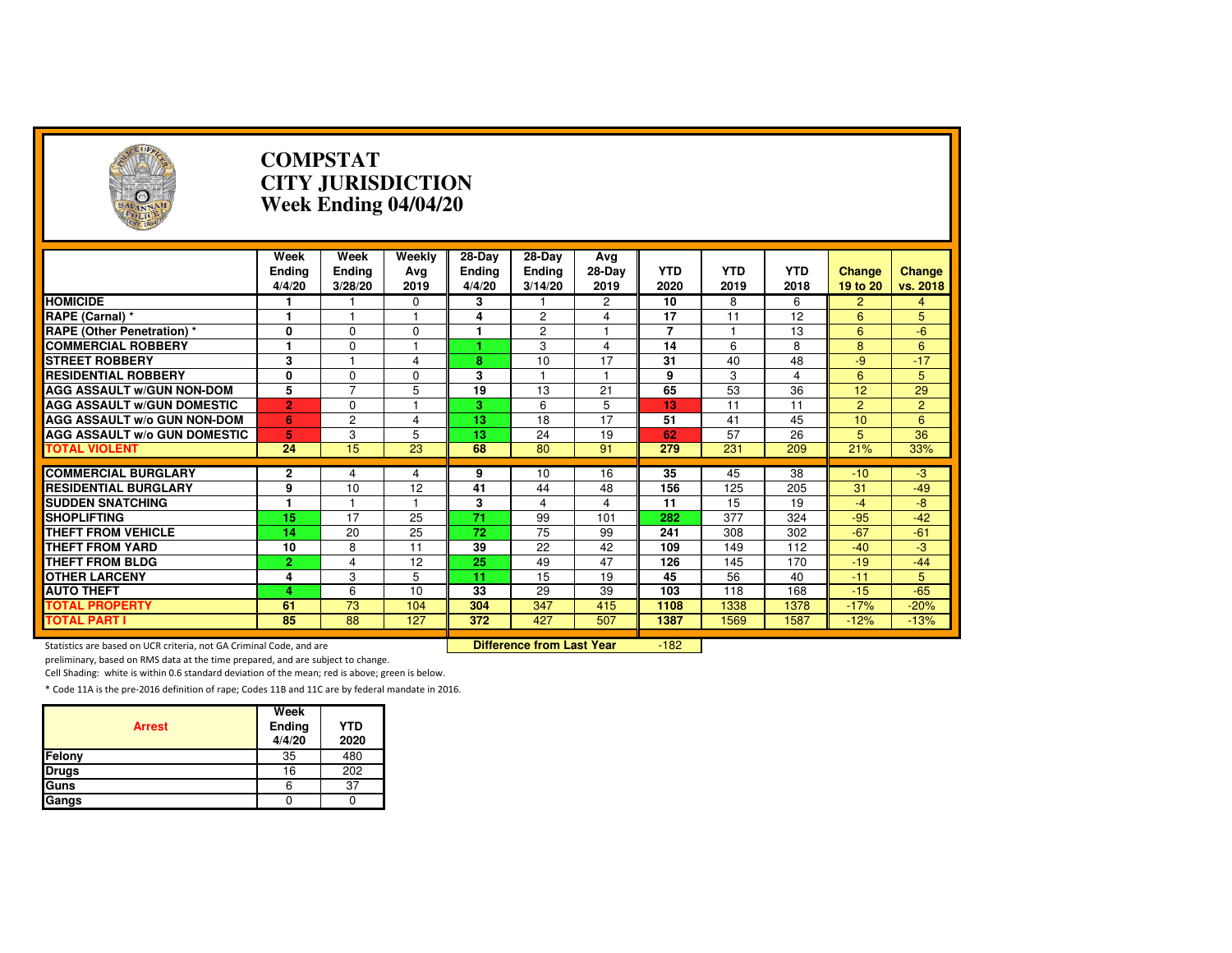

#### **COMPSTATNORTH PRECINCTWeek Ending 04/04/20**

#### **PRECINCT COMMANDER:**

**CAPT. CARY HILL**



|                                     | Week<br><b>Ending</b><br>4/4/20 | Week<br>Ending<br>3/28/20 | Weekly<br>Ava<br>2019 | 28-Day<br><b>Ending</b><br>4/4/20 | 28-Day<br><b>Ending</b><br>3/14/20 | Avg<br>28-Day<br>2019   | <b>YTD</b><br>2020 | <b>YTD</b><br>2019 | <b>YTD</b><br>2018 | <b>Change</b><br>19 to 20 | <b>Change</b><br>vs. 2018 |
|-------------------------------------|---------------------------------|---------------------------|-----------------------|-----------------------------------|------------------------------------|-------------------------|--------------------|--------------------|--------------------|---------------------------|---------------------------|
| <b>HOMICIDE</b>                     | 0                               |                           | 0                     | $\overline{2}$                    | $\Omega$                           | $\Omega$                | $\overline{2}$     | $\overline{c}$     |                    | $\Omega$                  |                           |
| RAPE (Carnal) *                     | 0                               | $\Omega$                  | 0                     | ٠                                 |                                    | $\overline{1}$          | 6                  | 4                  | $\overline{2}$     | $\overline{2}$            | $\overline{4}$            |
| <b>RAPE (Other Penetration)</b> *   | $\mathbf{0}$                    | $\Omega$                  | 0                     | 0                                 | $\Omega$                           | $\Omega$                | 0                  | $\Omega$           | $\overline{2}$     | $\Omega$                  | $-2$                      |
| <b>COMMERCIAL ROBBERY</b>           | 0                               | 0                         | 0                     | 0                                 | $\overline{c}$                     |                         | $\mathbf{2}$       |                    | $\overline{2}$     |                           | $\Omega$                  |
| <b>STREET ROBBERY</b>               | 0                               |                           |                       |                                   | 5                                  | 5                       | 9                  | 13                 | 23                 | $-4$                      | $-14$                     |
| <b>RESIDENTIAL ROBBERY</b>          | $\mathbf{0}$                    | $\Omega$                  | <sup>0</sup>          | ٠                                 | $\Omega$                           | 0                       | $\overline{2}$     | $\Omega$           | $\overline{2}$     | $\overline{2}$            | $\Omega$                  |
| <b>AGG ASSAULT W/GUN NON-DOM</b>    | $\bf{0}$                        | $\mathbf 0$               |                       | 6                                 | $\overline{7}$                     | 4                       | 21                 | 11                 | 8                  | 10                        | 13                        |
| <b>AGG ASSAULT W/GUN DOMESTIC</b>   | 1                               | $\Omega$                  | $\Omega$              | ٠                                 | 3                                  | $\overline{\mathbf{1}}$ | 4                  | м                  | 3                  | 3                         | $\blacktriangleleft$      |
| <b>AGG ASSAULT W/o GUN NON-DOM</b>  | $\mathbf{0}$                    | $\Omega$                  |                       | 2.                                | $\overline{7}$                     | 6                       | 17                 | 15                 | 13                 | $\overline{2}$            | 4                         |
| <b>AGG ASSAULT W/o GUN DOMESTIC</b> | $\bf{0}$                        |                           |                       | ٠                                 | 3                                  | 5                       | 9                  | 14                 | 8                  | $-5$                      |                           |
| <b>TOTAL VIOLENT</b>                | н                               | 3                         | 6                     | 15                                | 28                                 | 24                      | 72                 | 61                 | 64                 | 18%                       | 13%                       |
|                                     |                                 |                           |                       |                                   |                                    |                         |                    |                    |                    |                           |                           |
| <b>COMMERCIAL BURGLARY</b>          |                                 | 0                         |                       |                                   | 3                                  | 4                       | 9                  | 11                 | 6                  | $-2$                      | 3                         |
| <b>RESIDENTIAL BURGLARY</b>         | 3                               | $\Omega$                  | $\overline{c}$        | 11                                | 15                                 | $\overline{7}$          | 36                 | 11                 | 21                 | 25                        | 15                        |
| <b>SUDDEN SNATCHING</b>             |                                 |                           | 0                     | 3                                 | 3                                  |                         | $\overline{7}$     | 5                  | 10                 | $\overline{2}$            | $-3$                      |
| <b>SHOPLIFTING</b>                  | $\overline{2}$                  | 3                         | 3                     | 12                                | 13                                 | 12                      | 34                 | 43                 | 68                 | $-9$                      | $-34$                     |
| <b>THEFT FROM VEHICLE</b>           | 4                               |                           | 6                     | 6.                                | 8                                  | 24                      | 35                 | 65                 | 53                 | $-30$                     | $-18$                     |
| <b>THEFT FROM YARD</b>              |                                 | $\overline{4}$            | 3                     | 11                                | 8                                  | 11                      | 29                 | 41                 | 29                 | $-12$                     | $\mathbf{0}$              |
| <b>THEFT FROM BLDG</b>              | $\bf{0}$                        | $\overline{2}$            | 3                     | 3                                 | 9                                  | 11                      | 24                 | 31                 | 51                 | $-7$                      | $-27$                     |
| <b>OTHER LARCENY</b>                | $\overline{2}$                  | $\Omega$                  |                       | 3                                 | 3                                  | 4                       | 9                  | 10                 | 8                  | $-1$                      | 1.                        |
| <b>AUTO THEFT</b>                   |                                 | $\Omega$                  | 2                     | 9                                 | 6                                  | 8                       | 24                 | 15                 | 20                 | 9                         | $\overline{4}$            |
| <b>TOTAL PROPERTY</b>               | 12                              | 11                        | 21                    | 59                                | 68                                 | 82                      | 207                | 232                | 266                | $-11%$                    | $-22%$                    |
| <b>TOTAL PART I</b>                 | $\overline{13}$                 | 14                        | $\overline{26}$       | $\overline{74}$                   | 96                                 | 106                     | 279                | 293                | 330                | $-5%$                     | $-15%$                    |

Statistics are based on UCR criteria, not GA Criminal Code, and are **Difference from Last Year** 

-14

preliminary, based on RMS data at the time prepared, and are subject to change.

Cell Shading: white is within 0.6 standard deviation of the mean; red is above; green is below.

| <b>Arrests</b> | Week<br>Ending<br>4/4/20 | <b>YTD</b><br>2020 |
|----------------|--------------------------|--------------------|
| Felony         | 5                        | 128                |
| <b>Drugs</b>   | 2                        | 63                 |
| Guns           |                          |                    |
| Gangs          |                          |                    |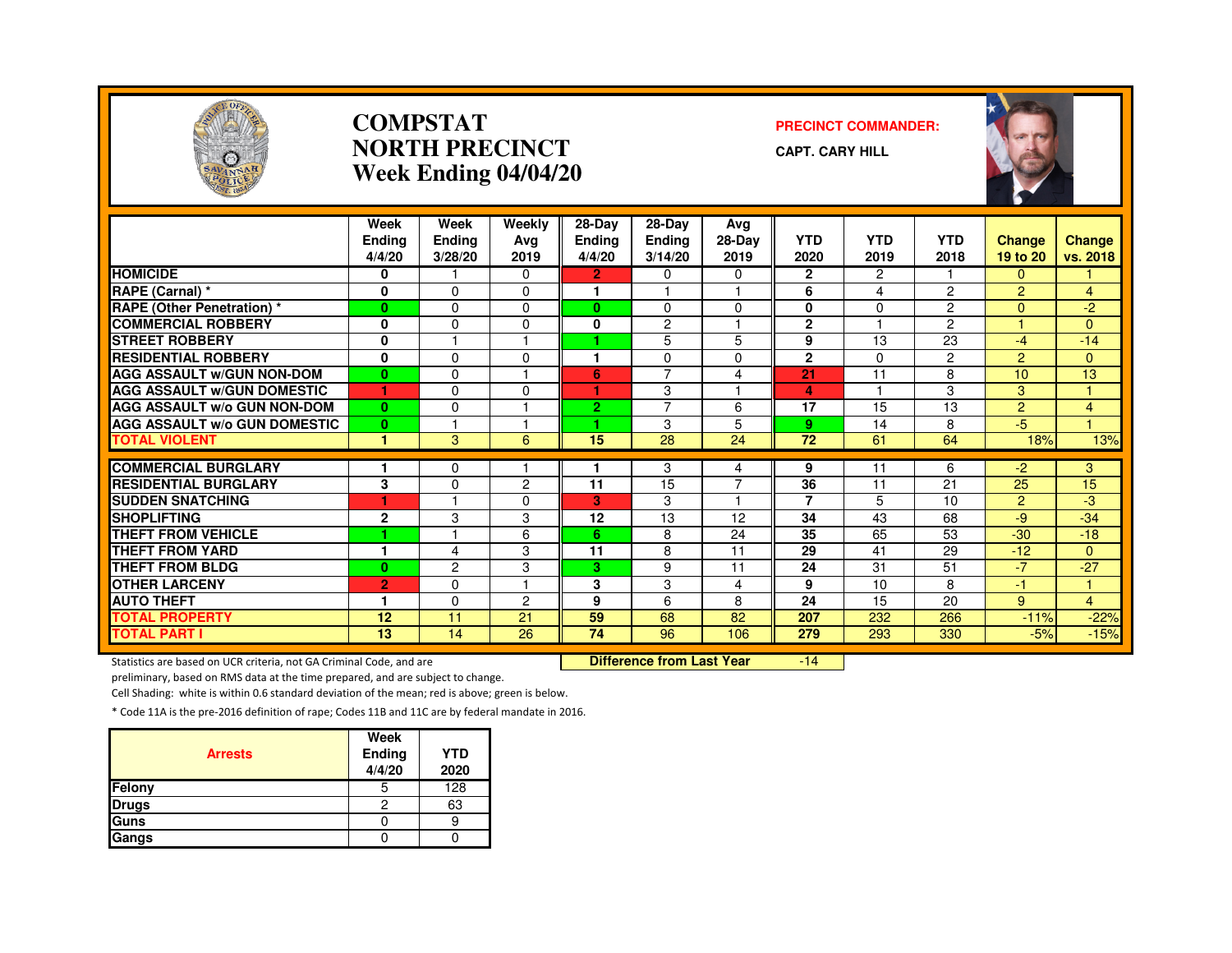

#### **COMPSTAT PRECINCT COMMANDER: CENTRAL PRECINCTWeek Ending 04/04/20**

**CAPT. TONYA REID**

| POLICE                              |                          |                                  | Week Ending 04/04/20  |                                   |                                      |                       |                    |                    |                    |                           |                    |
|-------------------------------------|--------------------------|----------------------------------|-----------------------|-----------------------------------|--------------------------------------|-----------------------|--------------------|--------------------|--------------------|---------------------------|--------------------|
|                                     | Week<br>Ending<br>4/4/20 | Week<br><b>Ending</b><br>3/28/20 | Weekly<br>Ava<br>2019 | 28-Day<br><b>Endina</b><br>4/4/20 | $28-Dav$<br><b>Ending</b><br>3/14/20 | Ava<br>28-Day<br>2019 | <b>YTD</b><br>2020 | <b>YTD</b><br>2019 | <b>YTD</b><br>2018 | <b>Change</b><br>19 to 20 | Change<br>vs. 2018 |
| <b>HOMICIDE</b>                     |                          | $\Omega$                         | $\mathbf{0}$          |                                   |                                      | $\Omega$              | 7                  |                    | $\mathbf{0}$       | 6                         | $\overline{7}$     |
| RAPE (Carnal) *                     | 0                        | $\Omega$                         | $\Omega$              | $\mathbf{0}$                      |                                      |                       | 6                  | $\overline{c}$     | 4                  | 4                         | $\overline{2}$     |
| <b>RAPE (Other Penetration)*</b>    | 0                        | $\Omega$                         | $\Omega$              | $\mathbf{0}$                      | $\Omega$                             | $\Omega$              | ٠                  |                    | 4                  | $\overline{0}$            | $-3$               |
| <b>COMMERCIAL ROBBERY</b>           | 0                        | 0                                | 0                     | $\mathbf{0}$                      | 0                                    | $\overline{c}$        | $\mathbf{2}$       |                    | 0                  | 1                         | $\overline{2}$     |
| <b>STREET ROBBERY</b>               | $\bf{0}$                 | $\Omega$                         |                       | $\overline{2}$                    | 4                                    | 5                     | 8                  | 11                 | 11                 | $-3$                      | $-3$               |
| <b>RESIDENTIAL ROBBERY</b>          | 0                        | $\Omega$                         | $\Omega$              | $\overline{2}$                    | $\Omega$                             | $\Omega$              | 3                  |                    | 1                  | $\overline{2}$            | $\overline{2}$     |
| <b>AGG ASSAULT w/GUN NON-DOM</b>    | 3                        | 3                                | $\overline{c}$        | $\overline{7}$                    | 2                                    | $\overline{7}$        | 20                 | 18                 | 11                 | $\overline{2}$            | 9                  |
| <b>AGG ASSAULT W/GUN DOMESTIC</b>   | $\mathbf{0}$             | $\Omega$                         | $\Omega$              | $\mathbf{0}$                      | $\Omega$                             | $\overline{1}$        | 3                  | 4                  | 5                  | $-1$                      | $-2$               |
| <b>AGG ASSAULT w/o GUN NON-DOM</b>  | $\overline{2}$           |                                  |                       | 4                                 | 4                                    | 4                     | $\overline{12}$    | 7                  | 15                 | 5                         | $-3$               |
| <b>AGG ASSAULT w/o GUN DOMESTIC</b> | $\overline{2}$           | $\mathbf 0$                      |                       | 5                                 | 8                                    | 5                     | 19                 | 15                 | 6                  | $\overline{4}$            | 13                 |
| <b>TOTAL VIOLENT</b>                | 8                        | $\overline{4}$                   | 6                     | 21                                | 20                                   | 26                    | 81                 | 61                 | 57                 | 33%                       | 42%                |
| <b>COMMERCIAL BURGLARY</b>          |                          |                                  |                       |                                   |                                      |                       |                    | 12                 | 14                 | $-1$                      | $-3$               |
| <b>RESIDENTIAL BURGLARY</b>         | 0<br>3                   | 3                                | 4                     | $\overline{2}$<br>13              | 4<br>13                              | 6<br>16               | 11<br>53           | 40                 | 47                 | 13                        | 6                  |
| <b>SUDDEN SNATCHING</b>             | $\bf{0}$                 | $\Omega$                         | $\Omega$              | $\mathbf{0}$                      | $\Omega$                             |                       |                    | $\overline{2}$     | $\overline{2}$     | $-1$                      | $-1$               |
| <b>SHOPLIFTING</b>                  | 6                        | 3                                | 5                     | 15                                | 16                                   | 19                    | 50                 | 63                 | 35                 | $-13$                     | 15                 |
| THEFT FROM VEHICLE                  | 5                        | $\overline{c}$                   | 6                     | 18                                | 17                                   | 25                    | 52                 | 62                 | 93                 | $-10$                     | $-41$              |
| <b>THEFT FROM YARD</b>              | 5                        | $\overline{c}$                   | 4                     | 14                                | 5                                    | 15                    | 38                 | 54                 | 34                 | $-16$                     | $\overline{4}$     |
| THEFT FROM BLDG                     | $\bf{0}$                 |                                  | 3                     | 4                                 | 9                                    | 10                    | 23                 | 37                 | 47                 | $-14$                     | $-24$              |
| <b>OTHER LARCENY</b>                |                          | $\Omega$                         | $\overline{c}$        | 3.                                | 8                                    | $\overline{7}$        | 14                 | 20                 | 5                  | $-6$                      | 9                  |
| <b>AUTO THEFT</b>                   | $\bf{0}$                 |                                  | $\overline{2}$        | 10                                | 7                                    | 10                    | 38                 | 36                 | 54                 | $\mathcal{P}$             | $-16$              |
| <b>TOTAL PROPERTY</b>               | 20                       | 13                               | $\overline{27}$       | 79                                | $\overline{79}$                      | 107                   | 280                | 326                | 331                | $-14%$                    | $-15%$             |
| <b>TOTAL PART I</b>                 | 28                       | 17                               | 33                    | 100                               | 99                                   | 133                   | 361                | 387                | 388                | $-7%$                     | $-7%$              |

Statistics are based on UCR criteria, not GA Criminal Code, and are **Difference from Last Year** 

-26

preliminary, based on RMS data at the time prepared, and are subject to change.

Cell Shading: white is within 0.6 standard deviation of the mean; red is above; green is below.

| <b>Arrests</b> | Week<br>Ending<br>4/4/20 | <b>YTD</b><br>2020 |
|----------------|--------------------------|--------------------|
| Felony         | 18                       | 156                |
| <b>Drugs</b>   | 12                       | 76                 |
| Guns           | 5                        | 15                 |
| Gangs          |                          |                    |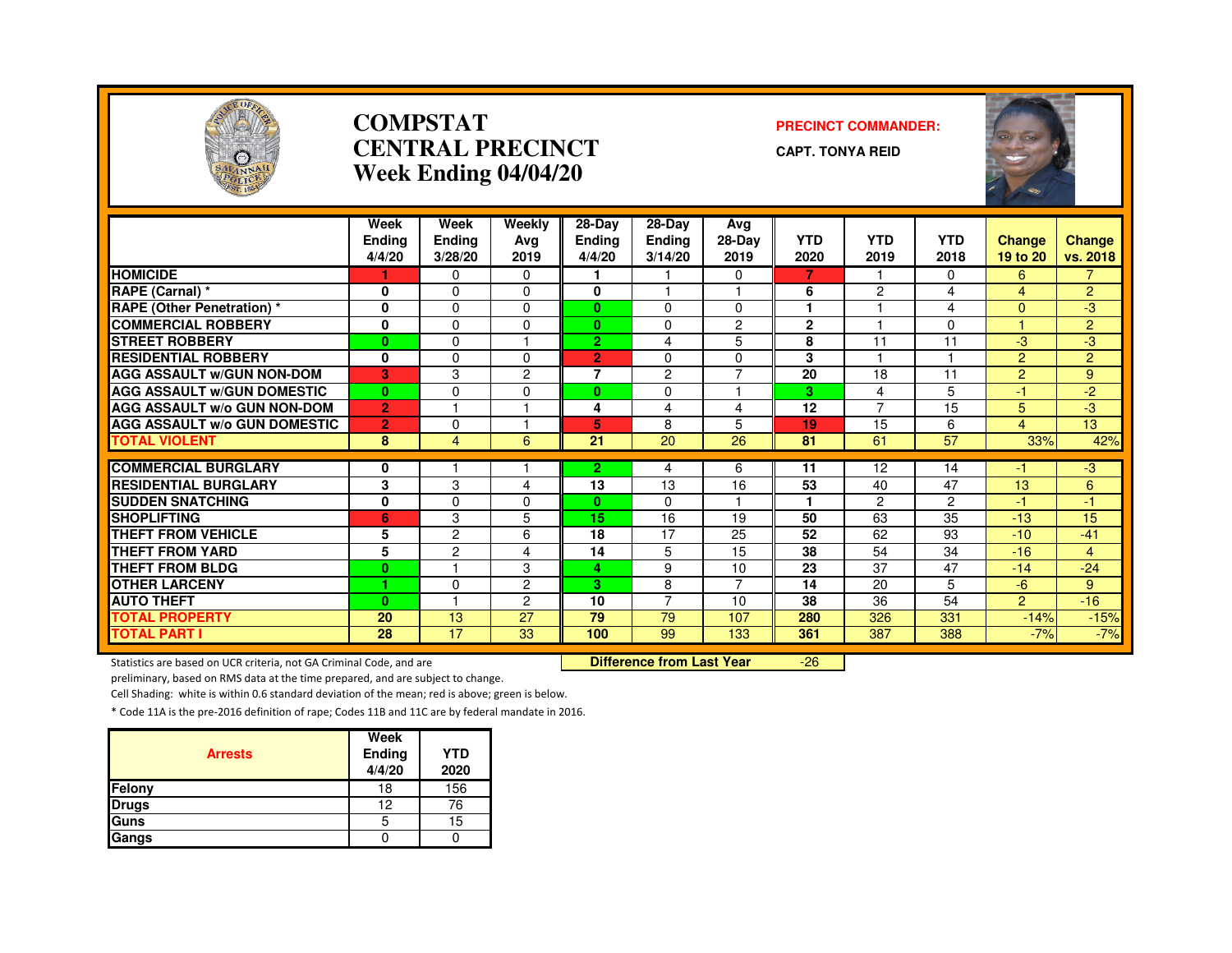

#### **COMPSTATSOUTH PRECINCTWeek Ending 04/04/20**

#### **PRECINCT COMMANDER:**

**CAPT. MICHELLE HALFORD**



|                                     | Week<br><b>Ending</b><br>4/4/20 | Week<br>Ending<br>3/28/20 | Weekly<br>Avg<br>2019 | 28-Day<br><b>Ending</b><br>4/4/20 | $28-Dav$<br><b>Ending</b><br>3/14/20 | Ava<br>28-Day<br>2019 | <b>YTD</b><br>2020 | <b>YTD</b><br>2019 | <b>YTD</b><br>2018 | <b>Change</b><br>19 to 20 | Change<br>vs. 2018 |
|-------------------------------------|---------------------------------|---------------------------|-----------------------|-----------------------------------|--------------------------------------|-----------------------|--------------------|--------------------|--------------------|---------------------------|--------------------|
| <b>HOMICIDE</b>                     | 0                               | 0                         | $\Omega$              | 0                                 | $\Omega$                             |                       | 1                  | 4                  |                    | $-3$                      | $\mathbf{0}$       |
| RAPE (Carnal) *                     |                                 |                           | $\Omega$              | 3                                 | $\Omega$                             |                       | 5                  |                    | 3                  | $\overline{4}$            | $\overline{2}$     |
| <b>RAPE (Other Penetration)</b> *   | $\mathbf{0}$                    | $\Omega$                  | $\Omega$              | 0                                 |                                      | $\Omega$              | 4                  | 0                  | 4                  | 4                         | $\mathbf{0}$       |
| <b>COMMERCIAL ROBBERY</b>           |                                 | $\Omega$                  | $\Omega$              |                                   |                                      |                       | 7                  | 3                  | 4                  | 4                         | 3                  |
| <b>STREET ROBBERY</b>               | $\overline{2}$                  | $\mathbf{0}$              |                       | 4                                 |                                      | 3                     | 9                  | 8                  | 6                  |                           | 3                  |
| <b>RESIDENTIAL ROBBERY</b>          | 0                               | $\mathbf{0}$              | $\Omega$              | 0                                 |                                      | $\Omega$              | 3                  | $\Omega$           |                    | 3                         | $\overline{2}$     |
| <b>AGG ASSAULT W/GUN NON-DOM</b>    |                                 |                           |                       | $\overline{2}$                    | 4                                    | 3                     | 13                 | 9                  |                    | $\overline{4}$            | 12                 |
| <b>AGG ASSAULT W/GUN DOMESTIC</b>   | $\bf{0}$                        | $\Omega$                  | $\Omega$              | ٠                                 | 2                                    |                       | 3                  | 4                  |                    | $-1$                      | $\overline{2}$     |
| <b>AGG ASSAULT w/o GUN NON-DOM</b>  | $\bf{0}$                        |                           |                       | 3                                 | $\overline{2}$                       | $\overline{2}$        | 7                  | 8                  | 7                  | -1                        | $\Omega$           |
| <b>AGG ASSAULT w/o GUN DOMESTIC</b> | $\overline{2}$                  |                           |                       | 5                                 | 6                                    | $\overline{4}$        | 15                 | 13                 | 3                  | $\overline{2}$            | 12                 |
| <b>TOTAL VIOLENT</b>                | $\overline{7}$                  | 4                         | 4                     | 19                                | 18                                   | 17                    | 67                 | 50                 | 31                 | 34%                       | 116%               |
|                                     |                                 |                           |                       |                                   |                                      |                       |                    |                    |                    |                           |                    |
| <b>COMMERCIAL BURGLARY</b>          |                                 | 3                         |                       | 4                                 | 7                                    | 5                     | 6                  | 19                 | 11                 | $-13$                     | $-5$               |
| <b>RESIDENTIAL BURGLARY</b>         | $\mathbf{0}$                    | $\overline{2}$            | $\overline{2}$        | 5                                 |                                      | 9                     | 27<br>1            | 15                 | 61                 | 12                        | $-34$              |
| <b>SUDDEN SNATCHING</b>             | 0                               | $\Omega$                  | 0                     | $\mathbf{0}$                      | $\Omega$                             |                       |                    | 4                  | 3                  | -3                        | -2                 |
| <b>SHOPLIFTING</b>                  | $\overline{2}$                  | 6                         | 12<br>⇁               | 25                                | 38                                   | 48                    | 110                | 205                | 146                | $-95$                     | $-36$              |
| THEFT FROM VEHICLE                  | 3                               | 14                        |                       | 27                                | 24                                   | 26                    | 73                 | 84                 | 84                 | $-11$                     | $-11$              |
| <b>THEFT FROM YARD</b>              | $\mathbf{1}$                    | 0                         |                       | 3                                 | 5                                    | 6                     | 13                 | 21                 | 18                 | -8                        | $-5$               |
| <b>THEFT FROM BLDG</b>              | $\bf{0}$                        |                           | 3                     | 7                                 | 15                                   | 13                    | 32                 | 41                 | 29                 | -9                        | 3                  |
| <b>OTHER LARCENY</b>                | $\bf{0}$                        |                           |                       |                                   |                                      | 4                     | 6                  | 8                  | $\overline{7}$     | $-2$                      | $-1$               |
| <b>AUTO THEFT</b>                   | 1                               |                           | 3                     | 5.                                | 8                                    | 11                    | 18                 | 31                 | 38                 | $-13$                     | $-20$              |
| <b>TOTAL PROPERTY</b>               | 8                               | 28                        | 31                    | 77                                | 99                                   | 123                   | 286                | 428                | 397                | $-33%$                    | $-28%$             |
| <b>TOTAL PART I</b>                 | 15                              | 32                        | 35                    | 96                                | 117                                  | 141                   | 353                | 478                | 428                | $-26%$                    | $-18%$             |

Statistics are based on UCR criteria, not GA Criminal Code, and are **Difference from Last Year** 

 $-125$ 

preliminary, based on RMS data at the time prepared, and are subject to change.

Cell Shading: white is within 0.6 standard deviation of the mean; red is above; green is below.

| <b>Arrests</b> | Week<br>Ending<br>4/4/20 | <b>YTD</b><br>2020 |
|----------------|--------------------------|--------------------|
| Felony         |                          | 102                |
| <b>Drugs</b>   | 2                        | 38                 |
| Guns           |                          |                    |
| Gangs          |                          |                    |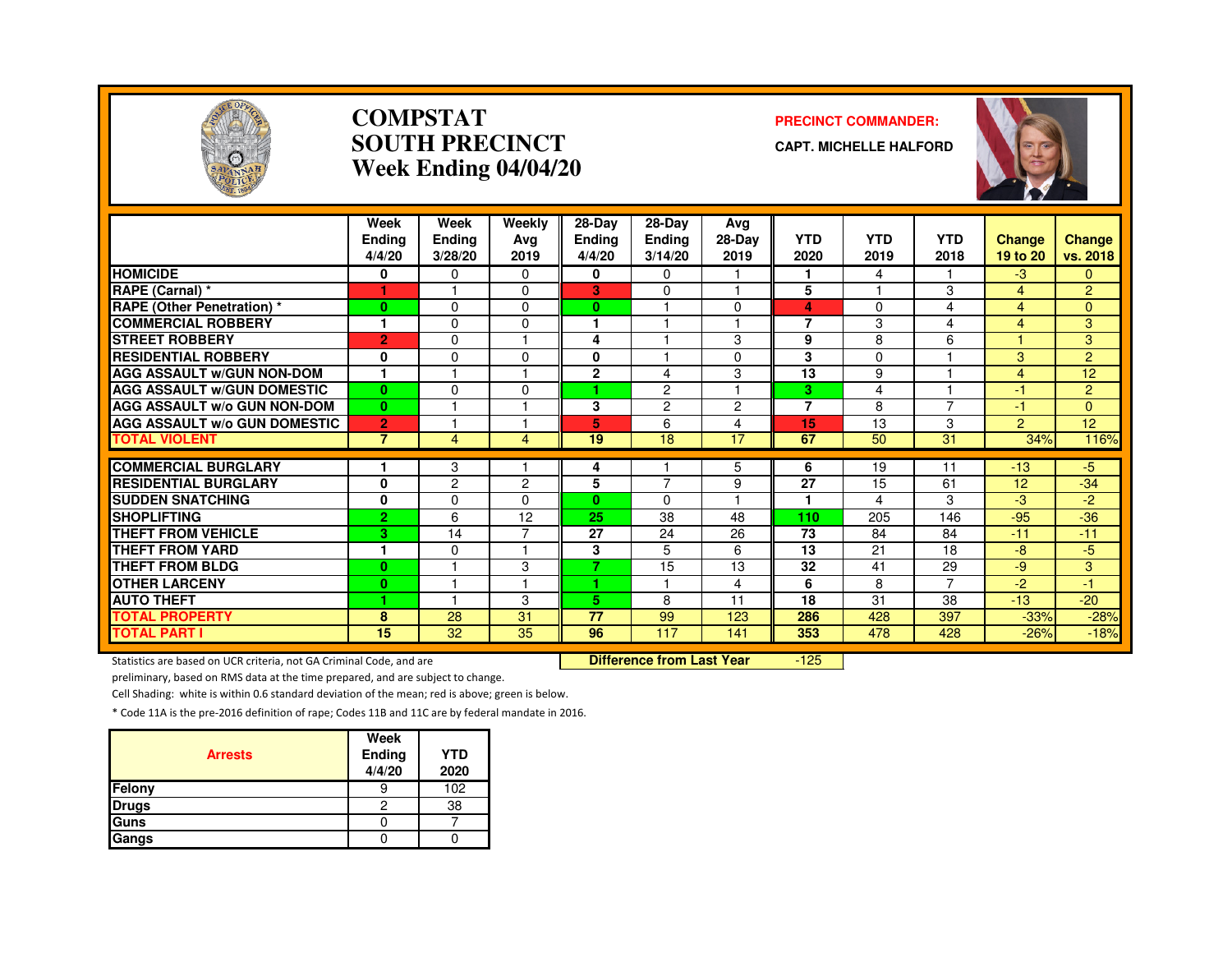

#### **COMPSTATEAST PRECINCTWeek Ending 04/04/20**

#### **PRECINCT COMMANDER:**

**CAPT. GEORGE GUNDICH**



|                                     | Week           | Week           | Weekly         | 28-Day         | $28-Dav$                  | Avg                  |                 |                |                |                |                  |
|-------------------------------------|----------------|----------------|----------------|----------------|---------------------------|----------------------|-----------------|----------------|----------------|----------------|------------------|
|                                     | <b>Endina</b>  | Ending         | Ava            | <b>Ending</b>  | Ending                    | 28-Day               | <b>YTD</b>      | <b>YTD</b>     | <b>YTD</b>     | <b>Change</b>  | <b>Change</b>    |
|                                     | 4/4/20         | 3/28/20        | 2019           | 4/4/20         | 3/14/20                   | 2019                 | 2020            | 2019           | 2018           | 19 to 20       | vs. 2018         |
| <b>HOMICIDE</b>                     | 0              | $\Omega$       | $\Omega$       | 0              | 0                         | 0                    | 0               |                | 4              | -1             | $-4$             |
| RAPE (Carnal) *                     | 0              | $\Omega$       | $\Omega$       | 0              | 0                         | ٠                    | 0               | 4              | 3              | $-4$           | -3               |
| <b>RAPE (Other Penetration) *</b>   | $\mathbf{0}$   | $\Omega$       | $\Omega$       | 1              |                           | $\Omega$             | $\mathbf{2}$    | $\Omega$       | 3              | $\overline{2}$ | $-1$             |
| <b>COMMERCIAL ROBBERY</b>           | 0              | $\Omega$       | $\Omega$       | 0              | 0                         | ٠                    | 3               |                | $\overline{2}$ | $\overline{2}$ |                  |
| <b>STREET ROBBERY</b>               |                | $\Omega$       |                |                | 0                         | 4                    | 5               | 8              | 8              | -3             | -3               |
| <b>RESIDENTIAL ROBBERY</b>          | 0              | $\Omega$       | $\Omega$       | $\bf{0}$       | 0                         |                      |                 | 2              | $\Omega$       | $-1$           |                  |
| <b>AGG ASSAULT W/GUN NON-DOM</b>    |                | 3              | 2              | 4              | 0                         | 6                    | $\overline{11}$ | 15             | 16             | $-4$           | $-5$             |
| <b>AGG ASSAULT W/GUN DOMESTIC</b>   | 1              | $\Omega$       | $\Omega$       |                |                           | $\overline{c}$       | 3               | $\overline{c}$ | $\overline{2}$ |                |                  |
| <b>AGG ASSAULT w/o GUN NON-DOM</b>  | 4              | $\Omega$       | ٠              | 4              | 5                         | 5                    | 15              | 11             | 10             | 4              | 5                |
| <b>AGG ASSAULT W/o GUN DOMESTIC</b> | 1              |                |                | $\overline{2}$ | 7                         | 5                    | 19              | 15             | 9              | 4              | 10 <sup>10</sup> |
| <b>TOTAL VIOLENT</b>                | 8              | $\overline{4}$ | 6              | 13             | 14                        | 24                   | 59              | 59             | 57             | 0%             | 4%               |
|                                     |                |                |                |                |                           |                      |                 |                | 7              |                |                  |
| <b>COMMERCIAL BURGLARY</b>          | 0              | $\Omega$       | $\Omega$       | $\mathbf{2}$   | 2                         | $\overline{2}$       | 9               | 3              |                | 6              | $\overline{2}$   |
| <b>RESIDENTIAL BURGLARY</b>         | 3              | 5              | 4              | 12             | 9<br>$\blacktriangleleft$ | 17<br>$\overline{1}$ | 40              | 59             | 76             | $-19$          | $-36$            |
| <b>SUDDEN SNATCHING</b>             | 0              | $\Omega$       | $\Omega$       | $\mathbf{0}$   |                           |                      | $\mathbf{2}$    | 4              | 4              | $-2$           | $-2$             |
| <b>SHOPLIFTING</b>                  | 5              | 5              | 6              | 19             | 32                        | 23                   | 88              | 66             | 75             | 22             | 13               |
| <b>THEFT FROM VEHICLE</b>           | 5              | 3              | 6              | 21             | 26                        | 24                   | 81              | 97             | 72             | $-16$          | 9                |
| <b>THEFT FROM YARD</b>              | 3              | $\overline{c}$ | $\overline{c}$ | 11             | 4                         | 10                   | $\overline{29}$ | 33             | 31             | $-4$           | $-2$             |
| <b>THEFT FROM BLDG</b>              | $\overline{2}$ | $\Omega$       | 3              | 11             | 16                        | 12                   | 47              | 36             | 43             | 11             | 4                |
| <b>OTHER LARCENY</b>                | $\mathbf{1}$   | $\overline{c}$ | и              | 4              | 3                         | 5                    | 16              | 18             | 20             | $-2$           | $-4$             |
| <b>AUTO THEFT</b>                   | $\overline{2}$ | 4              | 2              | 9              | 8                         | 10                   | 23              | 36             | 56             | $-13$          | $-33$            |
| <b>TOTAL PROPERTY</b>               | 21             | 21             | 26             | 89             | 101                       | 103                  | 335             | 352            | 384            | $-5%$          | $-13%$           |
| <b>TOTAL PART I</b>                 | 29             | 25             | 32             | 102            | 115                       | 127                  | 394             | 411            | 441            | $-4%$          | $-11%$           |

Statistics are based on UCR criteria, not GA Criminal Code, and are **Difference from Last Year** 

-17

preliminary, based on RMS data at the time prepared, and are subject to change.

Cell Shading: white is within 0.6 standard deviation of the mean; red is above; green is below.

| <b>Arrests</b> | Week<br>Ending<br>4/4/20 | <b>YTD</b><br>2020 |
|----------------|--------------------------|--------------------|
| Felony         | 3                        | 94                 |
| <b>Drugs</b>   |                          | 25                 |
| Guns           |                          | 6                  |
| Gangs          |                          |                    |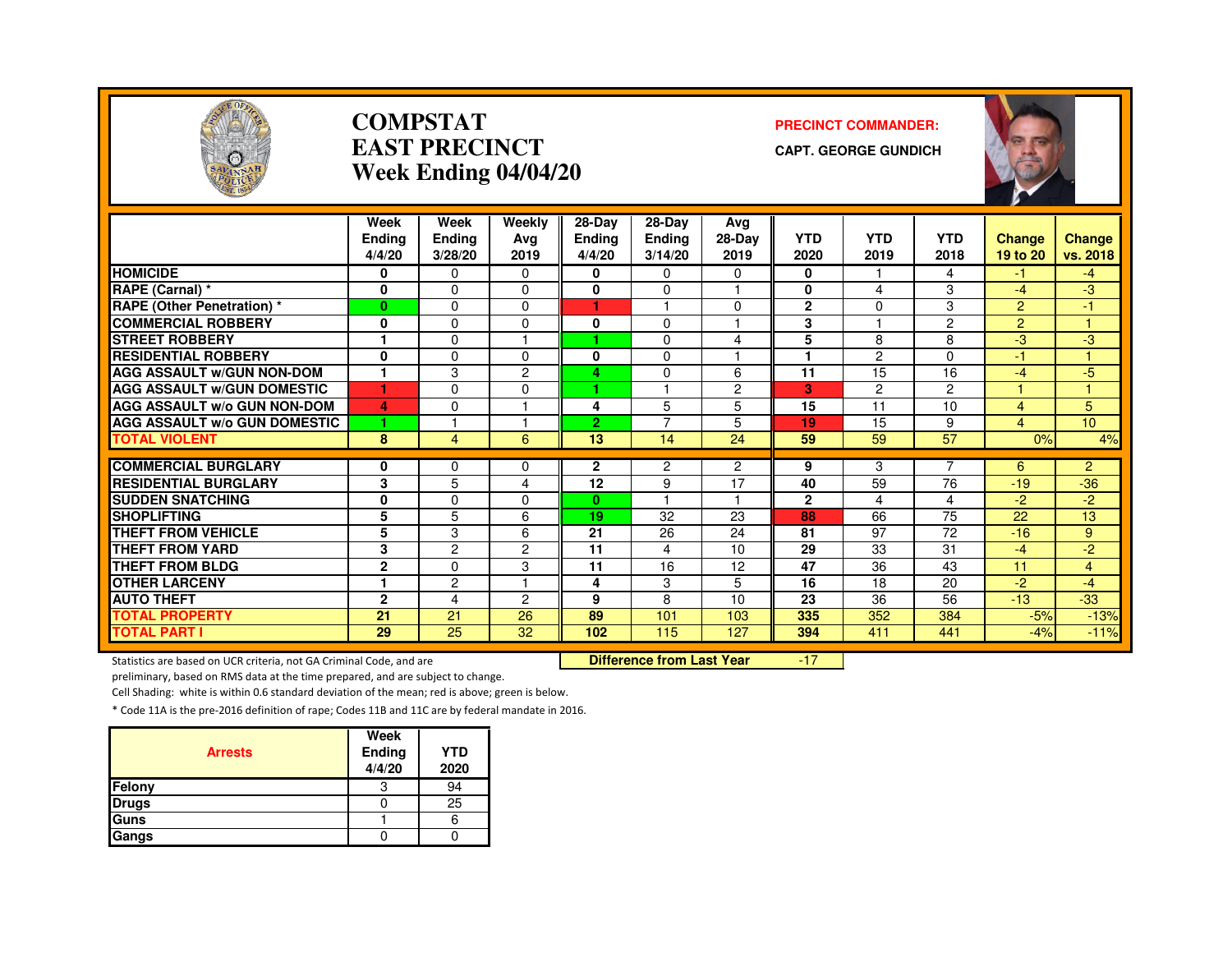# **BEAT 21 North PrecinctWeek Ending 3/28/20**

|                                     |               | <b>Last 4 Weeks</b>              |                   |               | 28 Days        | 28 Day  |                |                |                |                |                |
|-------------------------------------|---------------|----------------------------------|-------------------|---------------|----------------|---------|----------------|----------------|----------------|----------------|----------------|
|                                     | <b>Ending</b> | <b>Endina</b>                    | <b>Ending</b>     | <b>Ending</b> | <b>Endina</b>  | Average | <b>YTD</b>     | <b>YTD</b>     | <b>YTD</b>     | <b>Change</b>  | <b>Change</b>  |
|                                     | 03/14/20      | 03/21/20                         | 03/28/20 04/04/20 |               | 04/04/20       | 2019    | 2020           | 2019           | 2018           | 19 to 20       | vs. 2018       |
| <b>HOMICIDE</b>                     | $\mathbf{0}$  | $\Omega$                         | $\mathbf{0}$      | $\Omega$      | $\mathbf{0}$   | 0.0     | $\Omega$       | $\Omega$       | $\Omega$       | $\Omega$       | $\mathbf{0}$   |
| RAPE (Carnal) *                     | 0             | $\mathbf{0}$                     | 0                 | $\mathbf{0}$  | $\mathbf{0}$   | 0.2     | 1              | $\mathbf{1}$   | $\Omega$       | $\mathbf{0}$   | 1              |
| <b>RAPE (Other Penetration) *</b>   | 0             | 0                                | $\Omega$          | $\mathbf{0}$  | $\mathbf{0}$   | 0.0     | $\Omega$       | $\Omega$       | $\mathbf{1}$   | $\Omega$       | $-1$           |
| <b>COMMERCIAL ROBBERY</b>           | $\mathbf 0$   | $\Omega$                         | $\Omega$          | $\mathbf{0}$  | $\mathbf{0}$   | 0.0     | $\Omega$       | $\Omega$       | $\Omega$       | $\Omega$       | $\Omega$       |
| <b>STREET ROBBERY</b>               | 0             | 0                                | 0                 | $\Omega$      | $\Omega$       | 0.0     | $\mathbf{1}$   | $\Omega$       | $\Omega$       | $\mathbf{1}$   | $\mathbf{1}$   |
| <b>RESIDENTIAL ROBBERY</b>          | 0             | 0                                | 0                 | $\mathbf{0}$  | $\Omega$       | 0.0     | 0              | 0              | 0              | $\mathbf{0}$   | $\Omega$       |
| <b>AGG ASSAULT W/GUN NON-DOM</b>    | $\mathbf{1}$  | 0                                | $\Omega$          | $\Omega$      | $\mathbf{1}$   | 0.1     | $\overline{2}$ | $\Omega$       | $\Omega$       | $\overline{2}$ | $\overline{c}$ |
| <b>AGG ASSAULT W/GUN DOMESTIC</b>   | $\Omega$      | $\Omega$                         | $\Omega$          | $\Omega$      | $\Omega$       | 0.0     | $\Omega$       | $\Omega$       | $\Omega$       | $\Omega$       | $\Omega$       |
| <b>AGG ASSAULT w/o GUN NON-DOM</b>  | 0             | 0                                | 0                 | 0             | $\Omega$       | 0.2     | 0              | 0              | 1              | $\mathbf{0}$   | $-1$           |
| <b>AGG ASSAULT W/o GUN DOMESTIC</b> | $\mathbf 0$   | 0                                | 0                 | $\Omega$      | $\Omega$       | 0.4     | $\overline{2}$ | 0              | 0              | $\overline{2}$ | $\overline{2}$ |
| <b>TOTAL VIOLENT</b>                | $\mathbf{1}$  | $\mathbf{0}$                     | $\mathbf{0}$      | $\mathbf{0}$  | $\mathbf{1}$   | 0.8     | 6              | $\mathbf{1}$   | $\overline{2}$ | 500%           | 200%           |
| <b>COMMERCIAL BURGLARY</b>          | 0             | 0                                | 0                 | 0             | 0              | 0.1     | 1              | $\mathbf{1}$   | 0              | $\mathbf{0}$   | 1              |
| <b>RESIDENTIAL BURGLARY</b>         | $\mathbf 0$   | $\Omega$                         | $\Omega$          | $\Omega$      | $\mathbf{0}$   | 1.3     | 3              | 4              | 4              | $-1$           | $-1$           |
| <b>SUDDEN SNATCHING</b>             | 0             | 0                                | $\Omega$          | $\Omega$      | $\Omega$       | 0.0     | $\Omega$       | $\Omega$       | $\Omega$       | $\Omega$       | $\mathbf{0}$   |
| <b>SHOPLIFTING</b>                  | 0             | $\Omega$                         | 0                 | 1             | $\mathbf{1}$   | 0.5     | $\mathbf{1}$   | $\mathbf{1}$   | $\mathbf{1}$   | $\Omega$       | $\Omega$       |
| THEFT FROM VEHICLE                  | 0             | $\Omega$                         | $\Omega$          | $\Omega$      | $\Omega$       | 3.8     | $\mathbf{1}$   | 9              | 9              | $-8$           | $-8$           |
| <b>THEFT FROM YARD</b>              | $\Omega$      | $\Omega$                         | $\Omega$          | $\mathbf{0}$  | $\mathbf{0}$   | 0.6     | $\Omega$       | $\overline{2}$ | $\overline{2}$ | $-2$           | $-2$           |
| <b>THEFT FROM BLDG</b>              | 0             | $\Omega$                         | $\mathbf{1}$      | $\mathbf{0}$  | $\mathbf{1}$   | 0.5     | 2              | $\mathbf{1}$   | 5              | $\mathbf{1}$   | $-3$           |
| <b>OTHER LARCENY</b>                | 0             | 0                                | 0                 | $\mathbf{0}$  | $\Omega$       | 0.6     | $\Omega$       | $\Omega$       | $\Omega$       | $\Omega$       | $\Omega$       |
| <b>AUTO THEFT</b>                   | $\mathbf 0$   | 0                                | 0                 | 0             | $\Omega$       | 1.5     | $\Omega$       | 3              | $\overline{2}$ | $-3$           | $-2$           |
| <b>TOTAL PROPERTY</b>               | $\Omega$      | $\mathbf{0}$                     |                   |               | $\overline{2}$ | 8.7     | 8              | 21             | 23             | $-62%$         | $-65%$         |
|                                     |               |                                  | $\mathbf{1}$      | $\mathbf{1}$  |                |         |                |                |                |                |                |
| <b>TOTAL PART I</b>                 | $\mathbf{1}$  | $\overline{0}$                   | $\mathbf{1}$      | $\mathbf{1}$  | 3              | 9.5     | 14             | 22             | 25             | $-36%$         | $-44%$         |
|                                     |               | <b>Difference from Last Year</b> |                   | $-8$          |                |         |                |                |                |                |                |

 **Difference from Last Year**

Statistics are based on UCR criteria, not GA Criminal Code.

\* Rape Code 11A is the historical definition of rape (aka Legacy Rape); Rape Codes 11B and 11C are those moved from Part II to Part I in 2017.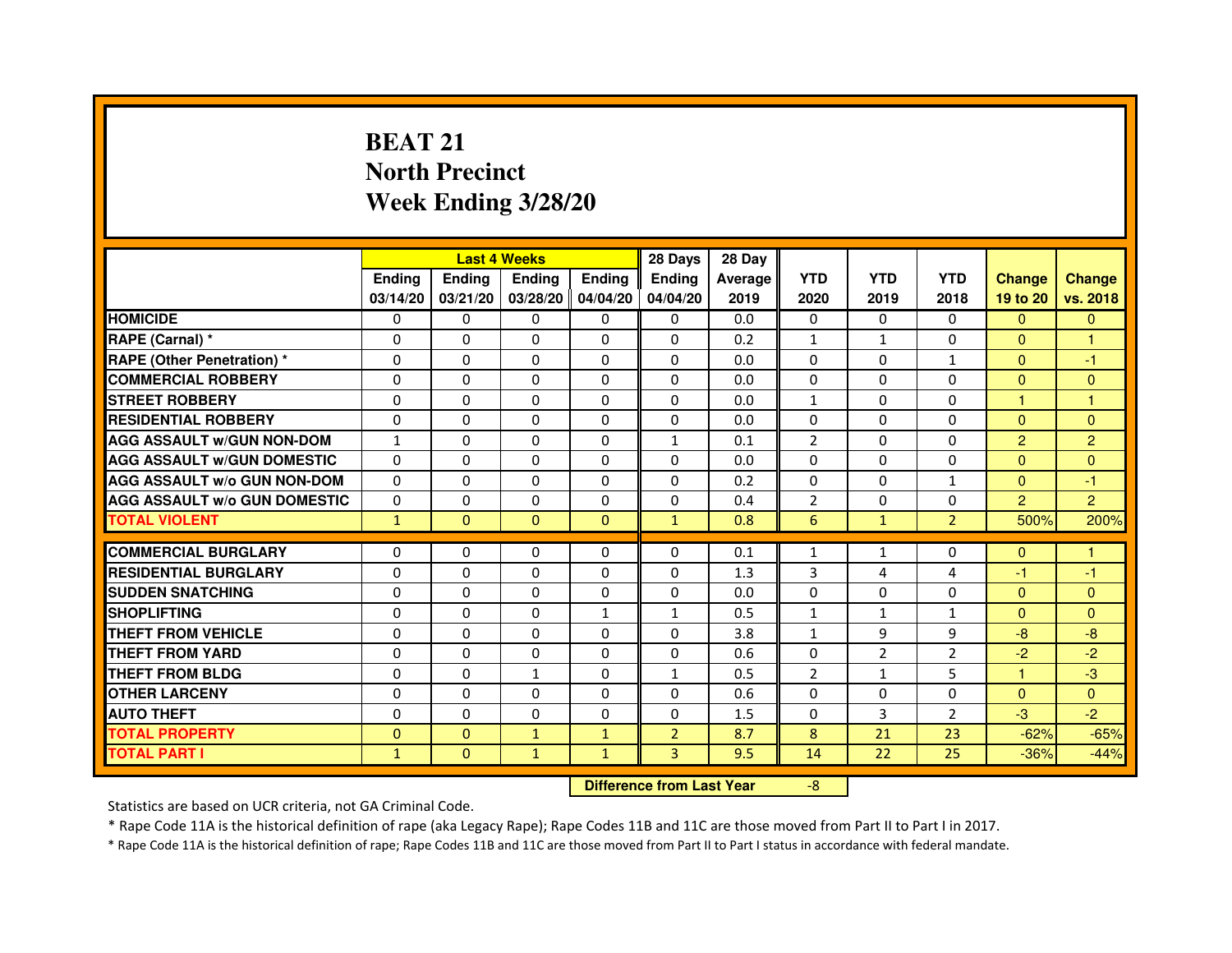# **BEAT 22 North PrecinctWeek Ending 3/28/20**

|                                     |                | <b>Last 4 Weeks</b>              |                |                | 28 Days        | 28 Day  |                |                |                |                      |                |
|-------------------------------------|----------------|----------------------------------|----------------|----------------|----------------|---------|----------------|----------------|----------------|----------------------|----------------|
|                                     | <b>Ending</b>  | <b>Ending</b>                    | <b>Ending</b>  | <b>Ending</b>  | Ending         | Average | <b>YTD</b>     | <b>YTD</b>     | <b>YTD</b>     | <b>Change</b>        | <b>Change</b>  |
|                                     | 3/7/2020       | 03/21/20                         | 03/28/20       | 04/04/20       | 04/04/20       | 2019    | 2020           | 2019           | 2018           | 19 to 20             | vs. 2018       |
| <b>HOMICIDE</b>                     | $\Omega$       | $\mathbf{1}$                     | $\Omega$       | $\mathbf{0}$   | 1              | 0.1     | $\mathbf{1}$   | 1              | $\mathbf{1}$   | $\Omega$             | $\mathbf{0}$   |
| RAPE (Carnal) *                     | 0              | $\Omega$                         | $\Omega$       | $\Omega$       | $\Omega$       | 0.2     | $\mathbf{1}$   | $\mathbf{0}$   | $\Omega$       | $\mathbf{1}$         | 1              |
| <b>RAPE (Other Penetration) *</b>   | $\Omega$       | $\Omega$                         | $\Omega$       | $\Omega$       | $\Omega$       | 0.0     | $\Omega$       | $\Omega$       | $\Omega$       | $\Omega$             | $\mathbf{0}$   |
| <b>COMMERCIAL ROBBERY</b>           | $\Omega$       | $\Omega$                         | $\Omega$       | $\Omega$       | $\Omega$       | 0.2     | $\Omega$       | $\Omega$       | $\Omega$       | $\Omega$             | $\mathbf{0}$   |
| <b>STREET ROBBERY</b>               | $\Omega$       | $\Omega$                         | $\Omega$       | $\Omega$       | $\Omega$       | 0.7     | $\Omega$       | 3              | 3              | $-3$                 | $-3$           |
| <b>RESIDENTIAL ROBBERY</b>          | $\mathbf{1}$   | $\Omega$                         | $\Omega$       | $\Omega$       | $\mathbf{1}$   | 0.1     | $\mathbf{1}$   | $\Omega$       | $\Omega$       | $\blacktriangleleft$ | $\mathbf{1}$   |
| <b>AGG ASSAULT w/GUN NON-DOM</b>    | $\overline{2}$ | $\Omega$                         | $\Omega$       | $\Omega$       | $\overline{2}$ | 1.5     | 10             | 5              | 3              | 5                    | $\overline{7}$ |
| <b>AGG ASSAULT w/GUN DOMESTIC</b>   | $\Omega$       | $\Omega$                         | $\Omega$       | $\Omega$       | $\Omega$       | 0.4     | $\mathbf{1}$   | $\Omega$       | $\Omega$       | $\mathbf{1}$         | $\mathbf{1}$   |
| <b>AGG ASSAULT W/o GUN NON-DOM</b>  | $\Omega$       | $\Omega$                         | $\Omega$       | 0              | 0              | 1.2     | $\mathbf{1}$   | $\mathbf{1}$   | $\overline{2}$ | $\Omega$             | -1             |
| <b>AGG ASSAULT W/o GUN DOMESTIC</b> | $\Omega$       | 0                                | $\mathbf{1}$   | $\Omega$       | $\mathbf{1}$   | 1.6     | $\overline{2}$ | 5              | 3              | $-3$                 | -1             |
| <b>TOTAL VIOLENT</b>                | 3              | $\mathbf{1}$                     | $\mathbf{1}$   | $\overline{0}$ | 5              | 5.8     | 17             | 15             | 12             | 13%                  | 42%            |
| <b>COMMERCIAL BURGLARY</b>          | $\Omega$       | 0                                | 0              | 0              | $\Omega$       | 0.5     | $\mathbf{1}$   | $\overline{2}$ | 3              | -1                   | $-2$           |
| <b>RESIDENTIAL BURGLARY</b>         | 3              | $\overline{2}$                   | $\Omega$       | $\overline{2}$ | $\overline{7}$ | 1.3     | 16             | 4              | 6              | 12                   | 10             |
| <b>SUDDEN SNATCHING</b>             | $\Omega$       | $\Omega$                         | $\Omega$       | $\Omega$       | $\Omega$       | 0.2     | $\Omega$       | $\Omega$       | $\mathbf{1}$   | $\Omega$             | $-1$           |
| <b>SHOPLIFTING</b>                  | 0              | 1                                | 0              | 0              | $\mathbf{1}$   | 0.9     | 4              | 3              | 9              | $\mathbf{1}$         | $-5$           |
| <b>THEFT FROM VEHICLE</b>           | $\Omega$       | $\Omega$                         | $\Omega$       | $\mathbf{1}$   | $\mathbf{1}$   | 2.8     | 11             | $\overline{7}$ | 11             | 4                    | $\overline{0}$ |
| <b>THEFT FROM YARD</b>              | 0              | $\overline{2}$                   | 3              | 0              | 5              | 1.4     | 5              | $\overline{7}$ | $\mathbf{1}$   | $-2$                 | $\overline{4}$ |
| <b>THEFT FROM BLDG</b>              | $\Omega$       | $\Omega$                         | $\Omega$       | $\Omega$       | $\Omega$       | 1.8     | 6              | 6              | 4              | $\Omega$             | $\overline{2}$ |
| <b>OTHER LARCENY</b>                | $\Omega$       | $\Omega$                         | $\Omega$       | $\mathbf{1}$   | $\mathbf{1}$   | 0.2     | $\mathbf{1}$   | $\Omega$       | $\Omega$       | $\mathbf{1}$         | $\mathbf{1}$   |
| <b>AUTO THEFT</b>                   | $\Omega$       | $\mathbf{1}$                     | $\Omega$       | $\Omega$       | $\mathbf{1}$   | 1.8     | 6              | 3              | 6              | 3                    | $\Omega$       |
| <b>TOTAL PROPERTY</b>               | $\overline{3}$ | 6                                | $\overline{3}$ | 4              | 16             | 10.9    | 50             | 32             | 41             | 56%                  | 22%            |
| <b>TOTAL PART I</b>                 | 6              | $\overline{7}$                   | $\overline{4}$ | 4              | 21             | 16.7    | 67             | 47             | 53             | 43%                  | 26%            |
|                                     |                | <b>Difference from Last Year</b> |                | 20             |                |         |                |                |                |                      |                |

 **Difference from Last Year**

Statistics are based on UCR criteria, not GA Criminal Code.

\* Rape Code 11A is the historical definition of rape (aka Legacy Rape); Rape Codes 11B and 11C are those moved from Part II to Part I in 2017.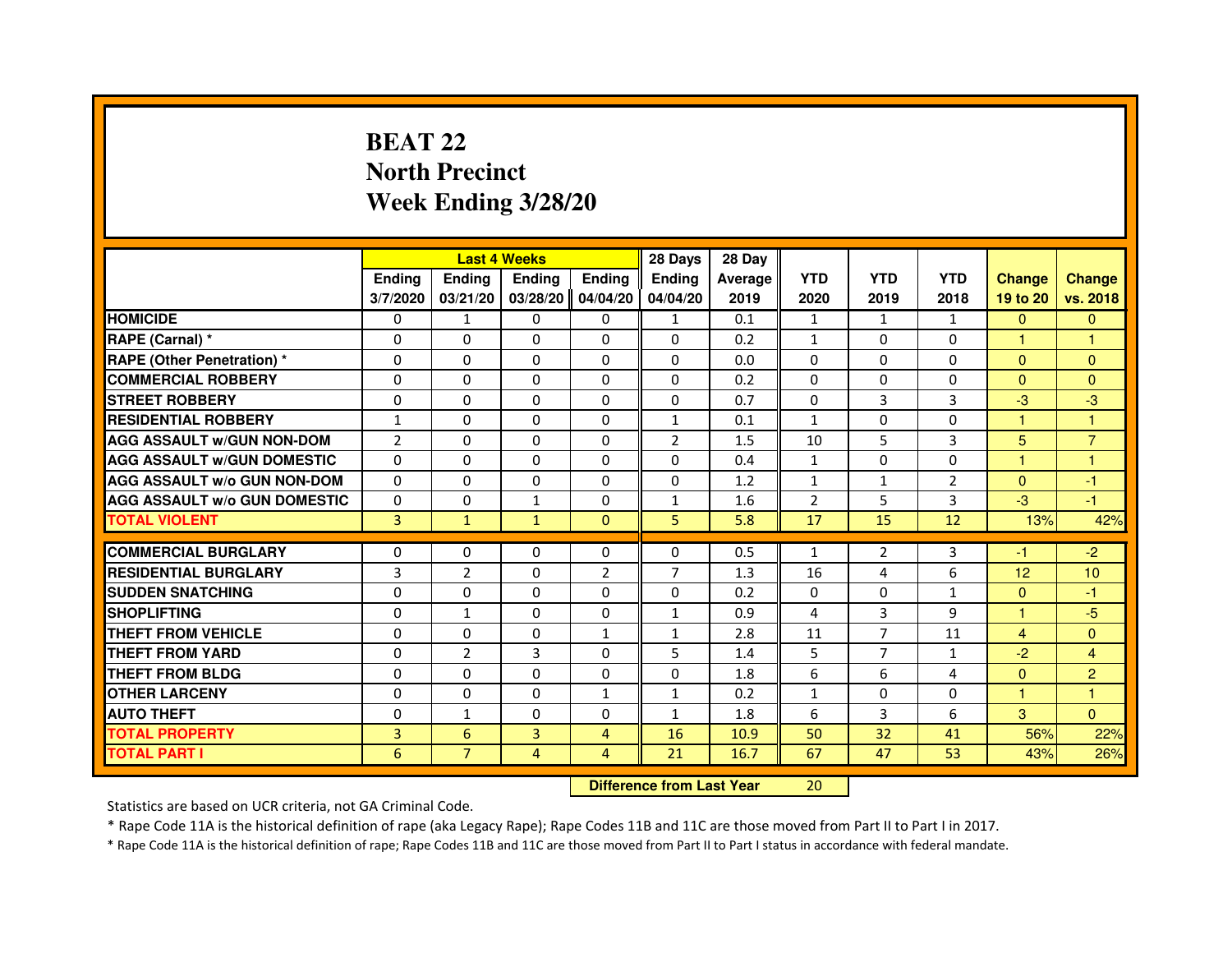# **BEAT 23 North PrecinctWeek Ending 3/28/20**

|                                     |               |                | <b>Last 4 Weeks</b> |               | 28 Days        | 28 Day  |                |                |                |                      |                |
|-------------------------------------|---------------|----------------|---------------------|---------------|----------------|---------|----------------|----------------|----------------|----------------------|----------------|
|                                     | <b>Ending</b> | <b>Ending</b>  | <b>Ending</b>       | <b>Ending</b> | <b>Endina</b>  | Average | <b>YTD</b>     | <b>YTD</b>     | <b>YTD</b>     | <b>Change</b>        | <b>Change</b>  |
|                                     | 3/7/2020      | 03/21/20       | 03/28/20            | 04/04/20      | 04/04/20       | 2019    | 2020           | 2019           | 2018           | 19 to 20             | vs. 2018       |
| <b>HOMICIDE</b>                     | 0             | $\mathbf{0}$   | 0                   | 0             | 0              | 0.2     | $\mathbf{0}$   | $\mathbf{1}$   | $\mathbf{0}$   | -1                   | $\mathbf{0}$   |
| RAPE (Carnal) *                     | $\Omega$      | $\Omega$       | $\Omega$            | $\Omega$      | $\Omega$       | 0.1     | $\Omega$       | $\mathbf{1}$   | $\Omega$       | $-1$                 | $\mathbf{0}$   |
| <b>RAPE (Other Penetration)*</b>    | 0             | $\mathbf{0}$   | 0                   | $\mathbf{0}$  | 0              | 0.0     | $\Omega$       | $\mathbf{0}$   | 0              | $\mathbf{0}$         | $\mathbf{0}$   |
| <b>COMMERCIAL ROBBERY</b>           | 0             | 0              | $\Omega$            | $\Omega$      | $\Omega$       | 0.0     | $\Omega$       | $\Omega$       | $\Omega$       | $\Omega$             | $\mathbf{0}$   |
| <b>STREET ROBBERY</b>               | $\Omega$      | $\Omega$       | $\mathbf{1}$        | $\Omega$      | $\mathbf{1}$   | 0.2     | 4              | 2              | 3              | $\overline{2}$       | $\mathbf{1}$   |
| <b>RESIDENTIAL ROBBERY</b>          | $\Omega$      | $\Omega$       | $\Omega$            | $\Omega$      | $\Omega$       | 0.0     | $\mathbf{1}$   | $\Omega$       | $\mathbf{1}$   | $\mathbf{1}$         | $\mathbf{0}$   |
| <b>AGG ASSAULT W/GUN NON-DOM</b>    | $\Omega$      | $\Omega$       | $\Omega$            | $\Omega$      | $\Omega$       | 1.0     | $\mathbf{1}$   | $\overline{3}$ | $\overline{2}$ | $-2$                 | $-1$           |
| <b>AGG ASSAULT W/GUN DOMESTIC</b>   | $\Omega$      | $\Omega$       | $\Omega$            | $\mathbf{1}$  | $\mathbf{1}$   | 0.2     | $\overline{2}$ | $\Omega$       | $\overline{2}$ | $\overline{2}$       | $\mathbf{0}$   |
| <b>AGG ASSAULT W/o GUN NON-DOM</b>  | $\Omega$      | $\Omega$       | $\Omega$            | $\Omega$      | $\Omega$       | 1.2     | $\mathbf{1}$   | 5              | 0              | $-4$                 | 1              |
| <b>AGG ASSAULT W/o GUN DOMESTIC</b> | $\Omega$      | 0              | $\Omega$            | 0             | 0              | 0.8     | $\mathbf 0$    | $\mathbf{1}$   | 3              | -1                   | $-3$           |
| <b>TOTAL VIOLENT</b>                | $\mathbf{0}$  | $\mathbf{0}$   | $\mathbf{1}$        | $\mathbf{1}$  | $\overline{2}$ | 3.6     | 9              | 13             | 11             | $-31%$               | $-18%$         |
|                                     |               |                |                     |               |                |         |                |                |                |                      |                |
| <b>COMMERCIAL BURGLARY</b>          | 0             | 0              | 0                   | 0             | $\Omega$       | 1.3     | $\overline{2}$ | 2              | 0              | $\mathbf{0}$         | $\overline{c}$ |
| <b>RESIDENTIAL BURGLARY</b>         | $\mathbf{1}$  | $\mathbf{1}$   | $\Omega$            | $\Omega$      | $\overline{2}$ | 0.8     | 6              | $\overline{3}$ | 6              | 3                    | $\overline{0}$ |
| <b>SUDDEN SNATCHING</b>             | 0             | 0              | $\mathbf{1}$        | 0             | $\mathbf{1}$   | 0.2     | $\overline{2}$ | $\mathbf{1}$   | $\mathbf{1}$   | $\blacktriangleleft$ | 1              |
| <b>SHOPLIFTING</b>                  | $\mathbf 0$   | $\overline{2}$ | $\Omega$            | $\Omega$      | $\overline{2}$ | 1.5     | 3              | $\overline{2}$ | 3              | $\mathbf{1}$         | $\mathbf{0}$   |
| <b>THEFT FROM VEHICLE</b>           | $\mathbf{1}$  | $\Omega$       | $\Omega$            | $\Omega$      | $\mathbf{1}$   | 2.5     | 6              | 6              | $\overline{7}$ | $\Omega$             | $-1$           |
| <b>THEFT FROM YARD</b>              | 0             | $\Omega$       | $\Omega$            | $\Omega$      | $\Omega$       | 1.0     | 6              | 3              | 3              | 3                    | 3              |
| THEFT FROM BLDG                     | $\Omega$      | $\Omega$       | $\Omega$            | $\Omega$      | $\Omega$       | 1.0     | 2              | 3              | $\overline{7}$ | $-1$                 | $-5$           |
| <b>OTHER LARCENY</b>                | $\Omega$      | $\Omega$       | $\Omega$            | $\Omega$      | $\Omega$       | 0.2     | $\Omega$       | $\Omega$       | $\overline{2}$ | $\mathbf{0}$         | $-2$           |
| <b>AUTO THEFT</b>                   | $\mathbf{1}$  | $\Omega$       | $\Omega$            | $\Omega$      | $\mathbf{1}$   | 1.1     | 3              | 5              | 3              | $-2$                 | $\Omega$       |
| <b>TOTAL PROPERTY</b>               | 3             | 3              | $\mathbf{1}$        | $\mathbf{0}$  | $\overline{7}$ | 9.6     | 30             | 25             | 32             | 20%                  | $-6%$          |
| TOTAL PART I                        | 3             | 3              | $\overline{2}$      | $\mathbf{1}$  | 9 <sup>°</sup> | 13.2    | 39             | 38             | 43             | 3%                   | $-9%$          |

 **Difference from Last Year**

<sup>1</sup>

Statistics are based on UCR criteria, not GA Criminal Code.

\* Rape Code 11A is the historical definition of rape (aka Legacy Rape); Rape Codes 11B and 11C are those moved from Part II to Part I in 2017.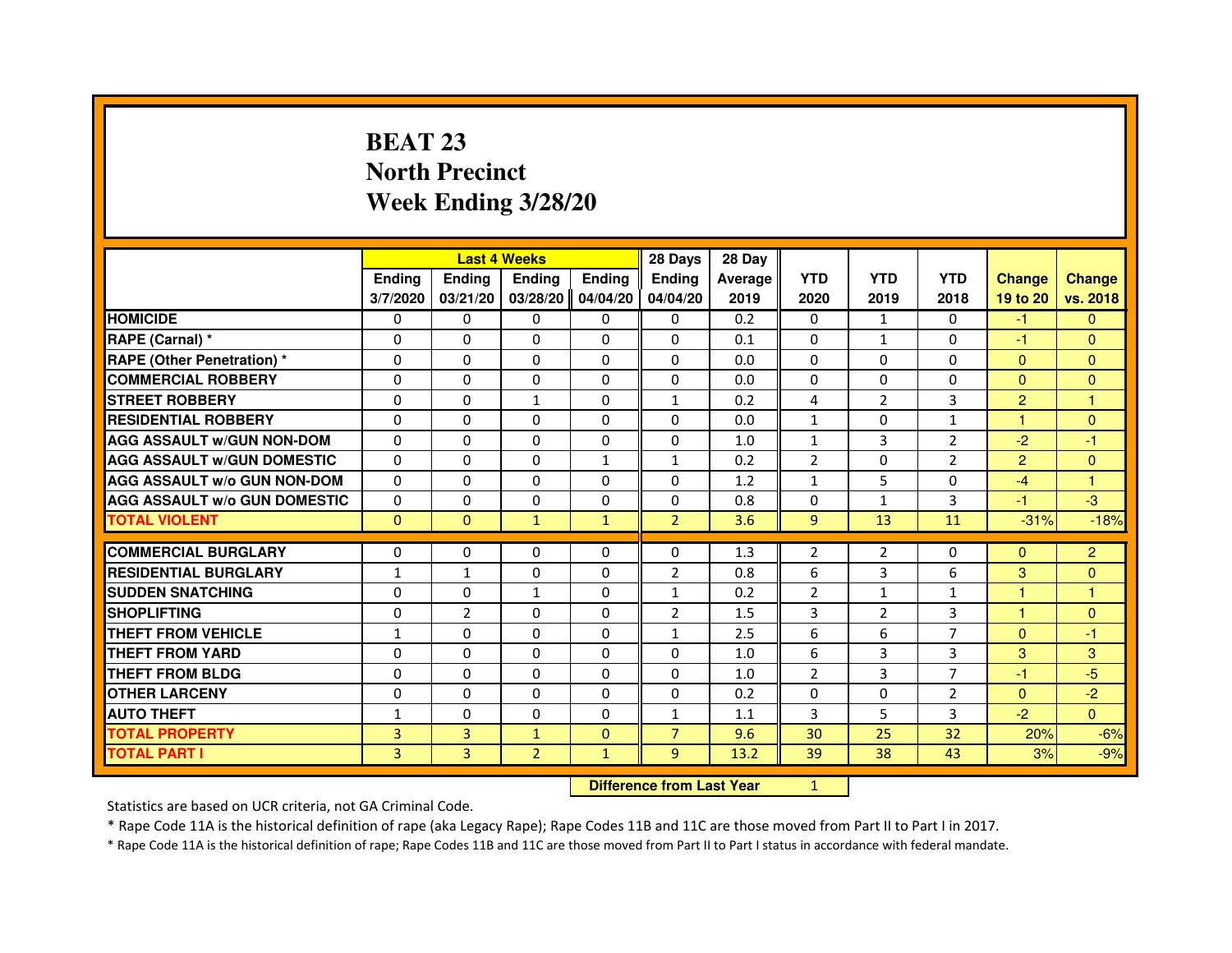# **BEAT 24 North PrecinctWeek Ending 3/28/20**

|                                     |               |                | <b>Last 4 Weeks</b>              |               | 28 Days        | 28 Day         |                |              |                |                |                |
|-------------------------------------|---------------|----------------|----------------------------------|---------------|----------------|----------------|----------------|--------------|----------------|----------------|----------------|
|                                     | <b>Ending</b> | <b>Ending</b>  | <b>Ending</b>                    | <b>Ending</b> | <b>Ending</b>  | <b>Average</b> | <b>YTD</b>     | <b>YTD</b>   | <b>YTD</b>     | <b>Change</b>  | <b>Change</b>  |
|                                     | 3/7/2020      | 03/21/20       | 03/28/20                         | 04/04/20      | 04/04/20       | 2019           | 2020           | 2019         | 2018           | 19 to 20       | vs. 2018       |
| <b>HOMICIDE</b>                     | 0             | $\mathbf{0}$   | $\mathbf{1}$                     | 0             | $\mathbf{1}$   | 0.0            | $\mathbf{1}$   | $\Omega$     | $\Omega$       | 1.             | $\mathbf{1}$   |
| RAPE (Carnal) *                     | 0             | $\Omega$       | $\Omega$                         | $\Omega$      | $\Omega$       | 0.2            | $\Omega$       | $\Omega$     | $\Omega$       | $\mathbf{0}$   | $\Omega$       |
| RAPE (Other Penetration) *          | $\Omega$      | $\Omega$       | $\Omega$                         | $\Omega$      | $\Omega$       | 0.2            | $\Omega$       | $\Omega$     | $\Omega$       | $\Omega$       | $\overline{0}$ |
| <b>COMMERCIAL ROBBERY</b>           | 0             | $\Omega$       | $\Omega$                         | $\Omega$      | $\Omega$       | 0.2            | $\mathbf{1}$   | $\mathbf{0}$ | $\Omega$       | $\mathbf{1}$   | $\mathbf{1}$   |
| <b>STREET ROBBERY</b>               | 0             | $\Omega$       | 0                                | $\Omega$      | $\Omega$       | 0.8            | $\Omega$       | $\Omega$     | $\overline{2}$ | $\Omega$       | $-2$           |
| <b>RESIDENTIAL ROBBERY</b>          | 0             | $\Omega$       | 0                                | $\Omega$      | $\Omega$       | 0.1            | $\Omega$       | $\Omega$     | 0              | $\mathbf{0}$   | $\overline{0}$ |
| <b>AGG ASSAULT w/GUN NON-DOM</b>    | $\Omega$      | $\Omega$       | $\Omega$                         | $\Omega$      | $\Omega$       | 0.3            | $\overline{2}$ | $\Omega$     | $\mathbf{1}$   | $\overline{2}$ | 1              |
| <b>AGG ASSAULT W/GUN DOMESTIC</b>   | $\Omega$      | $\Omega$       | $\Omega$                         | $\Omega$      | $\Omega$       | 0.0            | $\Omega$       | $\Omega$     | $\Omega$       | $\Omega$       | $\Omega$       |
| <b>AGG ASSAULT W/o GUN NON-DOM</b>  | 0             | $\mathbf{0}$   | $\mathbf{0}$                     | 0             | 0              | 0.4            | $\overline{2}$ | 0            | $\mathbf{1}$   | $\overline{2}$ | 1              |
| <b>AGG ASSAULT W/o GUN DOMESTIC</b> | $\Omega$      | 0              | 0                                | 0             | $\Omega$       | 0.5            | $\mathbf{1}$   | 0            | $\mathbf{1}$   |                | $\Omega$       |
| <b>TOTAL VIOLENT</b>                | $\mathbf 0$   | $\mathbf{0}$   | $\mathbf{1}$                     | $\mathbf{0}$  | $\mathbf{1}$   | 2.7            | $\overline{7}$ | $\mathbf{0}$ | 5              | #DIV/0!        | 40%            |
| <b>COMMERCIAL BURGLARY</b>          | 0             | 0              | 0                                | $\Omega$      | $\Omega$       | 0.4            | $\mathbf{1}$   | $\mathbf{1}$ | 0              | $\Omega$       | 1              |
| <b>RESIDENTIAL BURGLARY</b>         | 1             | $\Omega$       | $\Omega$                         | $\Omega$      | $\mathbf{1}$   | 1.2            | 3              | $\Omega$     | $\mathbf{1}$   | 3              | $\overline{2}$ |
| <b>SUDDEN SNATCHING</b>             | $\Omega$      | $\Omega$       | $\Omega$                         | $\Omega$      | $\Omega$       | 0.2            | $\mathbf{1}$   | $\Omega$     | $\mathbf{1}$   | $\mathbf{1}$   | $\overline{0}$ |
| <b>SHOPLIFTING</b>                  | 0             | 0              | 1                                | 1             | 2              | 2.1            | 5              | 12           | 40             | $-7$           | $-35$          |
| <b>THEFT FROM VEHICLE</b>           | $\Omega$      | $\Omega$       | 0                                | $\Omega$      | $\Omega$       | 3.6            | 4              | 11           | 6              | $-7$           | $-2$           |
| <b>THEFT FROM YARD</b>              | 0             | $\mathbf{1}$   | $\mathbf{1}$                     | 0             | $\overline{2}$ | 4.1            | 6              | 14           | 4              | $-8$           | $\overline{2}$ |
| <b>THEFT FROM BLDG</b>              | $\Omega$      | $\Omega$       | $\Omega$                         | $\Omega$      | $\Omega$       | 1.1            | 3              | 3            | 9              | $\Omega$       | $-6$           |
| <b>OTHER LARCENY</b>                | 0             | $\mathbf{1}$   | 0                                | $\Omega$      | $\mathbf{1}$   | 1.4            | 5              | 6            | $\overline{2}$ | $-1$           | 3              |
| <b>AUTO THEFT</b>                   | $\Omega$      | $\Omega$       | $\Omega$                         | $\Omega$      | $\Omega$       | 0.7            | $\overline{2}$ | $\mathbf{1}$ | 0              | $\mathbf{1}$   | $\overline{2}$ |
| <b>TOTAL PROPERTY</b>               | $\mathbf{1}$  | $\overline{2}$ | $\overline{2}$                   | $\mathbf{1}$  | $6\phantom{1}$ | 14.8           | 30             | 48           | 63             | $-38%$         | $-52%$         |
| <b>TOTAL PART I</b>                 | $\mathbf{1}$  | $\overline{2}$ | 3                                | $\mathbf{1}$  | $\overline{7}$ | 17.5           | 37             | 48           | 68             | $-23%$         | $-46%$         |
|                                     |               |                | <b>Difference from Last Year</b> |               | $-11$          |                |                |              |                |                |                |

 **Difference from Last Year**

Statistics are based on UCR criteria, not GA Criminal Code.

\* Rape Code 11A is the historical definition of rape (aka Legacy Rape); Rape Codes 11B and 11C are those moved from Part II to Part I in 2017.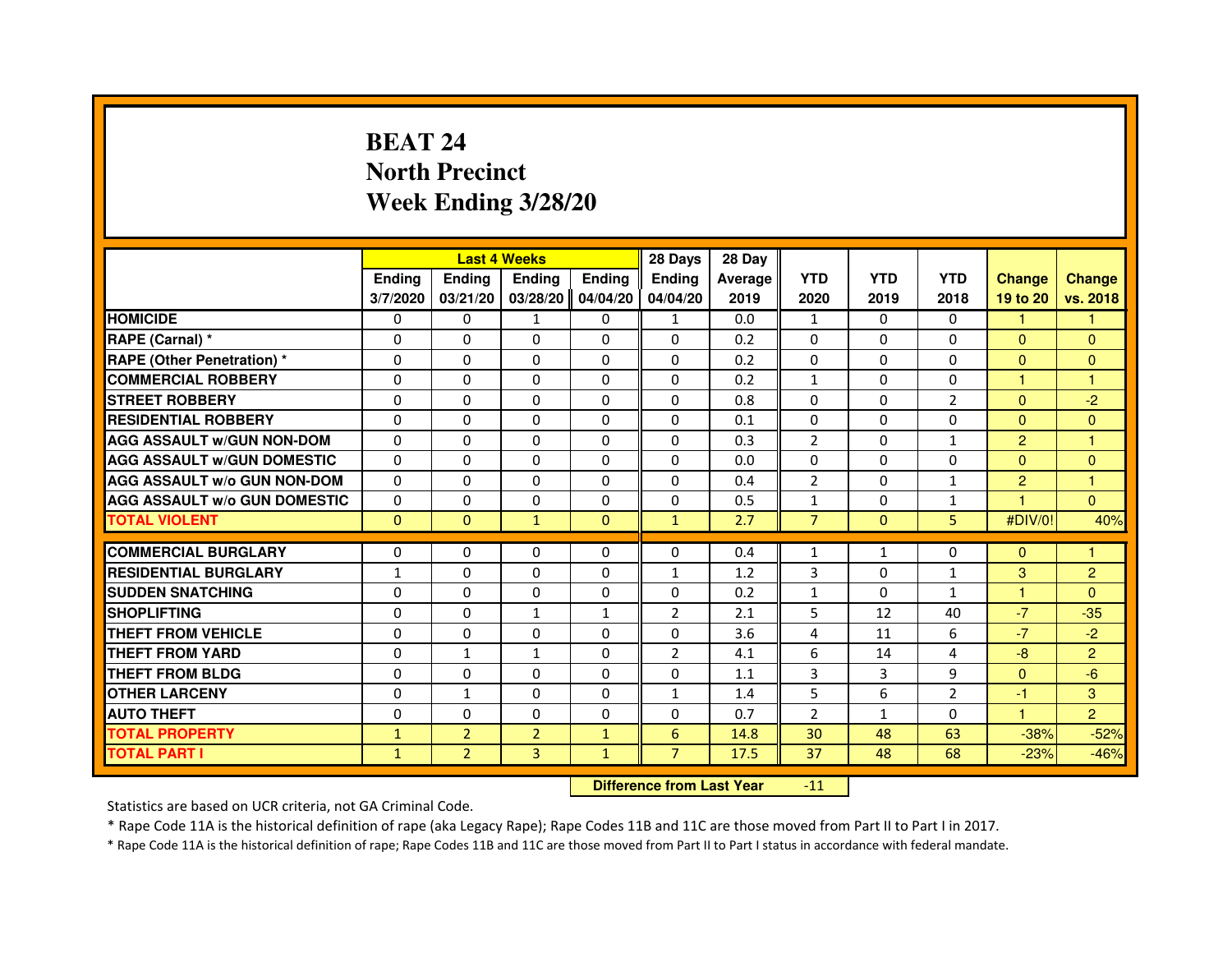# **BEAT 25 North PrecinctWeek Ending 3/28/20**

|                                     |                |               | <b>Last 4 Weeks</b> |                | 28 Days                          | 28 Day  |                |                |                |                |                |
|-------------------------------------|----------------|---------------|---------------------|----------------|----------------------------------|---------|----------------|----------------|----------------|----------------|----------------|
|                                     | <b>Ending</b>  | <b>Ending</b> | <b>Ending</b>       | <b>Ending</b>  | <b>Endina</b>                    | Average | <b>YTD</b>     | <b>YTD</b>     | <b>YTD</b>     | <b>Change</b>  | <b>Change</b>  |
|                                     | 3/7/2020       | 03/21/20      | 03/28/20            | 04/04/20       | 04/04/20                         | 2019    | 2020           | 2019           | 2018           | 19 to 20       | vs. 2018       |
| <b>HOMICIDE</b>                     | 0              | $\mathbf{0}$  | $\Omega$            | 0              | 0                                | 0.0     | 0              | $\Omega$       | $\Omega$       | $\Omega$       | $\Omega$       |
| RAPE (Carnal) *                     | 0              | $\Omega$      | $\Omega$            | $\Omega$       | 0                                | 0.1     | $\mathbf{1}$   | $\mathbf{1}$   | $\mathbf{1}$   | $\mathbf{0}$   | $\Omega$       |
| <b>RAPE (Other Penetration) *</b>   | $\Omega$       | $\Omega$      | $\Omega$            | $\Omega$       | $\Omega$                         | 0.0     | $\Omega$       | $\Omega$       | $\Omega$       | $\Omega$       | $\overline{0}$ |
| <b>COMMERCIAL ROBBERY</b>           | 0              | $\Omega$      | $\Omega$            | $\Omega$       | $\Omega$                         | 0.1     | $\Omega$       | $\mathbf{1}$   | $\Omega$       | $-1$           | $\overline{0}$ |
| <b>STREET ROBBERY</b>               | 0              | $\Omega$      | $\Omega$            | $\Omega$       | $\Omega$                         | 0.5     | $\Omega$       | $\mathbf{1}$   | $\overline{7}$ | $-1$           | $-7$           |
| <b>RESIDENTIAL ROBBERY</b>          | 0              | $\Omega$      | 0                   | $\Omega$       | $\Omega$                         | 0.0     | $\Omega$       | $\mathbf{0}$   | 0              | $\mathbf{0}$   | $\Omega$       |
| <b>AGG ASSAULT W/GUN NON-DOM</b>    | $\Omega$       | $\Omega$      | $\Omega$            | $\Omega$       | $\Omega$                         | 0.2     | $\Omega$       | $\Omega$       | $\Omega$       | $\Omega$       | $\overline{0}$ |
| <b>AGG ASSAULT W/GUN DOMESTIC</b>   | $\Omega$       | $\Omega$      | $\Omega$            | $\Omega$       | $\Omega$                         | 0.0     | $\Omega$       | $\Omega$       | $\mathbf{1}$   | $\Omega$       | $-1$           |
| <b>AGG ASSAULT W/o GUN NON-DOM</b>  | 0              | $\mathbf{0}$  | $\mathbf{0}$        | 0              | 0                                | 0.2     | 3              | $\mathbf{1}$   | 0              | $\overline{2}$ | 3              |
| <b>AGG ASSAULT W/o GUN DOMESTIC</b> | $\Omega$       | 0             | 0                   | 0              | $\Omega$                         | 0.2     | $\overline{2}$ | 0              | $\mathbf{1}$   | $\overline{2}$ | 1              |
| <b>TOTAL VIOLENT</b>                | $\mathbf 0$    | $\mathbf{0}$  | $\mathbf{0}$        | $\mathbf{0}$   | $\mathbf{0}$                     | 1.2     | $6\phantom{1}$ | $\overline{4}$ | 10             | 50%            | $-40%$         |
| <b>COMMERCIAL BURGLARY</b>          | 0              | $\Omega$      | 0                   | $\Omega$       | 0                                | 0.8     | $\overline{2}$ | $\mathbf{1}$   | 0              |                | $\overline{c}$ |
| <b>RESIDENTIAL BURGLARY</b>         | $\Omega$       | $\Omega$      | $\Omega$            | $\mathbf{1}$   | 1                                | 1.4     | 4              | $\Omega$       | $\Omega$       | $\overline{4}$ | 4              |
| <b>SUDDEN SNATCHING</b>             | $\Omega$       | $\Omega$      | $\Omega$            | $\Omega$       | $\Omega$                         | 0.1     | $\mathbf{1}$   | $\Omega$       | $\Omega$       | 1              | 1              |
| <b>SHOPLIFTING</b>                  | 0              | 0             | 0                   | 0              | 0                                | 1.5     | 4              | 5              | 2              | $-1$           | $\overline{c}$ |
| <b>THEFT FROM VEHICLE</b>           | $\Omega$       | $\mathbf{1}$  | 0                   | $\Omega$       | 1                                | 5.0     | 3              | 14             | 12             | $-11$          | $-9$           |
| <b>THEFT FROM YARD</b>              | 0              | 0             | $\Omega$            | $\Omega$       | 0                                | 1.8     | 3              | $\overline{7}$ | $\overline{7}$ | $-4$           | $-4$           |
| <b>THEFT FROM BLDG</b>              | $\Omega$       | $\Omega$      | $\Omega$            | $\Omega$       | $\Omega$                         | 2.0     | 4              | 6              | 10             | $-2$           | $-6$           |
| <b>OTHER LARCENY</b>                | 0              | $\Omega$      | $\Omega$            | $\mathbf{1}$   | $\mathbf{1}$                     | 0.5     | 3              | $\overline{2}$ | 3              | $\mathbf{1}$   | $\Omega$       |
| <b>AUTO THEFT</b>                   | 3              | $\Omega$      | $\Omega$            | $\Omega$       | 3                                | 1.3     | 4              | $\mathbf{1}$   | $\overline{2}$ | 3              | $\overline{2}$ |
| <b>TOTAL PROPERTY</b>               | $\overline{3}$ | $\mathbf{1}$  | $\Omega$            | $\overline{2}$ | 6                                | 14.3    | 28             | 36             | 36             | $-22%$         | $-22%$         |
| <b>TOTAL PART I</b>                 | 3              | $\mathbf{1}$  | $\mathbf{0}$        | $\overline{2}$ | 6                                | 15.4    | 34             | 40             | 46             | $-15%$         | $-26%$         |
|                                     |                |               |                     |                | <b>Difference from Last Year</b> |         | $-6$           |                |                |                |                |

 **Difference from Last Year**

Statistics are based on UCR criteria, not GA Criminal Code.

\* Rape Code 11A is the historical definition of rape (aka Legacy Rape); Rape Codes 11B and 11C are those moved from Part II to Part I in 2017.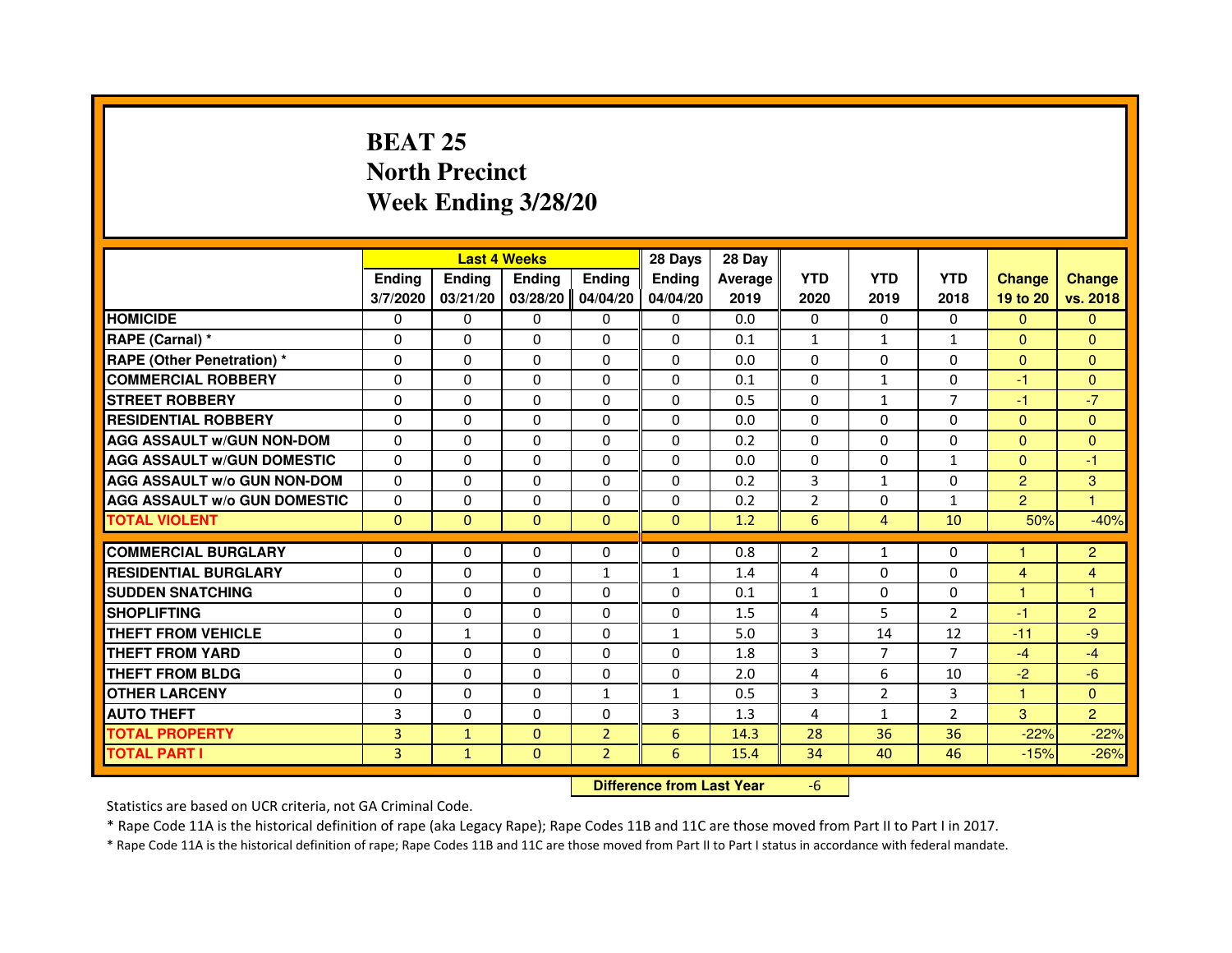# **BEAT 26 North PrecinctWeek Ending 3/28/20**

|                                     |                |                                  | <b>Last 4 Weeks</b> |               | 28 Days        | 28 Day  |                |                |                |                |                |
|-------------------------------------|----------------|----------------------------------|---------------------|---------------|----------------|---------|----------------|----------------|----------------|----------------|----------------|
|                                     | <b>Ending</b>  | <b>Ending</b>                    | <b>Ending</b>       | <b>Ending</b> | Ending         | Average | <b>YTD</b>     | <b>YTD</b>     | <b>YTD</b>     | <b>Change</b>  | <b>Change</b>  |
|                                     | 3/7/2020       | 03/21/20                         | 03/28/20            | 04/04/20      | 04/04/20       | 2019    | 2020           | 2019           | 2018           | 19 to 20       | vs. 2018       |
| <b>HOMICIDE</b>                     | $\Omega$       | $\Omega$                         | $\Omega$            | $\Omega$      | $\Omega$       | 0.1     | $\Omega$       | $\Omega$       | $\Omega$       | $\Omega$       | $\mathbf{0}$   |
| RAPE (Carnal) *                     | 0              | $\mathbf{1}$                     | 0                   | $\Omega$      | $\mathbf{1}$   | 0.2     | $\overline{2}$ | $\mathbf{1}$   | $\mathbf{1}$   | $\mathbf{1}$   | 1              |
| <b>RAPE (Other Penetration) *</b>   | $\Omega$       | $\Omega$                         | $\Omega$            | $\Omega$      | $\Omega$       | 0.0     | $\Omega$       | $\Omega$       | $\Omega$       | $\Omega$       | $\mathbf{0}$   |
| <b>COMMERCIAL ROBBERY</b>           | 0              | $\Omega$                         | $\Omega$            | $\Omega$      | $\Omega$       | 0.1     | $\mathbf{1}$   | $\Omega$       | $\Omega$       | $\mathbf{1}$   | $\mathbf{1}$   |
| <b>STREET ROBBERY</b>               | $\Omega$       | $\Omega$                         | $\Omega$            | $\Omega$      | $\Omega$       | 1.2     | 3              | 4              | 6              | $-1$           | $-3$           |
| <b>RESIDENTIAL ROBBERY</b>          | $\Omega$       | $\Omega$                         | $\Omega$            | $\Omega$      | $\Omega$       | 0.0     | $\Omega$       | $\Omega$       | $\Omega$       | $\Omega$       | $\Omega$       |
| <b>AGG ASSAULT w/GUN NON-DOM</b>    | $\Omega$       | $\Omega$                         | $\Omega$            | $\Omega$      | $\Omega$       | 0.4     | $\Omega$       | $\mathbf{1}$   | $\Omega$       | -1             | $\mathbf{0}$   |
| <b>AGG ASSAULT w/GUN DOMESTIC</b>   | $\Omega$       | $\Omega$                         | $\Omega$            | $\Omega$      | $\Omega$       | 0.0     | $\Omega$       | $\Omega$       | $\Omega$       | $\Omega$       | $\mathbf{0}$   |
| <b>AGG ASSAULT W/o GUN NON-DOM</b>  | $\Omega$       | $\mathbf{1}$                     | 0                   | 0             | $\mathbf{1}$   | 1.2     | 6              | 3              | $\overline{7}$ | 3              | -1             |
| <b>AGG ASSAULT W/o GUN DOMESTIC</b> | $\Omega$       | 0                                | $\Omega$            | $\Omega$      | $\Omega$       | 0.2     | $\Omega$       | 2              | $\Omega$       | $-2$           | $\Omega$       |
| <b>TOTAL VIOLENT</b>                | $\mathbf{0}$   | $\overline{2}$                   | $\mathbf{0}$        | $\mathbf{0}$  | $\overline{2}$ | 3.4     | 12             | 11             | 14             | 9%             | $-14%$         |
| <b>COMMERCIAL BURGLARY</b>          | $\Omega$       | 0                                | 0                   | $\mathbf{1}$  | $\mathbf{1}$   | 0.5     | 2              | 2              | $\mathbf{1}$   | $\Omega$       | 1              |
| <b>RESIDENTIAL BURGLARY</b>         | $\Omega$       | $\Omega$                         | $\Omega$            | $\Omega$      | $\Omega$       | 0.2     | $\mathbf 0$    | $\Omega$       | $\Omega$       | $\Omega$       | $\overline{0}$ |
| <b>SUDDEN SNATCHING</b>             | $\Omega$       | $\Omega$                         | $\Omega$            | $\mathbf{1}$  | $\mathbf{1}$   | 0.5     | $\mathbf{1}$   | $\overline{2}$ | 3              | $-1$           | $-2$           |
| <b>SHOPLIFTING</b>                  | 0              | 4                                | 1                   | 0             | 5              | 2.6     | 11             | 10             | 4              | $\mathbf{1}$   | $\overline{7}$ |
| <b>THEFT FROM VEHICLE</b>           | $\mathbf{1}$   | $\Omega$                         | $\Omega$            | $\Omega$      | $\mathbf{1}$   | 2.9     | 6              | 6              | 3              | $\mathbf{0}$   | 3              |
| <b>THEFT FROM YARD</b>              | 0              | $\mathbf{1}$                     | $\Omega$            | $\mathbf{1}$  | $\overline{2}$ | 1.7     | 6              | $\overline{7}$ | 6              | $-1$           | $\overline{0}$ |
| <b>THEFT FROM BLDG</b>              | $\Omega$       | $\Omega$                         | $\Omega$            | $\Omega$      | $\Omega$       | 2.5     | $\overline{2}$ | 3              | 9              | $-1$           | $-7$           |
| <b>OTHER LARCENY</b>                | $\Omega$       | $\Omega$                         | $\Omega$            | $\Omega$      | $\Omega$       | 0.4     | $\Omega$       | $\overline{2}$ | $\mathbf{1}$   | $-2$           | $-1$           |
| <b>AUTO THEFT</b>                   | $\mathbf{1}$   | $\Omega$                         | $\Omega$            | $\mathbf{1}$  | $\overline{2}$ | 0.7     | 3              | $\mathbf{1}$   | 5              | $\overline{2}$ | $-2$           |
| <b>TOTAL PROPERTY</b>               | $\overline{2}$ | 5                                | $\mathbf{1}$        | 4             | 12             | 11.9    | 31             | 33             | 32             | $-6%$          | $-3%$          |
| <b>TOTAL PART I</b>                 | $\overline{2}$ | $\overline{7}$                   | $\mathbf{1}$        | 4             | 14             | 15.3    | 43             | 44             | 46             | $-2%$          | $-7%$          |
|                                     |                | <b>Difference from Last Year</b> |                     | $-1$          |                |         |                |                |                |                |                |

 **Difference from Last Year**

Statistics are based on UCR criteria, not GA Criminal Code.

\* Rape Code 11A is the historical definition of rape (aka Legacy Rape); Rape Codes 11B and 11C are those moved from Part II to Part I in 2017.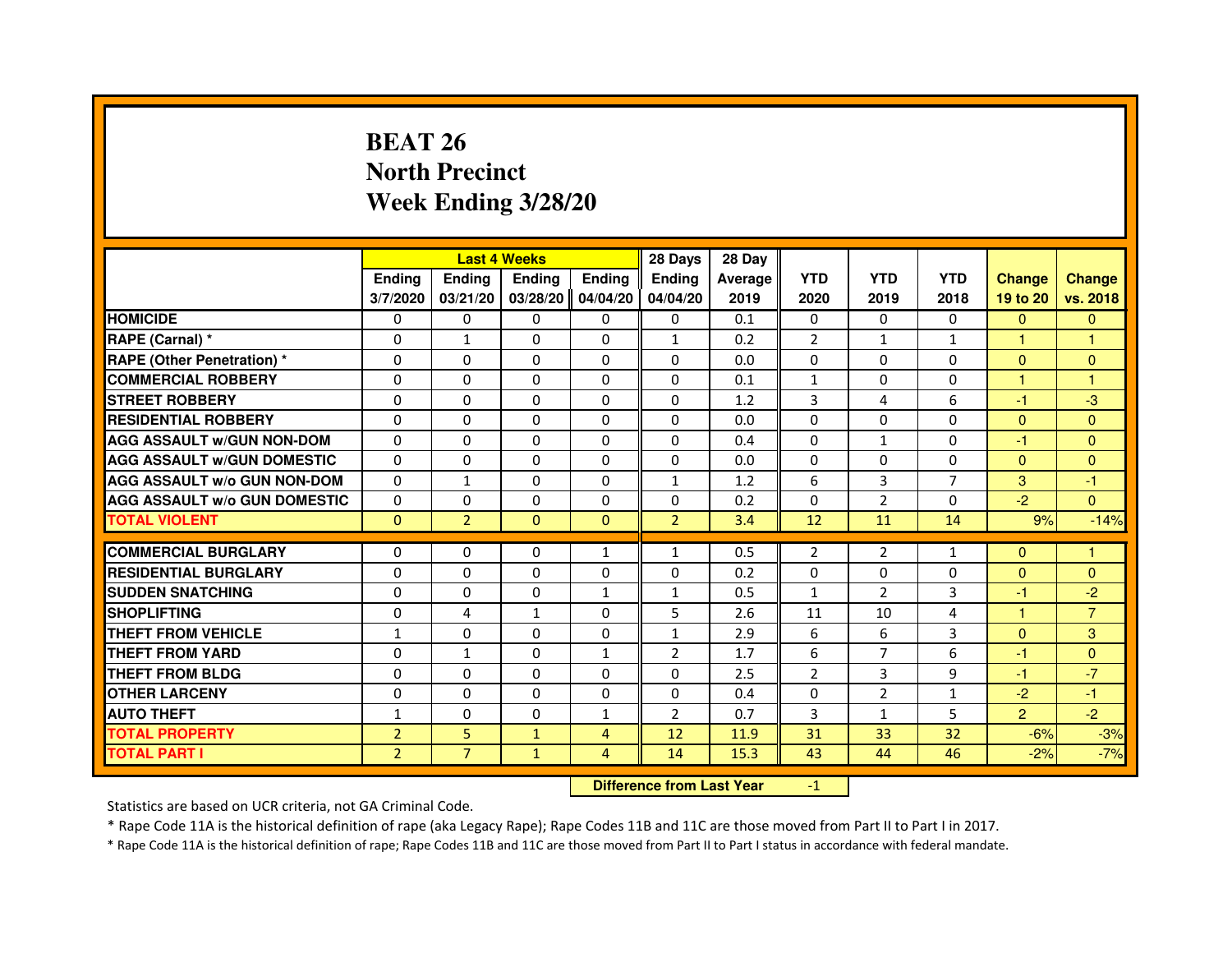# **BEAT 27 North PrecinctWeek Ending 3/28/20**

|                                     |                | <b>Last 4 Weeks</b> |                                  |                | 28 Days        | 28 Day  |                |                |                |                |                         |
|-------------------------------------|----------------|---------------------|----------------------------------|----------------|----------------|---------|----------------|----------------|----------------|----------------|-------------------------|
|                                     | <b>Ending</b>  | Ending              | <b>Ending</b>                    | <b>Ending</b>  | <b>Ending</b>  | Average | <b>YTD</b>     | <b>YTD</b>     | <b>YTD</b>     | <b>Change</b>  | <b>Change</b>           |
|                                     | 3/7/2020       | 03/21/20            | 03/28/20 04/04/20                |                | 04/04/20       | 2019    | 2020           | 2019           | 2018           | 19 to 20       | vs. 2018                |
| <b>HOMICIDE</b>                     | 0              | $\Omega$            | $\Omega$                         | $\Omega$       | 0              | 0.1     | $\Omega$       | $\Omega$       | $\Omega$       | $\Omega$       | $\Omega$                |
| RAPE (Carnal) *                     | 0              | 0                   | 0                                | 0              | 0              | 0.3     | $\mathbf{1}$   | $\Omega$       | 0              | 1.             | 1                       |
| <b>RAPE (Other Penetration)*</b>    | 0              | 0                   | $\Omega$                         | 0              | $\Omega$       | 0.2     | $\Omega$       | $\mathbf{0}$   | $\mathbf{1}$   | $\Omega$       | $-1$                    |
| <b>COMMERCIAL ROBBERY</b>           | $\Omega$       | $\Omega$            | $\Omega$                         | $\Omega$       | $\Omega$       | 0.1     | $\Omega$       | $\mathbf{0}$   | $\overline{2}$ | $\Omega$       | $-2$                    |
| <b>STREET ROBBERY</b>               | $\Omega$       | $\Omega$            | $\Omega$                         | $\Omega$       | $\Omega$       | 1.4     | $\mathbf{1}$   | 3              | $\overline{2}$ | $-2$           | $-1$                    |
| <b>RESIDENTIAL ROBBERY</b>          | $\Omega$       | $\Omega$            | $\Omega$                         | $\Omega$       | 0              | 0.1     | $\Omega$       | $\Omega$       | $\mathbf{1}$   | $\Omega$       | $-1$                    |
| <b>AGG ASSAULT w/GUN NON-GUN</b>    | $\mathbf{1}$   | $\overline{2}$      | $\mathbf 0$                      | $\Omega$       | 3              | 1.0     | 6              | $\overline{2}$ | $\overline{2}$ | $\overline{4}$ | $\overline{\mathbf{4}}$ |
| <b>AGG ASSAULT w/GUN DOMESTIC</b>   | $\Omega$       | $\Omega$            | $\Omega$                         | $\Omega$       | $\Omega$       | 0.2     | $\mathbf{1}$   | $\mathbf{1}$   | $\Omega$       | $\Omega$       | $\mathbf{1}$            |
| <b>AGG ASSAULT W/o GUN NON-DOM</b>  | $\mathbf{1}$   | 0                   | 0                                | 0              | 1              | 1.5     | 4              | 5              | $\overline{2}$ | $-1$           | $\overline{c}$          |
| <b>AGG ASSAULT w/o GUN DOMESTIC</b> | $\Omega$       | $\mathbf 0$         | $\Omega$                         | 0              | 0              | 1.3     | $\overline{2}$ | 6              | $\Omega$       | $-4$           | $\overline{2}$          |
| <b>TOTAL VIOLENT</b>                | $\overline{2}$ | $\overline{2}$      | $\mathbf 0$                      | $\mathbf{0}$   | $\overline{4}$ | 6.2     | 15             | 17             | 10             | $-12%$         | 50%                     |
| <b>COMMERCIAL BURGLARY</b>          | $\Omega$       | $\Omega$            | 0                                | $\Omega$       | 0              | 0.7     | 0              | $\overline{2}$ | $\overline{2}$ | $-2$           | $-2$                    |
| <b>RESIDENTIAL BURGLARY</b>         | $\Omega$       | $\Omega$            | $\Omega$                         | $\Omega$       | $\Omega$       | 0.5     | 4              | $\Omega$       | 4              | $\overline{4}$ | $\Omega$                |
| <b>SUDDEN SNATCHING</b>             | $\Omega$       | $\mathbf{1}$        | $\Omega$                         | $\Omega$       | $\mathbf{1}$   | 0.3     | $\overline{2}$ | $\mathcal{P}$  | $\overline{4}$ | $\Omega$       | $-2$                    |
| <b>SHOPLIFTING</b>                  | 0              | 0                   | $\mathbf{1}$                     | 0              | 1              | 3.1     | 6              | 10             | 9              | $-4$           | $-3$                    |
| <b>THEFT FROM VEHICLE</b>           | $\Omega$       | $\mathbf{1}$        | 1                                | $\Omega$       | $\overline{2}$ | 3.1     | 4              | 12             | 5              | $-8$           | $-1$                    |
| <b>THEFT FROM YARD</b>              | $\mathbf{1}$   | $\mathbf{1}$        | 0                                | 0              | $\overline{2}$ | 0.8     | 3              | $\mathbf{1}$   | 6              | $\overline{2}$ | $-3$                    |
| <b>THEFT FROM BLDG</b>              | $\mathbf{1}$   | $\Omega$            | $\mathbf{1}$                     | $\Omega$       | $\overline{2}$ | 2.4     | 5              | 9              | 7              | $-4$           | $-2$                    |
| <b>OTHER LARCENY</b>                | $\mathbf 0$    | $\Omega$            | $\mathbf 0$                      | $\Omega$       | $\Omega$       | 0.2     | $\Omega$       | $\Omega$       | $\Omega$       | $\Omega$       | $\Omega$                |
| <b>AUTO THEFT</b>                   | $\overline{2}$ | $\Omega$            | $\mathbf 0$                      | $\Omega$       | $\overline{2}$ | 0.9     | 6              | $\mathbf{1}$   | $\overline{2}$ | 5              | 4                       |
| <b>TOTAL PROPERTY</b>               | 4              | 3                   | $\overline{3}$                   | $\mathbf{0}$   | 10             | 12.0    | 30             | 37             | 39             | $-19%$         | $-23%$                  |
| <b>TOTAL PART I</b>                 | 6              | 5                   | 3                                | $\overline{0}$ | 14             | 18.3    | 45             | 54             | 49             | $-17%$         | $-8%$                   |
|                                     |                |                     | <b>Difference from Last Year</b> |                | $-9$           |         |                |                |                |                |                         |

 **Difference from Last Year**

Statistics are based on UCR criteria, not GA Criminal Code.

\* Rape Code 11A is the historical definition of rape (aka Legacy Rape); Rape Codes 11B and 11C are those moved from Part II to Part I in 2017.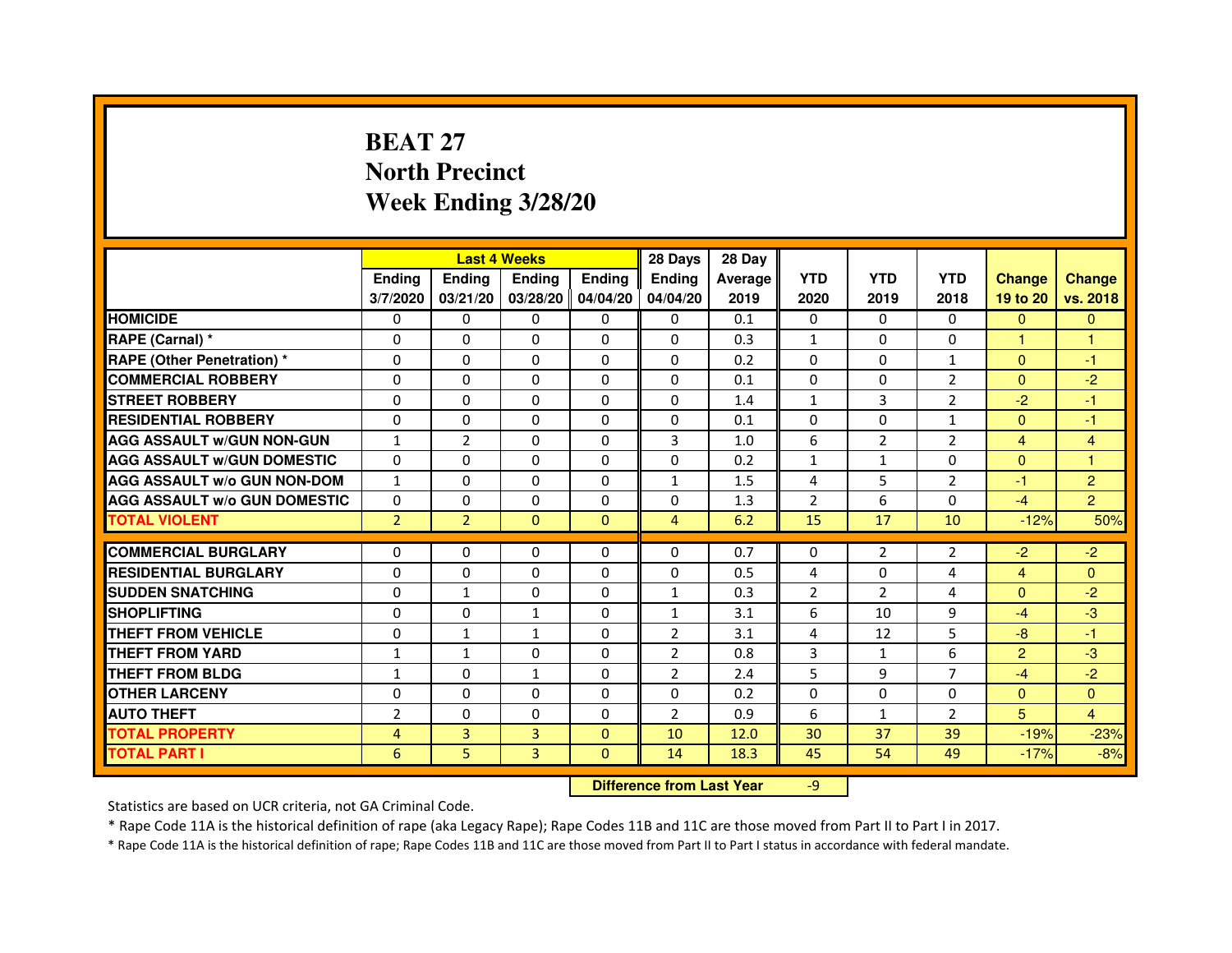# **BEAT 31 Central PrecinctWeek Ending 3/28/20**

|                                     |                | <b>Last 4 Weeks</b> |                   |                | 28 Days                          | 28 Day  |                |                |                |                |                         |
|-------------------------------------|----------------|---------------------|-------------------|----------------|----------------------------------|---------|----------------|----------------|----------------|----------------|-------------------------|
|                                     | <b>Ending</b>  | Ending              | <b>Ending</b>     | <b>Ending</b>  | <b>Ending</b>                    | Average | <b>YTD</b>     | <b>YTD</b>     | <b>YTD</b>     | <b>Change</b>  | <b>Change</b>           |
|                                     | 3/7/2020       | 03/21/20            | 03/28/20 04/04/20 |                | 04/04/20                         | 2019    | 2020           | 2019           | 2018           | 19 to 20       | vs. 2018                |
| <b>HOMICIDE</b>                     | 0              | $\Omega$            | $\Omega$          | $\Omega$       | 0                                | 0.1     | $\mathbf{1}$   | $\Omega$       | $\Omega$       | 1.             | 1.                      |
| RAPE (Carnal) *                     | 0              | 0                   | 0                 | 0              | 0                                | 0.3     | 3              | $\mathbf{1}$   | 0              | $\overline{2}$ | 3                       |
| <b>RAPE (Other Penetration) *</b>   | 0              | 0                   | $\Omega$          | 0              | $\Omega$                         | 0.2     | $\Omega$       | $\Omega$       | $\mathbf{1}$   | $\Omega$       | $-1$                    |
| <b>COMMERCIAL ROBBERY</b>           | $\Omega$       | $\Omega$            | $\Omega$          | $\Omega$       | $\Omega$                         | 0.0     | $\Omega$       | $\Omega$       | $\Omega$       | $\Omega$       | $\Omega$                |
| <b>STREET ROBBERY</b>               | $\mathbf{1}$   | $\Omega$            | $\Omega$          | $\Omega$       | $\mathbf{1}$                     | 0.7     | $\mathbf{1}$   | $\Omega$       | 5              | $\mathbf{1}$   | $-4$                    |
| <b>RESIDENTIAL ROBBERY</b>          | $\Omega$       | $\Omega$            | $\Omega$          | $\Omega$       | 0                                | 0.0     | $\Omega$       | $\mathbf{0}$   | 0              | $\Omega$       | $\Omega$                |
| <b>AGG ASSAULT w/GUN NON-DOM</b>    | $\Omega$       | $\mathbf{1}$        | $\overline{2}$    | $\mathbf{1}$   | 4                                | 1.1     | 6              | 3              | $\overline{2}$ | 3              | $\overline{\mathbf{4}}$ |
| <b>AGG ASSAULT w/GUN DOMESTIC</b>   | $\Omega$       | $\Omega$            | $\Omega$          | 0              | $\Omega$                         | 0.2     | $\Omega$       | $\Omega$       | $\mathbf{1}$   | $\Omega$       | $-1$                    |
| <b>AGG ASSAULT W/o GUN NON-DOM</b>  | 0              | 0                   | 0                 | 0              | 0                                | 0.7     | $\mathbf{1}$   | 3              | 2              | $-2$           | $-1$                    |
| <b>AGG ASSAULT w/o GUN DOMESTIC</b> | $\Omega$       | $\mathbf{1}$        | $\Omega$          | 0              | $\mathbf{1}$                     | 0.9     | 3              | 3              | $\mathbf{1}$   | $\Omega$       | $\overline{2}$          |
| <b>TOTAL VIOLENT</b>                | $\mathbf{1}$   | $\overline{2}$      | $\overline{2}$    | $\mathbf{1}$   | 6                                | 4.1     | 15             | 10             | 12             | 50%            | 25%                     |
| <b>COMMERCIAL BURGLARY</b>          | $\Omega$       | $\Omega$            | 0                 | $\Omega$       | 0                                | 1.2     | 3              | 4              | 6              | -1             | $-3$                    |
| <b>RESIDENTIAL BURGLARY</b>         | $\Omega$       | 3                   | $\overline{2}$    | $\mathbf{1}$   | 6                                | 3.5     | 17             | 5              | 6              | 12             | 11                      |
| <b>SUDDEN SNATCHING</b>             | $\Omega$       | $\mathbf 0$         | $\Omega$          | $\Omega$       | $\Omega$                         | 0.3     | $\Omega$       | $\mathbf{1}$   | $\Omega$       | $-1$           | $\Omega$                |
| <b>SHOPLIFTING</b>                  | 0              | $\mathbf{1}$        | $\mathbf{1}$      | 0              | 2                                | 0.4     | 3              | $\mathbf{1}$   | $\Omega$       | $\overline{2}$ | 3                       |
| <b>THEFT FROM VEHICLE</b>           | $\Omega$       | $\overline{2}$      | 0                 | $\overline{2}$ | 4                                | 4.3     | 9              | 10             | 18             | $-1$           | -9                      |
| <b>THEFT FROM YARD</b>              | $\mathbf{1}$   | 3                   | $\mathbf{1}$      | 3              | 8                                | 4.4     | 14             | $\overline{7}$ | 10             | $\overline{7}$ | $\overline{4}$          |
| <b>THEFT FROM BLDG</b>              | $\mathbf{1}$   | $\Omega$            | $\Omega$          | 0              | 1                                | 1.5     | 3              | $\overline{7}$ | 9              | $-4$           | $-6$                    |
| <b>OTHER LARCENY</b>                | $\mathbf 0$    | $\Omega$            | $\mathbf 0$       | $\mathbf{1}$   | $\mathbf{1}$                     | 1.9     | 3              | 5              | $\Omega$       | $-2$           | 3                       |
| <b>AUTO THEFT</b>                   | $\Omega$       | $\Omega$            | $\mathbf{1}$      | $\Omega$       | $\mathbf{1}$                     | 1.1     | $\overline{7}$ | 4              | 5              | 3              | $\overline{2}$          |
| <b>TOTAL PROPERTY</b>               | $\overline{2}$ | 9                   | 5                 | $\overline{7}$ | 23                               | 18.6    | 59             | 44             | 54             | 34%            | 9%                      |
| <b>TOTAL PART I</b>                 | $\overline{3}$ | 11                  | $\overline{7}$    | 8              | 29                               | 22.7    | 74             | 54             | 66             | 37%            | 12%                     |
|                                     |                |                     |                   |                | <b>Difference from Last Year</b> |         | 20             |                |                |                |                         |

 **Difference from Last Year**

Statistics are based on UCR criteria, not GA Criminal Code.

\* Rape Code 11A is the historical definition of rape (aka Legacy Rape); Rape Codes 11B and 11C are those moved from Part II to Part I in 2017.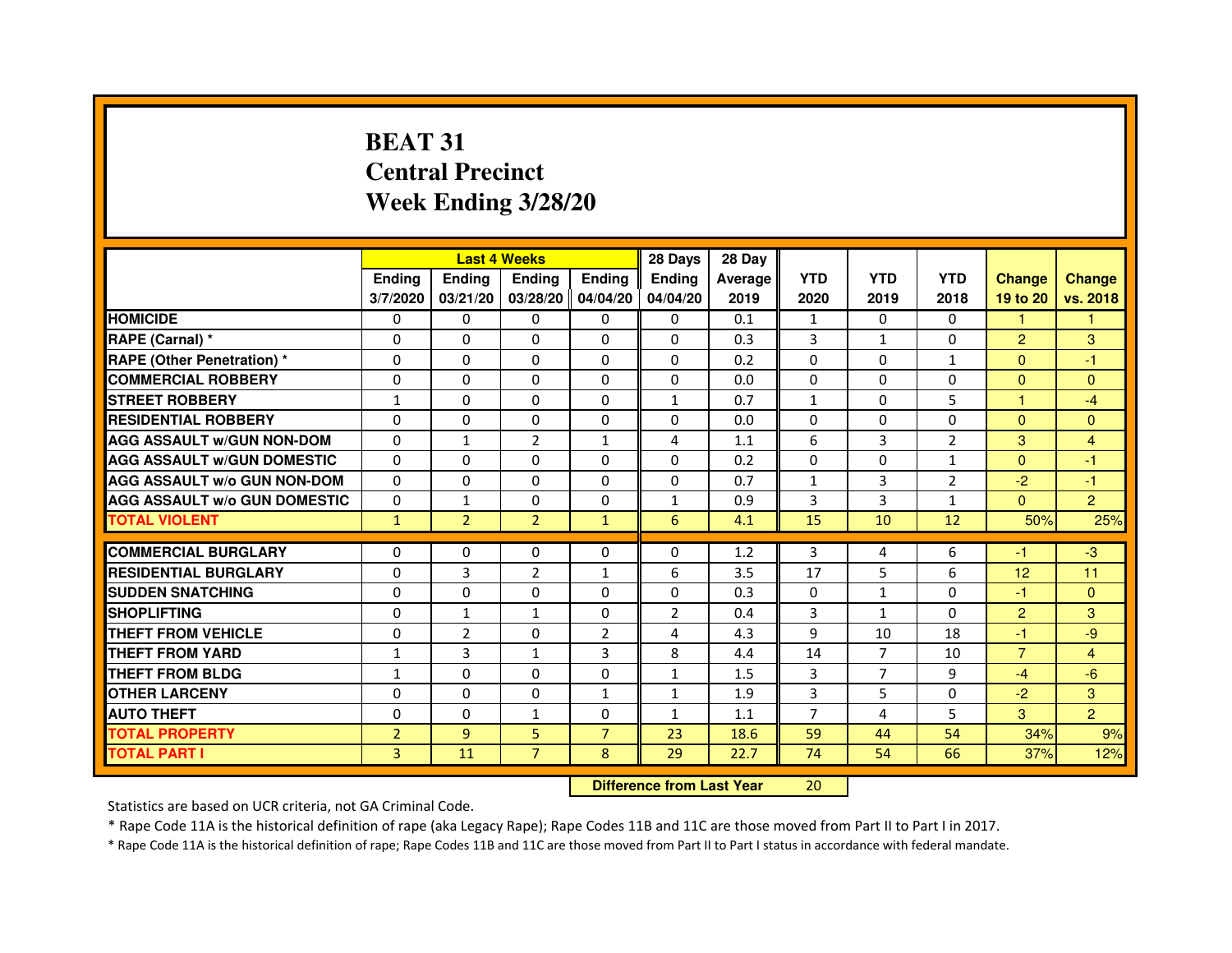# **BEAT 32 Central PrecinctWeek Ending 3/28/20**

|                                     |                | <b>Last 4 Weeks</b>              |               |                | 28 Days        | 28 Day  |                |                |                |                |                |
|-------------------------------------|----------------|----------------------------------|---------------|----------------|----------------|---------|----------------|----------------|----------------|----------------|----------------|
|                                     | <b>Ending</b>  | Ending                           | <b>Ending</b> | <b>Ending</b>  | Ending         | Average | <b>YTD</b>     | <b>YTD</b>     | <b>YTD</b>     | <b>Change</b>  | <b>Change</b>  |
|                                     | 3/7/2020       | 03/21/20                         | 03/28/20      | 04/04/20       | 04/04/20       | 2019    | 2020           | 2019           | 2018           | 19 to 20       | vs. 2018       |
| <b>HOMICIDE</b>                     | 0              | $\Omega$                         | 0             | 0              | $\mathbf{0}$   | 0.1     | $\mathbf{0}$   | $\Omega$       | $\Omega$       | $\mathbf{0}$   | $\mathbf{0}$   |
| RAPE (Carnal) *                     | 0              | 0                                | 0             | 0              | 0              | 0.2     | 0              | $\mathbf{1}$   | $\mathbf{1}$   | $-1$           | -1             |
| RAPE (Other Penetration) *          | $\Omega$       | $\Omega$                         | $\Omega$      | $\Omega$       | $\Omega$       | 0.1     | $\Omega$       | $\Omega$       | $\Omega$       | $\Omega$       | $\overline{0}$ |
| <b>COMMERCIAL ROBBERY</b>           | 0              | $\Omega$                         | $\Omega$      | $\Omega$       | $\Omega$       | 0.9     | $\overline{2}$ | $\mathbf{1}$   | $\Omega$       | $\mathbf{1}$   | $\overline{2}$ |
| <b>STREET ROBBERY</b>               | $\Omega$       | $\Omega$                         | $\Omega$      | $\Omega$       | $\Omega$       | 0.2     | $\Omega$       | $\Omega$       | $\mathbf{1}$   | $\Omega$       | $-1$           |
| <b>RESIDENTIAL ROBBERY</b>          | 0              | 0                                | 0             | 0              | 0              | 0.0     | 0              | 0              | 0              | $\overline{0}$ | $\mathbf{0}$   |
| <b>AGG ASSAULT w/GUN NON-DOM</b>    | $\Omega$       | $\Omega$                         | $\Omega$      | $\Omega$       | $\Omega$       | 0.2     | $\overline{2}$ | $\overline{2}$ | $\mathbf{1}$   | $\Omega$       | $\mathbf{1}$   |
| <b>AGG ASSAULT W/GUN DOMESTIC</b>   | $\Omega$       | $\Omega$                         | $\Omega$      | $\Omega$       | $\Omega$       | 0.0     | $\mathbf{1}$   | $\Omega$       | $\Omega$       | $\mathbf{1}$   | $\mathbf{1}$   |
| <b>AGG ASSAULT W/o GUN NON-DOM</b>  | $\Omega$       | $\Omega$                         | $\Omega$      | $\Omega$       | $\Omega$       | 0.3     | $\Omega$       | $\Omega$       | $\mathbf{1}$   | $\Omega$       | $-1$           |
| <b>AGG ASSAULT w/o GUN DOMESTIC</b> | $\Omega$       | $\Omega$                         | $\Omega$      | $\Omega$       | $\Omega$       | 0.4     | $\Omega$       | $\Omega$       | $\Omega$       | $\Omega$       | $\Omega$       |
| <b>TOTAL VIOLENT</b>                | $\mathbf{0}$   | $\mathbf{0}$                     | $\mathbf{0}$  | $\overline{0}$ | $\mathbf{0}$   | 2.5     | 5              | $\overline{4}$ | $\overline{4}$ | 25%            | 25%            |
| <b>COMMERCIAL BURGLARY</b>          | 0              | 0                                | 0             | 0              | 0              | 0.3     | $\mathbf{1}$   | 0              | 0              | 1              | 1              |
| <b>RESIDENTIAL BURGLARY</b>         | 0              | $\Omega$                         | $\Omega$      | 1              | $\mathbf{1}$   | 1.8     | $\overline{7}$ | 6              | 6              | $\mathbf{1}$   | $\mathbf{1}$   |
| <b>SUDDEN SNATCHING</b>             | $\Omega$       | $\Omega$                         | $\Omega$      | $\Omega$       | $\Omega$       | 0.2     | $\Omega$       | $\Omega$       | $\Omega$       | $\Omega$       | $\mathbf{0}$   |
| <b>SHOPLIFTING</b>                  | 0              | 1                                | 0             | 1              | 2              | 3.1     | 8              | 11             | 15             | $-3$           | $-7$           |
| <b>THEFT FROM VEHICLE</b>           | 1              | $\mathbf{1}$                     | $\Omega$      | $\Omega$       | $\overline{2}$ | 4.9     | 9              | 15             | 25             | $-6$           | $-16$          |
| <b>THEFT FROM YARD</b>              | $\Omega$       | $\Omega$                         | $\Omega$      | $\Omega$       | $\Omega$       | 2.6     | $\overline{4}$ | 6              | 9              | $-2$           | $-5$           |
| <b>THEFT FROM BLDG</b>              | $\mathbf{1}$   | $\Omega$                         | $\Omega$      | $\Omega$       | $\mathbf{1}$   | 2.5     | 5              | 8              | 10             | $-3$           | $-5$           |
| <b>OTHER LARCENY</b>                | 0              | $\mathbf{1}$                     | 0             | $\Omega$       | $\mathbf{1}$   | 0.8     | 8              | $\mathbf{1}$   | 1              | $\overline{7}$ | $\overline{7}$ |
| <b>AUTO THEFT</b>                   | $\Omega$       | $\mathbf{1}$                     | $\Omega$      | $\Omega$       | $\mathbf{1}$   | 1.2     | $\overline{2}$ | $\overline{7}$ | 8              | $-5$           | $-6$           |
| <b>TOTAL PROPERTY</b>               | $\overline{2}$ | $\overline{4}$                   | $\Omega$      | $\overline{2}$ | 8              | 17.3    | 44             | 54             | 74             | $-19%$         | $-41%$         |
| <b>TOTAL PART I</b>                 | $\overline{2}$ | $\overline{4}$                   | $\mathbf{0}$  | $\overline{2}$ | 8              | 19.8    | 49             | 58             | 78             | $-16%$         | $-37%$         |
|                                     |                | <b>Difference from Last Year</b> |               | $-9$           |                |         |                |                |                |                |                |

 **Difference from Last Year**

Statistics are based on UCR criteria, not GA Criminal Code.

\* Rape Code 11A is the historical definition of rape (aka Legacy Rape); Rape Codes 11B and 11C are those moved from Part II to Part I in 2017.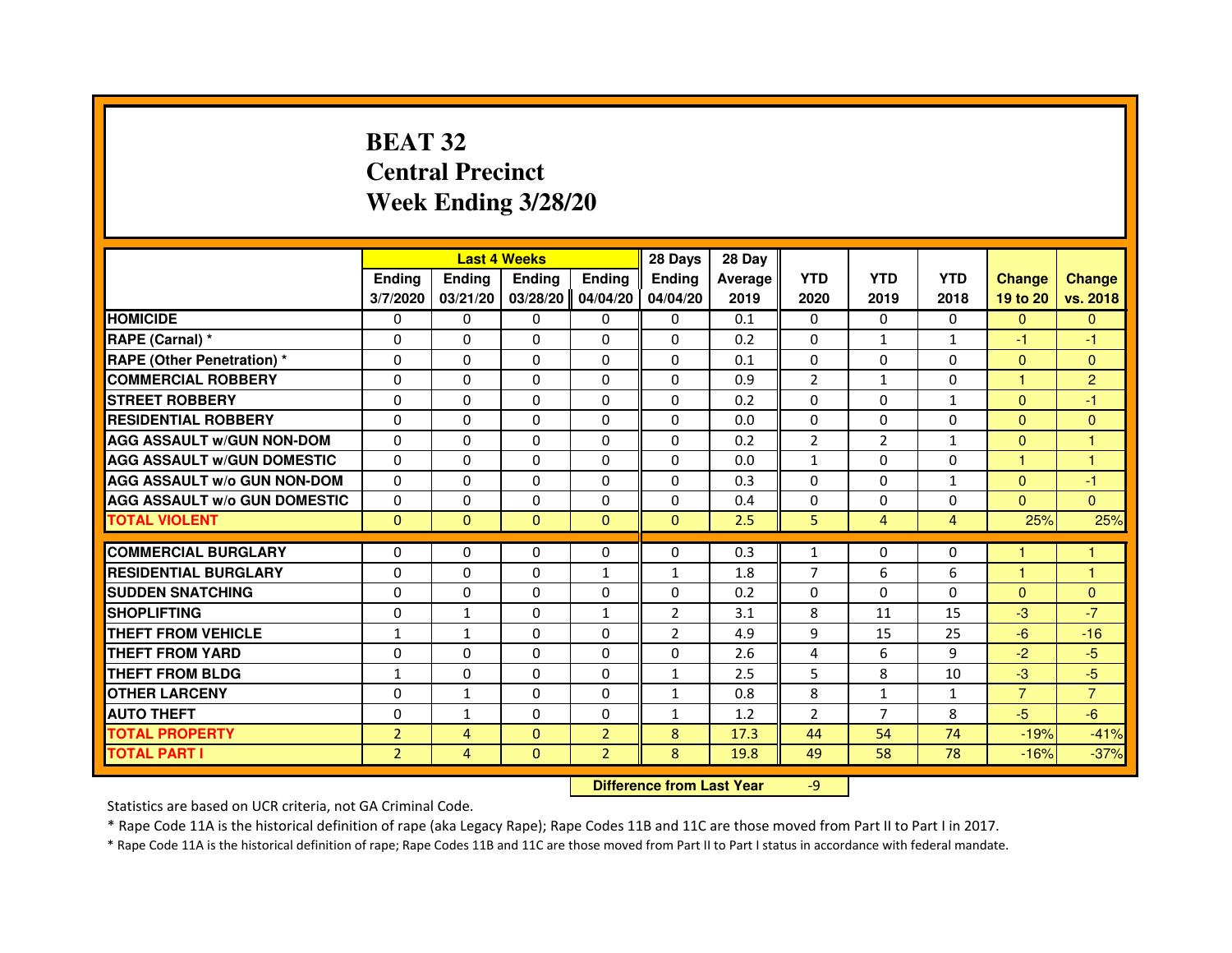# **BEAT 33 Central PrecinctWeek Ending 3/28/20**

|                                     |               |                | <b>Last 4 Weeks</b> |                     | 28 Days        | 28 Day  |                |                |                |                |                |
|-------------------------------------|---------------|----------------|---------------------|---------------------|----------------|---------|----------------|----------------|----------------|----------------|----------------|
|                                     | <b>Ending</b> | <b>Ending</b>  | <b>Ending</b>       | <b>Endina</b>       | <b>Endina</b>  | Average | <b>YTD</b>     | <b>YTD</b>     | <b>YTD</b>     | <b>Change</b>  | <b>Change</b>  |
|                                     | 3/7/2020      | 03/21/20       |                     | 03/28/20   04/04/20 | 04/04/20       | 2019    | 2020           | 2019           | 2018           | 19 to 20       | vs. 2018       |
| <b>HOMICIDE</b>                     | 0             | 0              | 0                   | $\mathbf{1}$        | 1              | 0.2     | $\mathbf{1}$   | $\mathbf{1}$   | 0              | $\Omega$       |                |
| RAPE (Carnal) *                     | $\Omega$      | $\Omega$       | $\Omega$            | $\Omega$            | $\Omega$       | 0.0     | $\Omega$       | $\Omega$       | $\Omega$       | $\Omega$       | $\Omega$       |
| <b>RAPE (Other Penetration)*</b>    | $\Omega$      | $\Omega$       | $\Omega$            | $\Omega$            | $\Omega$       | 0.1     | $\Omega$       | $\Omega$       | $\mathbf{1}$   | $\Omega$       | $-1$           |
| <b>COMMERCIAL ROBBERY</b>           | 0             | $\Omega$       | 0                   | 0                   | $\Omega$       | 0.3     | $\Omega$       | 0              | 0              | $\mathbf{0}$   | $\mathbf{0}$   |
| <b>STREET ROBBERY</b>               | 0             | 0              | 0                   | 0                   | 0              | 1.3     | $\overline{2}$ | 2              | 4              | $\mathbf{0}$   | $-2$           |
| <b>RESIDENTIAL ROBBERY</b>          | $\Omega$      | $\Omega$       | 0                   | $\Omega$            | $\Omega$       | 0.0     | $\Omega$       | $\Omega$       | $\Omega$       | $\Omega$       | $\Omega$       |
| <b>AGG ASSAULT W/GUN NON-DOM</b>    | $\Omega$      | $\Omega$       | $\Omega$            | $\Omega$            | $\Omega$       | 1.0     | 3              | 3              | $\overline{2}$ | $\Omega$       | $\overline{1}$ |
| <b>AGG ASSAULT W/GUN DOMESTIC</b>   | $\Omega$      | $\Omega$       | $\Omega$            | 0                   | $\Omega$       | 0.2     | $\Omega$       | $\Omega$       | $\Omega$       | $\Omega$       | $\Omega$       |
| <b>AGG ASSAULT W/o GUN NON-DOM</b>  | $\Omega$      | $\Omega$       | $\Omega$            | $\mathbf{1}$        | 1              | 0.9     | 3              | 3              | 3              | $\Omega$       | $\mathbf{0}$   |
| <b>AGG ASSAULT W/o GUN DOMESTIC</b> | $\Omega$      | $\Omega$       | 0                   | 0                   | 0              | 0.7     | $\overline{2}$ | 5              | $\mathbf{1}$   | $-3$           | 1              |
| <b>TOTAL VIOLENT</b>                | $\Omega$      | $\Omega$       | $\Omega$            | $\overline{2}$      | $\overline{2}$ | 4.7     | 11             | 14             | 11             | $-21%$         | 0%             |
|                                     |               |                |                     |                     |                |         |                |                |                |                |                |
| <b>COMMERCIAL BURGLARY</b>          | 0             | 0              | 0                   | 0                   | $\Omega$       | 1.3     | 4              | 2              | $\overline{2}$ | $\overline{2}$ | $\overline{2}$ |
| <b>RESIDENTIAL BURGLARY</b>         | $\Omega$      | 0              | 0                   | $\Omega$            | 0              | 1.8     | $\overline{2}$ | 9              | 3              | $-7$           | -1             |
| <b>SUDDEN SNATCHING</b>             | $\Omega$      | $\Omega$       | $\Omega$            | $\Omega$            | $\Omega$       | 0.1     | $\Omega$       | $\Omega$       | $\Omega$       | $\Omega$       | $\Omega$       |
| <b>SHOPLIFTING</b>                  | $\Omega$      | $\overline{2}$ | $\overline{0}$      | $\mathbf{1}$        | 3              | 7.9     | 11             | 26             | 6              | $-15$          | 5              |
| <b>THEFT FROM VEHICLE</b>           | 3             | $\mathbf{1}$   | $\mathbf{1}$        | 0                   | 5              | 3.4     | 10             | $\overline{7}$ | 15             | 3              | $-5$           |
| <b>THEFT FROM YARD</b>              | $\Omega$      | $\mathbf{1}$   | $\Omega$            | $\mathbf{1}$        | $\overline{2}$ | 3.6     | 12             | 23             | 6              | $-11$          | 6              |
| THEFT FROM BLDG                     | $\Omega$      | $\Omega$       | 0                   | $\mathbf{0}$        | $\Omega$       | 1.7     | $\overline{2}$ | 5              | 8              | $-3$           | $-6$           |
| <b>OTHER LARCENY</b>                | $\Omega$      | $\Omega$       | $\Omega$            | $\Omega$            | $\Omega$       | 2.0     | $\Omega$       | 8              | $\overline{2}$ | $-8$           | $-2$           |
| <b>AUTO THEFT</b>                   | 0             | 1              | 0                   | $\Omega$            | $\mathbf{1}$   | 1.4     | 6              | 6              | 11             | $\Omega$       | $-5$           |
| <b>TOTAL PROPERTY</b>               | 3             | 5              | $\mathbf{1}$        | $\overline{2}$      | 11             | 23.2    | 47             | 86             | 53             | $-45%$         | $-11%$         |
| <b>TOTAL PART I</b>                 | 3             | 5              | $\mathbf{1}$        | $\overline{4}$      | 13             | 27.8    | 58             | 100            | 64             | $-42%$         | $-9%$          |

 **Difference from Last Year**-42

Statistics are based on UCR criteria, not GA Criminal Code.

\* Rape Code 11A is the historical definition of rape (aka Legacy Rape); Rape Codes 11B and 11C are those moved from Part II to Part I in 2017.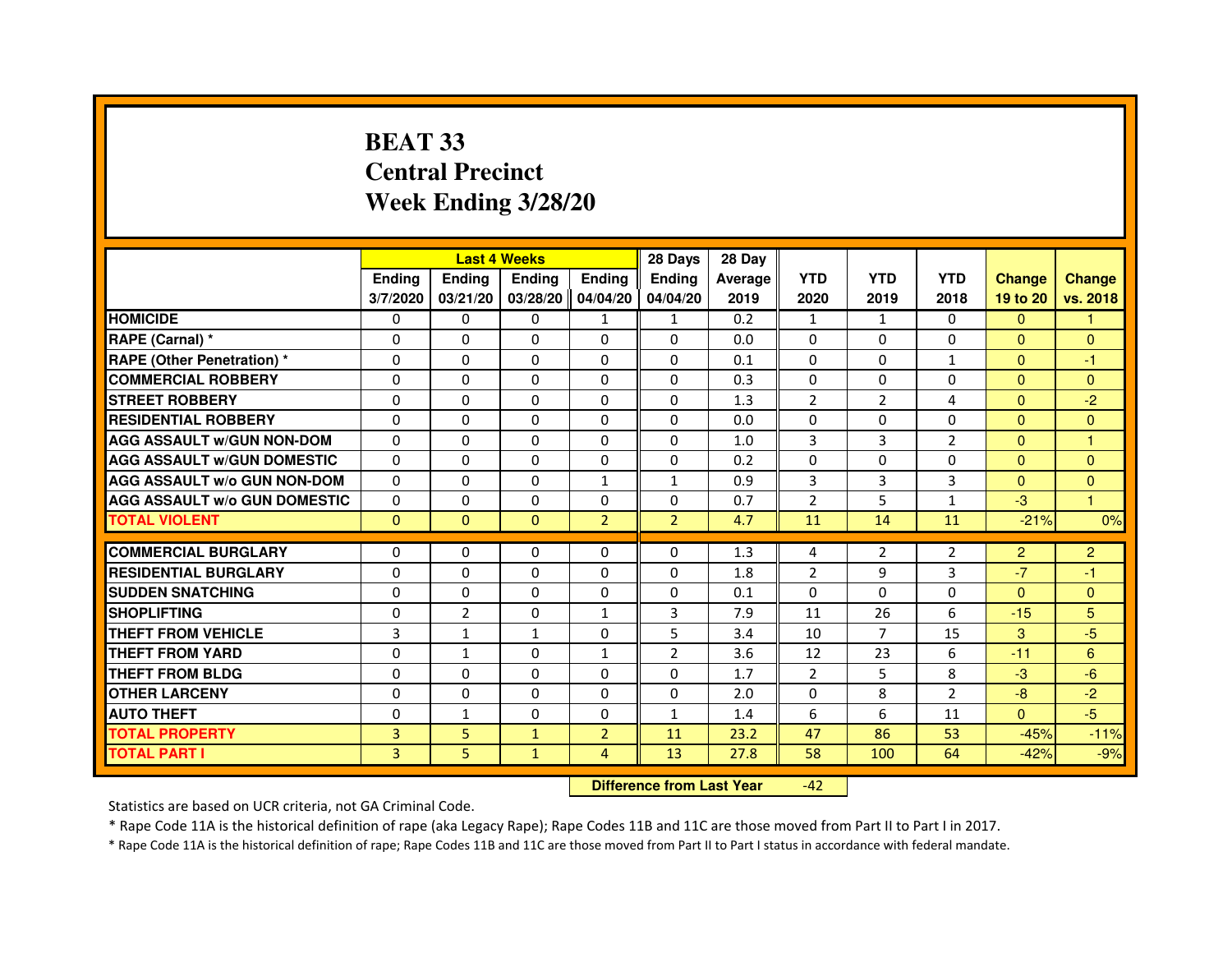# **BEAT 34 Central PrecinctWeek Ending 3/28/20**

|                                     |                | <b>Last 4 Weeks</b> |                |                | 28 Days                          | 28 Day         |                |                |                |                |                |
|-------------------------------------|----------------|---------------------|----------------|----------------|----------------------------------|----------------|----------------|----------------|----------------|----------------|----------------|
|                                     | <b>Ending</b>  | <b>Ending</b>       | <b>Ending</b>  | <b>Ending</b>  | <b>Ending</b>                    | <b>Average</b> | <b>YTD</b>     | <b>YTD</b>     | <b>YTD</b>     | <b>Change</b>  | <b>Change</b>  |
|                                     | 3/7/2020       | 03/21/20            | 03/28/20       | 04/04/20       | 04/04/20                         | 2019           | 2020           | 2019           | 2018           | 19 to 20       | vs. 2018       |
| <b>HOMICIDE</b>                     | 0              | $\Omega$            | $\Omega$       | $\Omega$       | 0                                | 0.1            | $\overline{2}$ | $\Omega$       | 0              | $\overline{2}$ | $\overline{2}$ |
| RAPE (Carnal) *                     | 0              | $\Omega$            | 0              | $\Omega$       | $\mathbf{0}$                     | 0.2            | $\mathbf{1}$   | $\Omega$       | 0              | 1.             | 1              |
| <b>RAPE (Other Penetration) *</b>   | $\mathbf 0$    | 0                   | $\Omega$       | $\Omega$       | $\Omega$                         | 0.1            | $\mathbf{1}$   | $\mathbf{1}$   | $\Omega$       | $\Omega$       | $\mathbf{1}$   |
| <b>COMMERCIAL ROBBERY</b>           | $\mathbf 0$    | $\mathbf{0}$        | $\Omega$       | $\mathbf{0}$   | $\mathbf{0}$                     | 0.0            | $\Omega$       | $\mathbf{0}$   | $\Omega$       | $\Omega$       | $\Omega$       |
| <b>STREET ROBBERY</b>               | $\mathbf{1}$   | $\Omega$            | $\Omega$       | $\Omega$       | $\mathbf{1}$                     | 0.9            | 4              | 5              | $\Omega$       | $-1$           | $\overline{4}$ |
| <b>RESIDENTIAL ROBBERY</b>          | 0              | $\Omega$            | 0              | $\Omega$       | $\Omega$                         | 0.2            | $\Omega$       | $\Omega$       | $\mathbf{1}$   | $\Omega$       | $-1$           |
| <b>AGG ASSAULT W/GUN NON-DOM</b>    | $\Omega$       | 0                   | $\Omega$       | $\mathbf{1}$   | $\mathbf{1}$                     | 1.8            | 6              | $\overline{4}$ | $\mathbf{1}$   | $\overline{2}$ | 5              |
| <b>AGG ASSAULT W/GUN DOMESTIC</b>   | $\Omega$       | $\Omega$            | $\Omega$       | $\Omega$       | $\Omega$                         | 0.5            | $\Omega$       | $\overline{3}$ | $\mathbf{1}$   | $-3$           | $-1$           |
| <b>AGG ASSAULT W/o GUN NON-DOM</b>  | $\Omega$       | 1                   | 0              | $\mathbf{1}$   | $\overline{2}$                   | 0.9            | 6              | 0              | 6              | 6              | $\mathbf{0}$   |
| <b>AGG ASSAULT W/o GUN DOMESTIC</b> | $\Omega$       | 1                   | 0              | $\mathbf{1}$   | $\overline{2}$                   | 1.6            | 7              | 3              | $\overline{2}$ | 4              | 5              |
| <b>TOTAL VIOLENT</b>                | $\mathbf{1}$   | $\overline{2}$      | $\mathbf{0}$   | 3              | 6                                | 6.2            | 27             | 16             | 11             | 69%            | 145%           |
| <b>COMMERCIAL BURGLARY</b>          | 0              | 0                   | 0              | 0              | 0                                | 0.5            | 0              | 0              | $\mathbf{1}$   | $\Omega$       | $-1$           |
| <b>RESIDENTIAL BURGLARY</b>         | $\Omega$       | $\Omega$            | $\mathbf{1}$   | $\mathbf{1}$   | $\overline{2}$                   | 3.2            | 6              | 11             | 17             | $-5$           | $-11$          |
| <b>SUDDEN SNATCHING</b>             | $\Omega$       | $\Omega$            | $\Omega$       | $\Omega$       | $\Omega$                         | 0.2            | $\mathbf{1}$   | $\mathbf{1}$   | $\mathbf{1}$   | $\Omega$       | $\Omega$       |
| <b>SHOPLIFTING</b>                  | 0              | 0                   | 0              | $\mathbf{0}$   | $\mathbf{0}$                     | 1.2            | $\mathbf{1}$   | $\overline{2}$ | 2              | $-1$           | $-1$           |
| THEFT FROM VEHICLE                  | 0              | $\Omega$            | $\mathbf{1}$   | $\overline{2}$ | 3                                | 2.3            | 8              | 6              | 11             | $\overline{2}$ | $-3$           |
| <b>THEFT FROM YARD</b>              | $\mathbf 0$    | $\mathbf{1}$        | $\Omega$       | 0              | $\mathbf{1}$                     | 2.3            | 3              | 12             | 3              | $-9$           | $\mathbf{0}$   |
| <b>THEFT FROM BLDG</b>              | 0              | $\Omega$            | $\mathbf{1}$   | $\Omega$       | $\mathbf{1}$                     | 1.4            | 6              | 3              | $\overline{7}$ | 3              | $-1$           |
| <b>OTHER LARCENY</b>                | 0              | $\Omega$            | 0              | $\Omega$       | $\Omega$                         | 0.3            | $\Omega$       | $\overline{2}$ | $\Omega$       | $-2$           | $\Omega$       |
| <b>AUTO THEFT</b>                   | $\mathbf{1}$   | $\overline{2}$      | $\Omega$       | $\Omega$       | 3                                | 2.0            | 5              | 4              | 11             | $\mathbf{1}$   | $-6$           |
| <b>TOTAL PROPERTY</b>               | $\mathbf{1}$   | 3                   | $\overline{3}$ | 3              | 10                               | 13.3           | 30             | 41             | 53             | $-27%$         | $-43%$         |
| <b>TOTAL PART I</b>                 | $\overline{2}$ | 5                   | 3              | 6              | 16                               | 19.6           | 57             | 57             | 64             | 0%             | $-11%$         |
|                                     |                |                     |                |                | <b>Difference from Last Year</b> |                | $\Omega$       |                |                |                |                |

 **Difference from Last Year**

Statistics are based on UCR criteria, not GA Criminal Code.

\* Rape Code 11A is the historical definition of rape (aka Legacy Rape); Rape Codes 11B and 11C are those moved from Part II to Part I in 2017.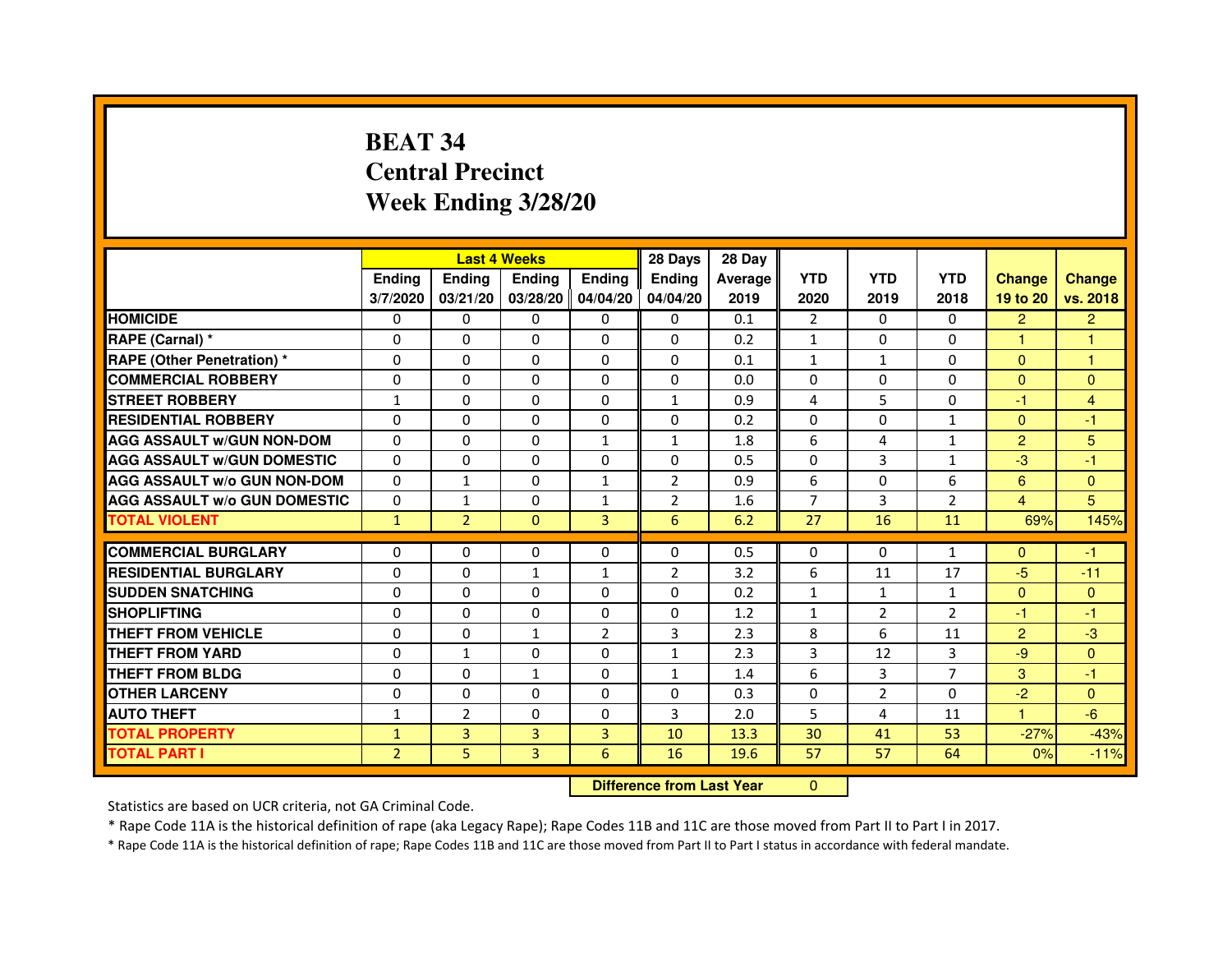# **BEAT 35 Central PrecinctWeek Ending 3/28/20**

|                                     |                |                | <b>Last 4 Weeks</b>              |                | 28 Days        | 28 Day  |                |                |                |                |                |
|-------------------------------------|----------------|----------------|----------------------------------|----------------|----------------|---------|----------------|----------------|----------------|----------------|----------------|
|                                     | <b>Endina</b>  | <b>Ending</b>  | <b>Endina</b>                    | <b>Ending</b>  | <b>Ending</b>  | Average | <b>YTD</b>     | <b>YTD</b>     | <b>YTD</b>     | <b>Change</b>  | <b>Change</b>  |
|                                     | 3/7/2020       | 03/21/20       | 03/28/20 04/04/20                |                | 04/04/20       | 2019    | 2020           | 2019           | 2018           | 19 to 20       | vs. 2018       |
| <b>HOMICIDE</b>                     | 0              | $\Omega$       | $\mathbf{0}$                     | $\Omega$       | 0              | 0.0     | 3              | $\Omega$       | $\Omega$       | 3              | 3              |
| RAPE (Carnal) *                     | 0              | 0              | 0                                | 0              | 0              | 0.0     | $\mathbf{1}$   | $\mathbf{0}$   | $\mathbf{1}$   | 1              | $\mathbf{0}$   |
| <b>RAPE (Other Penetration) *</b>   | $\mathbf 0$    | 0              | 0                                | $\mathbf 0$    | 0              | 0.0     | $\Omega$       | $\mathbf{0}$   | $\overline{2}$ | $\Omega$       | $-2$           |
| <b>COMMERCIAL ROBBERY</b>           | $\Omega$       | $\Omega$       | $\Omega$                         | 0              | $\Omega$       | 0.2     | $\Omega$       | $\mathbf{0}$   | 0              | $\Omega$       | $\Omega$       |
| <b>STREET ROBBERY</b>               | 0              | 0              | 0                                | 0              | 0              | 1.1     | $\mathbf{1}$   | 3              | $\mathbf{1}$   | $-2$           | $\mathbf{0}$   |
| <b>RESIDENTIAL ROBBERY</b>          | 0              | 1              | $\Omega$                         | 0              | $\mathbf{1}$   | 0.0     | $\mathbf{1}$   | $\mathbf{0}$   | 0              | $\mathbf{1}$   | $\mathbf{1}$   |
| <b>AGG ASSAULT w/GUN NON-DOM</b>    | $\Omega$       | 0              | $\mathbf{1}$                     | $\mathbf{1}$   | $\overline{2}$ | 2.2     | 3              | 4              | 5              | $-1$           | $-2$           |
| <b>AGG ASSAULT W/GUN DOMESTIC</b>   | $\Omega$       | $\Omega$       | $\Omega$                         | $\Omega$       | $\Omega$       | 0.2     | $\mathbf{1}$   | $\mathbf{1}$   | $\overline{2}$ | $\Omega$       | $-1$           |
| <b>AGG ASSAULT w/o GUN NON-DOM</b>  | 0              | 0              | 0                                | 0              | 0              | 0.6     | $\mathbf{1}$   | 1              | 2              | $\mathbf{0}$   | $-1$           |
| <b>AGG ASSAULT w/o GUN DOMESTIC</b> | $\Omega$       | $\mathbf 0$    | 0                                | $\mathbf{1}$   | $\mathbf{1}$   | 0.9     | 3              | 3              | $\mathbf{1}$   | $\Omega$       | $\overline{2}$ |
| <b>TOTAL VIOLENT</b>                | $\mathbf{0}$   | $\mathbf{1}$   | $\mathbf{1}$                     | $\overline{2}$ | $\overline{4}$ | 5.2     | 14             | 12             | 14             | 17%            | 0%             |
| <b>COMMERCIAL BURGLARY</b>          | 1              | 0              | 0                                | 0              | $\mathbf{1}$   | 1.2     | $\overline{2}$ | 3              | $\mathbf{1}$   | $-1$           | 1              |
| <b>RESIDENTIAL BURGLARY</b>         | $\Omega$       | $\Omega$       | $\mathbf 0$                      | $\Omega$       | $\Omega$       | 2.9     | 13             | 8              | 8              | 5              | $\overline{5}$ |
| <b>SUDDEN SNATCHING</b>             | 0              | $\Omega$       | $\Omega$                         | $\Omega$       | $\Omega$       | 0.2     | $\Omega$       | $\Omega$       | $\mathbf{1}$   | $\Omega$       | $-1$           |
| <b>SHOPLIFTING</b>                  | $\Omega$       | $\Omega$       | $\mathbf{1}$                     | 3              | 4              | 2.4     | 11             | 10             | 3              | 1.             | 8              |
| <b>THEFT FROM VEHICLE</b>           | $\Omega$       | $\Omega$       | $\Omega$                         | 0              | $\Omega$       | 6.5     | 5              | 16             | 13             | $-11$          | $-8$           |
| <b>THEFT FROM YARD</b>              | $\Omega$       | $\Omega$       | $\Omega$                         | $\mathbf{1}$   | $\mathbf{1}$   | 1.4     | $\mathbf{1}$   | $\overline{2}$ | 3              | $-1$           | $-2$           |
| <b>THEFT FROM BLDG</b>              | 0              | $\Omega$       | $\Omega$                         | $\Omega$       | 0              | 1.8     | 3              | $\overline{2}$ | 5              | $\mathbf{1}$   | $-2$           |
| <b>OTHER LARCENY</b>                | 0              | $\mathbf{1}$   | $\Omega$                         | 0              | $\mathbf{1}$   | 1.2     | $\mathbf{1}$   | 4              | $\overline{2}$ | $-3$           | $-1$           |
| <b>AUTO THEFT</b>                   | $\mathbf{1}$   | $\overline{2}$ | $\mathbf 0$                      | 0              | 3              | 2.1     | 11             | 6              | 14             | 5 <sup>5</sup> | $-3$           |
| <b>TOTAL PROPERTY</b>               | $\overline{2}$ | 3              | $\mathbf{1}$                     | $\overline{4}$ | 10             | 19.7    | 47             | 51             | 50             | $-8%$          | $-6%$          |
| <b>TOTAL PART I</b>                 | $\overline{2}$ | 4              | $\overline{2}$                   | 6              | 14             | 24.9    | 61             | 63             | 64             | $-3%$          | $-5%$          |
|                                     |                |                | <b>Difference from Last Year</b> |                | $-2$           |         |                |                |                |                |                |

 **Difference from Last Year**

Statistics are based on UCR criteria, not GA Criminal Code.

\* Rape Code 11A is the historical definition of rape (aka Legacy Rape); Rape Codes 11B and 11C are those moved from Part II to Part I in 2017.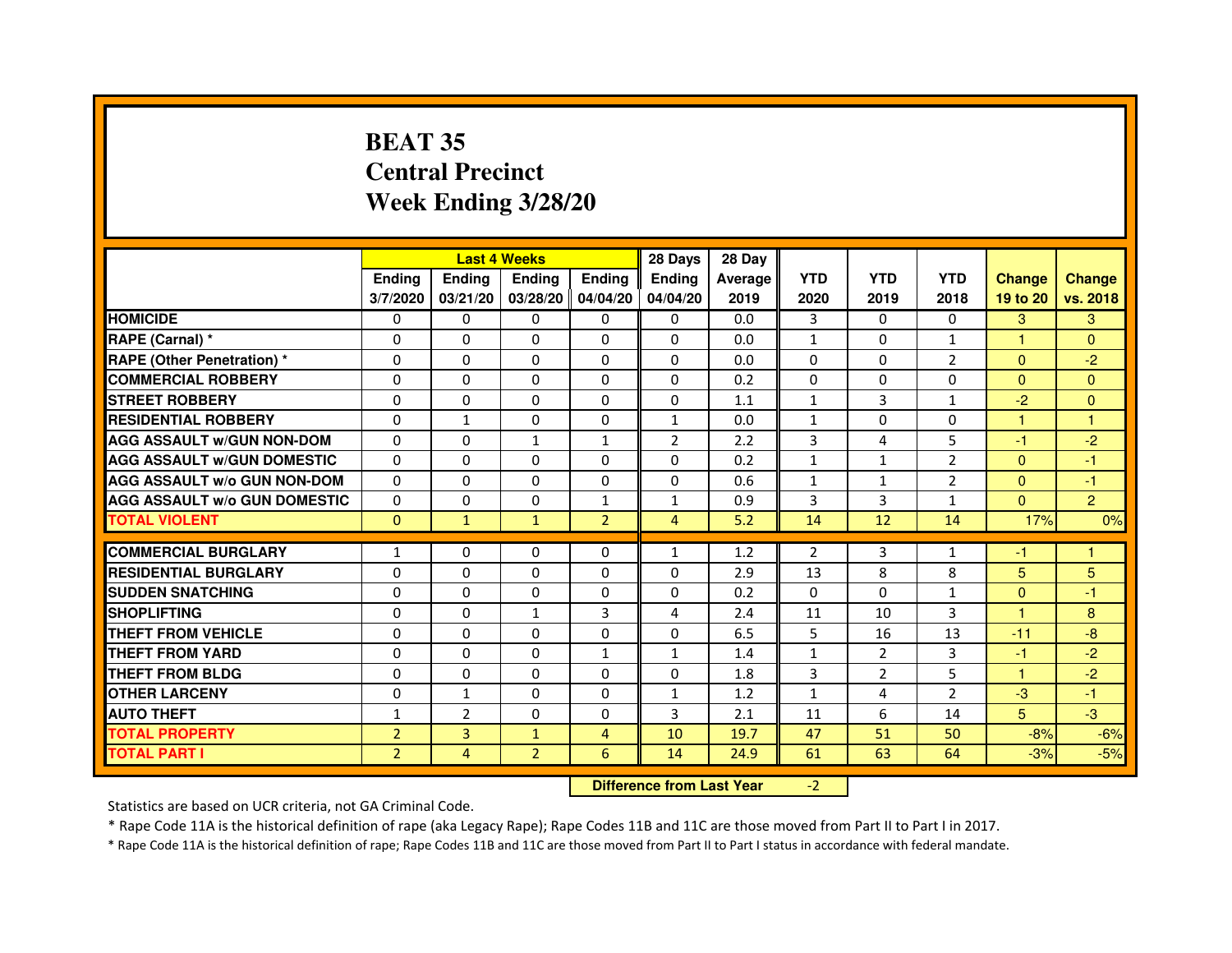#### **BEAT 36 Central PrecinctWeek Ending 3/28/20**

|                                     |                |                | <b>Last 4 Weeks</b> |                | 28 Days        | 28 Day  |                |                |                |                |                |
|-------------------------------------|----------------|----------------|---------------------|----------------|----------------|---------|----------------|----------------|----------------|----------------|----------------|
|                                     | Ending         | Ending         | Ending              | <b>Endina</b>  | Ending         | Average | <b>YTD</b>     | <b>YTD</b>     | <b>YTD</b>     | <b>Change</b>  | <b>Change</b>  |
|                                     | 3/7/2020       | 03/21/20       | 03/28/20 04/04/20   |                | 04/04/20       | 2019    | 2020           | 2019           | 2018           | 19 to 20       | vs. 2018       |
| <b>HOMICIDE</b>                     | 0              | $\Omega$       | $\Omega$            | 0              | $\Omega$       | 0.0     | 0              | $\Omega$       | $\Omega$       | $\Omega$       | $\Omega$       |
| RAPE (Carnal) *                     | 0              | $\Omega$       | $\Omega$            | 0              | $\Omega$       | 0.2     | $\mathbf{1}$   | 0              | $\overline{2}$ | 1              | -1             |
| <b>RAPE (Other Penetration) *</b>   | 0              | $\Omega$       | $\Omega$            | $\Omega$       | 0              | 0.0     | $\Omega$       | $\Omega$       | $\Omega$       | $\Omega$       | $\Omega$       |
| <b>COMMERCIAL ROBBERY</b>           | $\Omega$       | $\Omega$       | $\Omega$            | $\Omega$       | 0              | 0.2     | $\Omega$       | $\Omega$       | $\Omega$       | $\Omega$       | $\Omega$       |
| <b>STREET ROBBERY</b>               | $\Omega$       | $\mathbf 0$    | $\Omega$            | $\Omega$       | 0              | 0.6     | $\Omega$       | $\mathbf{1}$   | 0              | -1             | $\Omega$       |
| <b>RESIDENTIAL ROBBERY</b>          | $\Omega$       | $\mathbf{1}$   | $\Omega$            | $\Omega$       | $\mathbf{1}$   | 0.1     | $\overline{2}$ | $\mathbf{1}$   | $\Omega$       | $\overline{1}$ | 2              |
| <b>AGG ASSAULT W/GUN NON-DOM</b>    | $\Omega$       | $\Omega$       | 0                   | $\Omega$       | $\Omega$       | 0.8     | $\Omega$       | $\overline{2}$ | $\Omega$       | $-2$           | $\Omega$       |
| <b>AGG ASSAULT W/GUN DOMESTIC</b>   | $\Omega$       | 0              | 0                   | 0              | 0              | 0.2     | 1              | 0              | $\mathbf{1}$   |                | $\Omega$       |
| <b>AGG ASSAULT W/o GUN NON-DOM</b>  | $\Omega$       | $\Omega$       | $\mathbf{1}$        | 0              | $\mathbf{1}$   | 0.5     | $\mathbf{1}$   | 0              | $\mathbf{1}$   | и              | $\Omega$       |
| <b>AGG ASSAULT W/o GUN DOMESTIC</b> | $\mathbf{1}$   | $\Omega$       | $\Omega$            | $\Omega$       | $\mathbf{1}$   | 0.3     | $\overline{4}$ | $\mathbf{1}$   | $\mathbf{1}$   | 3              | 3              |
| <b>TOTAL VIOLENT</b>                | $\mathbf{1}$   | $\mathbf{1}$   | $\mathbf{1}$        | $\mathbf{0}$   | 3              | 2.9     | 9              | 5              | 5              | 80%            | 80%            |
|                                     |                |                |                     |                |                |         |                |                |                |                |                |
| <b>COMMERCIAL BURGLARY</b>          | 0              | 0              | $\mathbf{1}$        | 0              | 1              | 1.1     | $\mathbf{1}$   | 3              | 4              | $-2$           | $-3$           |
| <b>RESIDENTIAL BURGLARY</b>         | 3              | $\mathbf{1}$   | 0                   | 0              | $\overline{4}$ | 2.3     | 8              | $\mathbf{1}$   | $\overline{7}$ | $\overline{7}$ | -1             |
| <b>SUDDEN SNATCHING</b>             | $\Omega$       | $\mathbf 0$    | 0                   | $\Omega$       | 0              | 0.1     | $\Omega$       | $\Omega$       | 0              | $\Omega$       | $\Omega$       |
| <b>SHOPLIFTING</b>                  | $\overline{2}$ | 0              | $\mathbf{1}$        | $\mathbf{1}$   | $\overline{4}$ | 3.7     | 16             | 13             | 9              | $\mathcal{B}$  | $\overline{7}$ |
| THEFT FROM VEHICLE                  | $\mathbf{1}$   | $\overline{2}$ | $\Omega$            | $\mathbf{1}$   | 4              | 3.3     | 11             | 8              | 11             | 3              | $\Omega$       |
| THEFT FROM YARD                     | $\mathbf{1}$   | 0              | $\mathbf{1}$        | 0              | 2              | 0.7     | 4              | 4              | 3              | $\Omega$       | -1             |
| THEFT FROM BLDG                     | $\mathbf{1}$   | 0              | 0                   | 0              | $\mathbf{1}$   | 1.5     | 4              | 12             | 8              | -8             | $-4$           |
| <b>OTHER LARCENY</b>                | $\Omega$       | $\Omega$       | $\Omega$            | 0              | 0              | 0.3     | $\overline{2}$ | $\mathbf{0}$   | $\Omega$       | 2              | 2              |
| <b>AUTO THEFT</b>                   | $\Omega$       | $\mathbf{1}$   | $\Omega$            | 0              | $\mathbf{1}$   | 1.8     | $\overline{7}$ | 9              | 5              | $-2$           | $\overline{2}$ |
| <b>TOTAL PROPERTY</b>               | 8              | 4              | 3                   | $\overline{2}$ | 17             | 14.8    | 53             | 50             | 47             | 6%             | 13%            |
| <b>TOTAL PART I</b>                 | 9              | 5              | 4                   | $\overline{2}$ | 20             | 17.7    | 62             | 55             | 52             | 13%            | 19%            |

**Difference from Last Year** 7

Statistics are based on UCR criteria, not GA Criminal Code.

\* Rape Code 11A is the historical definition of rape (aka Legacy Rape); Rape Codes 11B and 11C are those moved from Part II to Part I in 2017.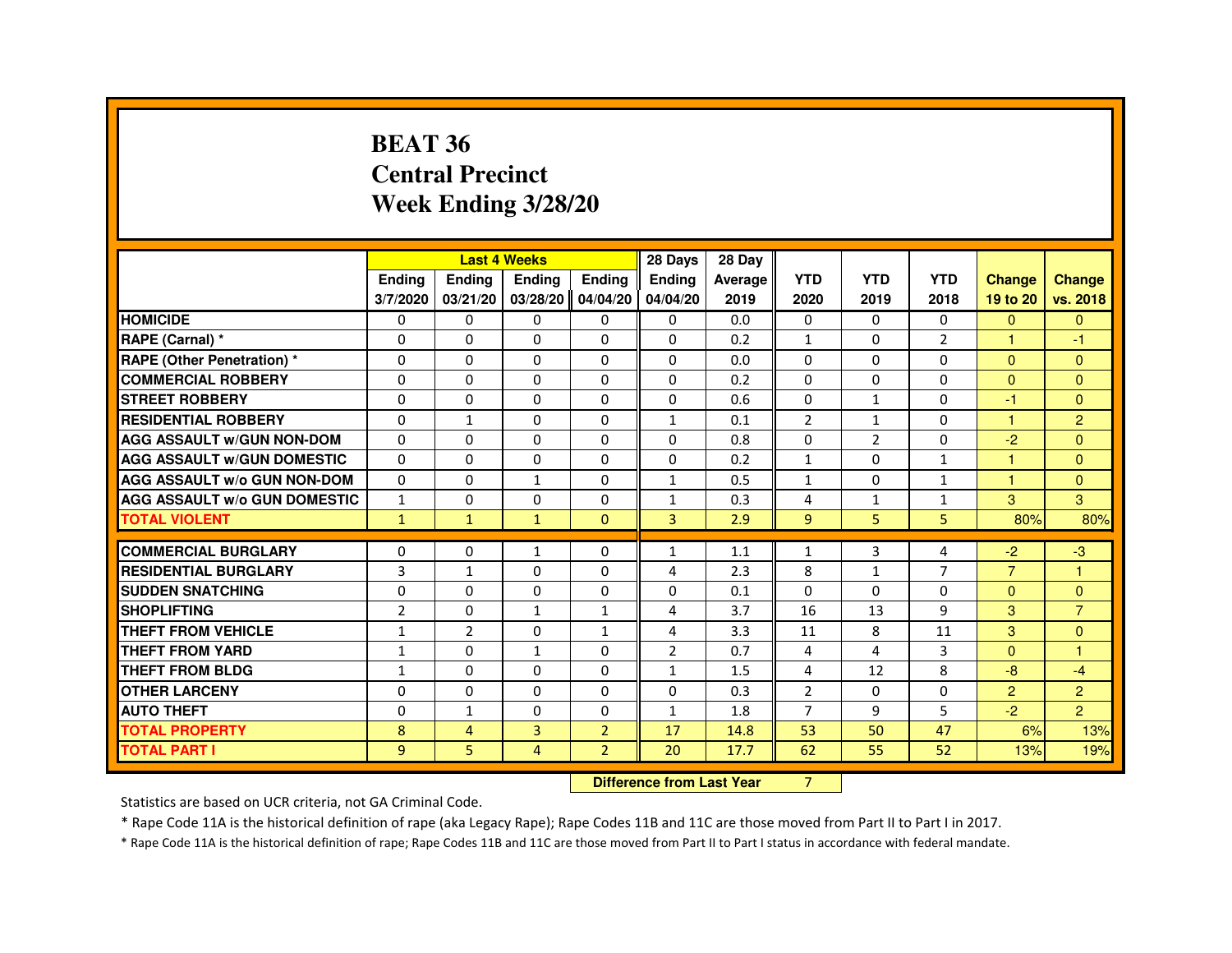# **BEAT 41 South PrecinctWeek Ending 3/28/20**

|                                     |                |                | <b>Last 4 Weeks</b> |               | 28 Days        | 28 Day  |                |                |                |                      |               |
|-------------------------------------|----------------|----------------|---------------------|---------------|----------------|---------|----------------|----------------|----------------|----------------------|---------------|
|                                     | <b>Ending</b>  | Ending         | <b>Ending</b>       | <b>Ending</b> | <b>Endina</b>  | Average | <b>YTD</b>     | <b>YTD</b>     | <b>YTD</b>     | <b>Change</b>        | <b>Change</b> |
|                                     | 3/7/2020       | 03/21/20       | 03/28/20            | 04/04/20      | 04/04/20       | 2019    | 2020           | 2019           | 2018           | 19 to 20             | vs. 2018      |
| <b>HOMICIDE</b>                     | 0              | 0              | 0                   | 0             | 0              | 0.1     | 0              | $\Omega$       | 0              | $\mathbf{0}$         | $\mathbf{0}$  |
| RAPE (Carnal) *                     | $\Omega$       | $\Omega$       | $\Omega$            | $\mathbf{1}$  | $\mathbf{1}$   | 0.2     | $\mathbf{1}$   | $\Omega$       | $\Omega$       | $\mathbf{1}$         | $\mathbf{1}$  |
| <b>RAPE (Other Penetration) *</b>   | 0              | 0              | 0                   | $\mathbf{0}$  | 0              | 0.0     | $\Omega$       | $\mathbf{0}$   | 0              | $\Omega$             | $\Omega$      |
| <b>COMMERCIAL ROBBERY</b>           | $\Omega$       | $\Omega$       | $\Omega$            | $\Omega$      | $\Omega$       | 0.6     | $\Omega$       | $\Omega$       | $\Omega$       | $\Omega$             | $\Omega$      |
| <b>STREET ROBBERY</b>               | $\Omega$       | $\Omega$       | $\Omega$            | $\mathbf{1}$  | 1              | 0.9     | $\overline{2}$ | $\overline{2}$ | $\mathbf{1}$   | $\Omega$             | 1             |
| <b>RESIDENTIAL ROBBERY</b>          | $\Omega$       | $\Omega$       | $\Omega$            | $\Omega$      | $\Omega$       | 0.1     | $\Omega$       | $\Omega$       | $\Omega$       | $\Omega$             | $\Omega$      |
| <b>AGG ASSAULT W/GUN NON-DOM</b>    | $\Omega$       | $\Omega$       | $\Omega$            | $\mathbf{1}$  | $\mathbf{1}$   | 0.2     | $\mathbf{1}$   | $\Omega$       | $\Omega$       | $\blacktriangleleft$ | $\mathbf{1}$  |
| <b>AGG ASSAULT W/GUN DOMESTIC</b>   | $\Omega$       | $\Omega$       | $\Omega$            | $\Omega$      | $\Omega$       | 0.1     | $\Omega$       | $\mathbf{0}$   | $\Omega$       | $\Omega$             | $\Omega$      |
| <b>AGG ASSAULT W/o GUN NON-DOM</b>  | $\Omega$       | $\Omega$       | $\Omega$            | $\Omega$      | $\Omega$       | 0.3     | $\mathbf{1}$   | $\overline{2}$ | $\mathbf{1}$   | $-1$                 | $\mathbf{0}$  |
| <b>AGG ASSAULT W/o GUN DOMESTIC</b> | $\Omega$       | $\Omega$       | $\Omega$            | $\mathbf{1}$  | 1              | 0.5     | $\mathbf{1}$   | 1              | $\Omega$       | $\Omega$             | 1             |
| <b>TOTAL VIOLENT</b>                | $\Omega$       | $\Omega$       | $\mathbf{0}$        | 4             | 4              | 3.0     | 6              | 5              | $\overline{2}$ | 20%                  | 200%          |
|                                     |                |                |                     |               |                |         |                |                |                |                      |               |
| <b>COMMERCIAL BURGLARY</b>          | 0              | 0              | 0                   | 1             | 1              | 1.1     | $\mathbf{1}$   | 3              | 1              | $-2$                 | $\mathbf{0}$  |
| <b>RESIDENTIAL BURGLARY</b>         | $\Omega$       | $\Omega$       | $\Omega$            | $\Omega$      | 0              | 0.8     | $\overline{2}$ | 1              | 5              | 1                    | $-3$          |
| <b>SUDDEN SNATCHING</b>             | 0              | $\Omega$       | 0                   | 0             | 0              | 0.2     | 0              | $\Omega$       | $\overline{2}$ | $\Omega$             | $-2$          |
| <b>SHOPLIFTING</b>                  | $\mathbf{1}$   | $\Omega$       | $\Omega$            | $\Omega$      | $\mathbf{1}$   | 1.8     | $\mathbf{1}$   | 12             | 6              | $-11$                | $-5$          |
| THEFT FROM VEHICLE                  | $\Omega$       | $\Omega$       | $\Omega$            | $\Omega$      | $\Omega$       | 5.4     | $\overline{7}$ | 21             | 8              | $-14$                | $-1$          |
| THEFT FROM YARD                     | $\Omega$       | $\Omega$       | $\Omega$            | $\Omega$      | $\Omega$       | 0.9     | $\Omega$       | 3              | $\mathbf{1}$   | $-3$                 | $-1$          |
| THEFT FROM BLDG                     | $\mathbf{1}$   | $\overline{2}$ | $\Omega$            | $\Omega$      | 3              | 3.3     | 4              | 13             | $\overline{7}$ | $-9$                 | $-3$          |
| <b>OTHER LARCENY</b>                | $\Omega$       | $\Omega$       | $\Omega$            | $\Omega$      | $\Omega$       | 0.3     | $\mathbf{1}$   | $\Omega$       | $\mathbf{1}$   | $\mathbf{1}$         | $\Omega$      |
| <b>AUTO THEFT</b>                   | $\Omega$       | $\overline{2}$ | $\Omega$            | $\Omega$      | $\overline{2}$ | 1.5     | 5              | 5.             | 4              | $\Omega$             | $\mathbf{1}$  |
| <b>TOTAL PROPERTY</b>               | $\overline{2}$ | $\overline{4}$ | $\Omega$            | $\mathbf{1}$  | $\overline{7}$ | 15.3    | 21             | 58             | 35             | $-64%$               | $-40%$        |
| <b>TOTAL PART I</b>                 | $\overline{2}$ | 4              | $\Omega$            | 5             | 11             | 18.3    | 27             | 63             | 37             | $-57%$               | $-27%$        |

 **Difference from Last Year**-36

Statistics are based on UCR criteria, not GA Criminal Code.

\* Rape Code 11A is the historical definition of rape (aka Legacy Rape); Rape Codes 11B and 11C are those moved from Part II to Part I in 2017.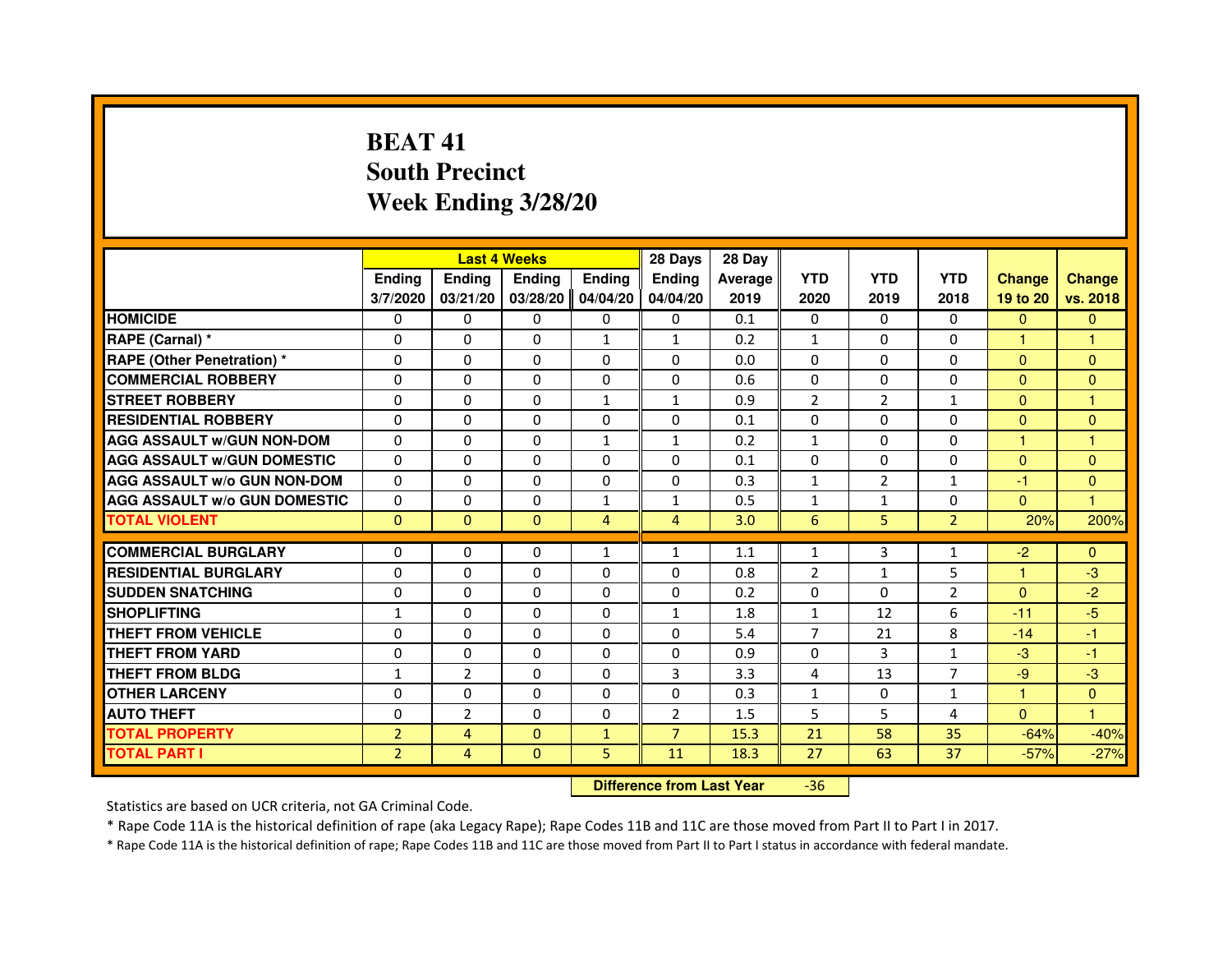# **BEAT 42 South PrecinctWeek Ending 3/28/20**

|                                     |                | <b>Last 4 Weeks</b> |                |                | 28 Days        | 28 Day  |                |                |              |               |                |
|-------------------------------------|----------------|---------------------|----------------|----------------|----------------|---------|----------------|----------------|--------------|---------------|----------------|
|                                     | <b>Ending</b>  | Ending              | <b>Ending</b>  | <b>Ending</b>  | <b>Endina</b>  | Average | <b>YTD</b>     | <b>YTD</b>     | <b>YTD</b>   | <b>Change</b> | <b>Change</b>  |
|                                     | 3/7/2020       | 03/21/20            | 03/28/20       | 04/04/20       | 04/04/20       | 2019    | 2020           | 2019           | 2018         | 19 to 20      | vs. 2018       |
| <b>HOMICIDE</b>                     | 0              | $\Omega$            | 0              | $\Omega$       | 0              | 0.1     | 0              | $\Omega$       | 0            | $\Omega$      | $\mathbf{0}$   |
| RAPE (Carnal) *                     | $\Omega$       | $\Omega$            | $\Omega$       | $\Omega$       | $\Omega$       | 0.2     | $\Omega$       | $\Omega$       | $\Omega$     | $\Omega$      | $\Omega$       |
| <b>RAPE (Other Penetration)*</b>    | 0              | $\Omega$            | 0              | $\mathbf{0}$   | $\mathbf{0}$   | 0.1     | $\mathbf{1}$   | 0              | $\mathbf{1}$ | $\mathbf{1}$  | $\Omega$       |
| <b>COMMERCIAL ROBBERY</b>           | 0              | $\Omega$            | 0              | $\Omega$       | $\Omega$       | 0.2     | 3              | $\overline{2}$ | 1            | 1             | $\overline{2}$ |
| <b>STREET ROBBERY</b>               | $\Omega$       | $\Omega$            | $\Omega$       | $\Omega$       | $\Omega$       | 0.4     | $\Omega$       | $\mathbf{1}$   | 3            | $-1$          | -3             |
| <b>RESIDENTIAL ROBBERY</b>          | $\Omega$       | $\Omega$            | $\Omega$       | $\Omega$       | $\Omega$       | 0.1     | $\mathbf{1}$   | $\Omega$       | $\Omega$     | $\mathbf{1}$  | $\mathbf{1}$   |
| <b>AGG ASSAULT W/GUN NON-DOM</b>    | $\Omega$       | $\Omega$            | $\Omega$       | $\Omega$       | $\Omega$       | 0.4     | $\mathbf{1}$   | $\Omega$       | $\Omega$     | $\mathbf{1}$  | $\mathbf{1}$   |
| <b>AGG ASSAULT W/GUN DOMESTIC</b>   | $\Omega$       | $\Omega$            | 0              | $\Omega$       | $\Omega$       | 0.1     | $\Omega$       | $\mathbf{1}$   | $\Omega$     | $-1$          | $\Omega$       |
| <b>AGG ASSAULT W/o GUN NON-DOM</b>  | $\Omega$       | $\Omega$            | 0              | 0              | $\Omega$       | 0.2     | $\Omega$       | $\overline{2}$ | $\mathbf{1}$ | $-2$          | $-1$           |
| <b>AGG ASSAULT W/o GUN DOMESTIC</b> | $\Omega$       | 0                   | 0              | $\Omega$       | 0              | 0.3     | $\mathbf{1}$   | $\mathbf{1}$   | $\Omega$     | $\Omega$      | 1              |
| <b>TOTAL VIOLENT</b>                | $\mathbf{0}$   | $\mathbf{0}$        | $\mathbf{0}$   | $\Omega$       | $\mathbf{0}$   | 2.1     | $\overline{7}$ | $\overline{7}$ | 6            | 0%            | 17%            |
|                                     |                |                     |                |                |                |         |                |                |              |               |                |
| <b>COMMERCIAL BURGLARY</b>          | 0              | 0                   | 0              | 0              | $\Omega$       | 0.9     | 0              | 3              | $\mathbf{1}$ | $-3$          | -1             |
| <b>RESIDENTIAL BURGLARY</b>         | $\Omega$       | $\Omega$            | 0              | $\Omega$       | $\Omega$       | 0.8     | $\Omega$       | $\mathbf{1}$   | $\Omega$     | $-1$          | $\Omega$       |
| <b>SUDDEN SNATCHING</b>             | 0              | 0                   | 0              | $\Omega$       | $\Omega$       | 0.2     | 0              | $\overline{2}$ | 0            | $-2$          | $\Omega$       |
| <b>SHOPLIFTING</b>                  | 8              | $\mathbf{1}$        | $\mathbf{1}$   | $\Omega$       | 10             | 18.6    | 59             | 90             | 69           | $-31$         | $-10$          |
| <b>THEFT FROM VEHICLE</b>           | $\Omega$       | $\overline{2}$      | $\overline{2}$ | $\Omega$       | 4              | 3.2     | 10             | 10             | 11           | $\Omega$      | $-1$           |
| <b>THEFT FROM YARD</b>              | 0              | $\Omega$            | $\Omega$       | $\mathbf{1}$   | $\mathbf{1}$   | 0.7     | 3              | 2              | 6            | $\mathbf{1}$  | -3             |
| THEFT FROM BLDG                     | $\mathbf{1}$   | $\mathbf{1}$        | 0              | $\Omega$       | $\overline{2}$ | 2.3     | 11             | 8              | $\Omega$     | 3             | 11             |
| <b>OTHER LARCENY</b>                | $\Omega$       | $\Omega$            | 0              | $\Omega$       | $\Omega$       | 0.8     | $\Omega$       | $\mathbf{1}$   | $\Omega$     | $-1$          | $\Omega$       |
| <b>AUTO THEFT</b>                   | $\Omega$       | $\Omega$            | $\Omega$       | $\mathbf{1}$   | $\mathbf{1}$   | 2.0     | 4              | 5              | 6            | $-1$          | $-2$           |
| <b>TOTAL PROPERTY</b>               | $\overline{9}$ | 4                   | 3              | $\overline{2}$ | 18             | 29.5    | 87             | 122            | 93           | $-29%$        | $-6%$          |
| TOTAL PART I                        | 9              | 4                   | 3              | $\overline{2}$ | 18             | 31.5    | 94             | 129            | 99           | $-27%$        | $-5%$          |

 **Difference from Last Year**-35

Statistics are based on UCR criteria, not GA Criminal Code.

\* Rape Code 11A is the historical definition of rape (aka Legacy Rape); Rape Codes 11B and 11C are those moved from Part II to Part I in 2017.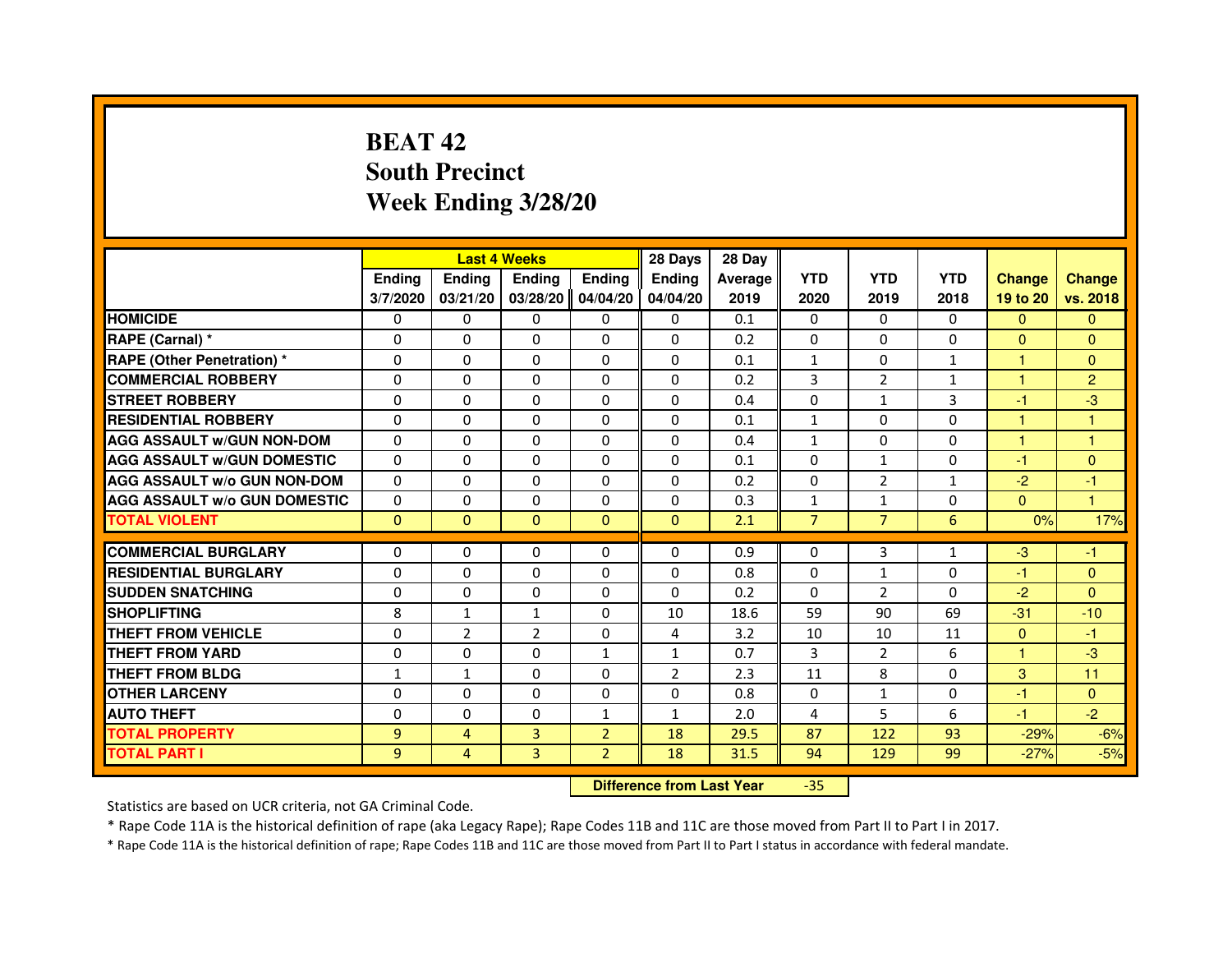# **BEAT 43 South PrecinctWeek Ending 3/28/20**

|                                     |                | <b>Last 4 Weeks</b> |                                  |               | 28 Days       | 28 Day  |                |                |                |                |                |
|-------------------------------------|----------------|---------------------|----------------------------------|---------------|---------------|---------|----------------|----------------|----------------|----------------|----------------|
|                                     | <b>Ending</b>  | Ending              | <b>Ending</b>                    | <b>Ending</b> | <b>Ending</b> | Average | <b>YTD</b>     | <b>YTD</b>     | <b>YTD</b>     | <b>Change</b>  | <b>Change</b>  |
|                                     | 3/7/2020       | 03/21/20            | 03/28/20 04/04/20                |               | 04/04/20      | 2019    | 2020           | 2019           | 2018           | 19 to 20       | vs. 2018       |
| <b>HOMICIDE</b>                     | 0              | $\Omega$            | $\Omega$                         | $\Omega$      | 0             | 0.2     | $\Omega$       | $\mathbf{1}$   | $\mathbf{1}$   | $-1$           | $-1$           |
| RAPE (Carnal) *                     | 0              | 0                   | 0                                | 0             | 0             | 0.2     | $\mathbf{0}$   | $\Omega$       | $\mathbf{1}$   | $\mathbf{0}$   | $-1$           |
| <b>RAPE (Other Penetration)*</b>    | 0              | 0                   | $\Omega$                         | 0             | $\Omega$      | 0.1     | $\Omega$       | $\mathbf{0}$   | 0              | $\Omega$       | $\Omega$       |
| <b>COMMERCIAL ROBBERY</b>           | $\Omega$       | $\Omega$            | $\Omega$                         | $\Omega$      | $\Omega$      | 0.3     | $\overline{2}$ | $\mathbf{0}$   | $\Omega$       | $\overline{2}$ | $\overline{2}$ |
| <b>STREET ROBBERY</b>               | $\Omega$       | $\Omega$            | $\Omega$                         | $\Omega$      | $\Omega$      | 0.7     | $\Omega$       | $\overline{2}$ | $\overline{2}$ | $-2$           | $-2$           |
| <b>RESIDENTIAL ROBBERY</b>          | $\Omega$       | $\Omega$            | $\Omega$                         | $\Omega$      | 0             | 0.1     | $\Omega$       | $\Omega$       | 0              | $\Omega$       | $\Omega$       |
| <b>AGG ASSAULT w/GUN ON-DOM</b>     | $\Omega$       | $\Omega$            | $\mathbf 0$                      | $\Omega$      | $\Omega$      | 0.6     | 4              | $\overline{2}$ | $\Omega$       | $\overline{2}$ | 4              |
| <b>AGG ASSAULT w/GUN DOMESTIC</b>   | $\Omega$       | $\Omega$            | $\Omega$                         | $\Omega$      | $\Omega$      | 0.2     | $\Omega$       | $\Omega$       | $\Omega$       | $\Omega$       | $\Omega$       |
| <b>AGG ASSAULT W/o GUN NON-DOM</b>  | $\mathbf{1}$   | 0                   | $\mathbf{1}$                     | 0             | 2             | 0.6     | 2              | $\overline{2}$ | $\mathbf{1}$   | $\Omega$       | 1              |
| <b>AGG ASSAULT w/o GUN DOMESTIC</b> | $\mathbf{1}$   | $\mathbf 0$         | $\mathbf{1}$                     | $\mathbf{1}$  | 3             | 0.6     | 9              | $\mathbf{1}$   | $\mathbf{1}$   | 8              | 8              |
| <b>TOTAL VIOLENT</b>                | $\overline{2}$ | $\mathbf 0$         | $\overline{2}$                   | $\mathbf{1}$  | 5             | 3.5     | 17             | 8              | 6              | 113%           | 183%           |
| <b>COMMERCIAL BURGLARY</b>          | $\Omega$       | $\Omega$            | 0                                | $\Omega$      | 0             | 1.2     | 0              | 3              | 4              | $-3$           | $-4$           |
| <b>RESIDENTIAL BURGLARY</b>         | $\Omega$       | $\Omega$            | $\mathbf{1}$                     | $\Omega$      | $\mathbf{1}$  | 2.1     | $\overline{7}$ | 5              | 14             | $\overline{2}$ | $-7$           |
| <b>SUDDEN SNATCHING</b>             | $\Omega$       | $\mathbf 0$         | $\Omega$                         | $\Omega$      | $\Omega$      | 0.2     | $\Omega$       | $\Omega$       | $\Omega$       | $\Omega$       | $\Omega$       |
| <b>SHOPLIFTING</b>                  | 0              | $\mathbf{1}$        | $\mathbf{1}$                     | 0             | 2             | 6.8     | 10             | 26             | 13             | $-16$          | $-3$           |
| <b>THEFT FROM VEHICLE</b>           | $\Omega$       | $\Omega$            | 3                                | $\Omega$      | 3             | 2.7     | 14             | $\overline{7}$ | 12             | $\overline{7}$ | $\overline{2}$ |
| <b>THEFT FROM YARD</b>              | $\mathbf 0$    | 0                   | $\mathbf 0$                      | 0             | $\mathbf 0$   | 1.2     | 3              | 3              | $\mathbf{1}$   | $\overline{0}$ | $\overline{2}$ |
| <b>THEFT FROM BLDG</b>              | $\Omega$       | $\Omega$            | $\Omega$                         | $\Omega$      | 0             | 2.1     | $\overline{2}$ | 8              | 10             | $-6$           | $-8$           |
| <b>OTHER LARCENY</b>                | $\Omega$       | $\Omega$            | $\mathbf 0$                      | $\Omega$      | 0             | 0.5     | $\Omega$       | $\mathbf{1}$   | $\mathbf{1}$   | $-1$           | $-1$           |
| <b>AUTO THEFT</b>                   | $\Omega$       | $\Omega$            | $\Omega$                         | $\Omega$      | $\Omega$      | 1.8     | $\overline{2}$ | $\overline{2}$ | 3              | $\Omega$       | $-1$           |
| <b>TOTAL PROPERTY</b>               | $\Omega$       | $\mathbf{1}$        | 5                                | $\mathbf{0}$  | 6             | 18.6    | 38             | 55             | 58             | $-31%$         | $-34%$         |
| <b>TOTAL PART I</b>                 | $\overline{2}$ | $\mathbf{1}$        | $\overline{7}$                   | $\mathbf{1}$  | 11            | 22.1    | 55             | 63             | 64             | $-13%$         | $-14%$         |
|                                     |                |                     | <b>Difference from Last Year</b> |               | $-8$          |         |                |                |                |                |                |

 **Difference from Last Year**

Statistics are based on UCR criteria, not GA Criminal Code.

\* Rape Code 11A is the historical definition of rape (aka Legacy Rape); Rape Codes 11B and 11C are those moved from Part II to Part I in 2017.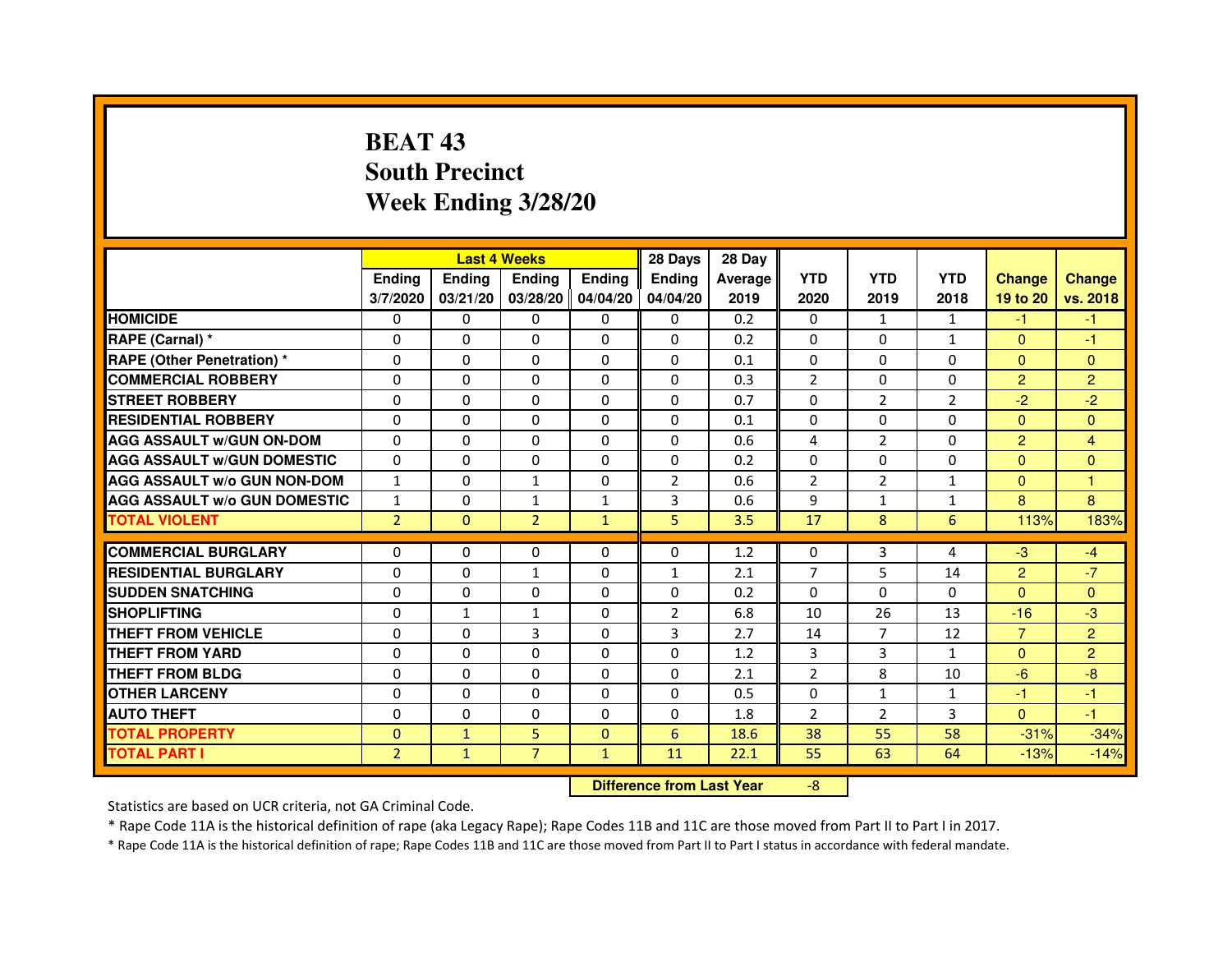# **BEAT 44 South PrecinctWeek Ending 3/28/20**

|                                     |                |                | <b>Last 4 Weeks</b> |               | 28 Days        | 28 Day  |                |                |                |                |                |
|-------------------------------------|----------------|----------------|---------------------|---------------|----------------|---------|----------------|----------------|----------------|----------------|----------------|
|                                     | <b>Endina</b>  | Ending         | <b>Endina</b>       | <b>Ending</b> | <b>Endina</b>  | Average | <b>YTD</b>     | <b>YTD</b>     | <b>YTD</b>     | <b>Change</b>  | <b>Change</b>  |
|                                     | 3/7/2020       | 03/21/20       | 03/28/20 04/04/20   |               | 04/04/20       | 2019    | 2020           | 2019           | 2018           | 19 to 20       | vs. 2018       |
| <b>HOMICIDE</b>                     | 0              | 0              | $\mathbf{0}$        | 0             | 0              | 0.1     | $\mathbf{0}$   | $\mathbf{1}$   | $\mathbf{0}$   | $-1$           | $\mathbf{0}$   |
| RAPE (Carnal) *                     | $\Omega$       | $\Omega$       | $\Omega$            | $\Omega$      | $\Omega$       | 0.2     | $\Omega$       | $\mathbf{1}$   | $\Omega$       | $-1$           | $\Omega$       |
| <b>RAPE (Other Penetration) *</b>   | $\Omega$       | $\Omega$       | $\Omega$            | $\Omega$      | 0              | 0.0     | $\overline{2}$ | $\Omega$       | $\mathbf{1}$   | $\overline{2}$ | $\mathbf{1}$   |
| <b>COMMERCIAL ROBBERY</b>           | 0              | 0              | 0                   | 0             | 0              | 0.0     | 0              | 0              | $\Omega$       | $\Omega$       | $\Omega$       |
| <b>STREET ROBBERY</b>               | 0              | 1              | $\Omega$            | 0             | $\mathbf{1}$   | 0.5     | 3              | 1              | $\Omega$       | 2              | 3              |
| <b>RESIDENTIAL ROBBERY</b>          | 0              | 0              | 0                   | 0             | 0              | 0.0     | 1              | $\Omega$       | $\mathbf{1}$   | $\mathbf{1}$   | $\Omega$       |
| <b>AGG ASSAULT w/GUN NON-DOM</b>    | $\Omega$       | $\Omega$       | $\mathbf 0$         | 0             | $\Omega$       | 0.8     | 3              | 4              | $\mathbf{1}$   | $-1$           | $\overline{2}$ |
| <b>AGG ASSAULT W/GUN DOMESTIC</b>   | $\Omega$       | 0              | 0                   | 0             | 0              | 0.2     | $\mathbf{1}$   | $\overline{2}$ | $\mathbf{1}$   | $-1$           | $\Omega$       |
| <b>AGG ASSAULT W/o GUN NON-DOM</b>  | $\mathbf{1}$   | $\Omega$       | $\Omega$            | 0             | 1              | 0.4     | 3              | $\overline{2}$ | $\overline{2}$ | $\mathbf{1}$   | 1              |
| <b>AGG ASSAULT W/o GUN DOMESTIC</b> | $\mathbf{1}$   | $\Omega$       | $\Omega$            | 0             | $\mathbf{1}$   | 1.2     | 3              | 4              | $\mathbf{1}$   | $-1$           | $\overline{2}$ |
| <b>TOTAL VIOLENT</b>                | $\overline{2}$ | $\mathbf{1}$   | $\Omega$            | $\Omega$      | 3              | 3.3     | 16             | 15             | $\overline{7}$ | 7%             | 129%           |
|                                     |                |                |                     |               |                |         |                |                |                |                |                |
| <b>COMMERCIAL BURGLARY</b>          | 0              | 0              | 0                   | 0             | 0              | 0.8     | $\overline{2}$ | 5.             | $\Omega$       | $-3$           | $\overline{2}$ |
| <b>RESIDENTIAL BURGLARY</b>         | $\mathbf{1}$   | 0              | $\mathbf{1}$        | 0             | $\overline{2}$ | 1.5     | 10             | 2              | 6              | 8              | 4              |
| <b>SUDDEN SNATCHING</b>             | 0              | $\Omega$       | 0                   | 0             | 0              | 0.2     | 0              | $\overline{2}$ | $\Omega$       | $-2$           | $\Omega$       |
| <b>SHOPLIFTING</b>                  | $\Omega$       | $\mathbf{1}$   | $\mathbf{1}$        | 0             | $\overline{2}$ | 2.7     | 8              | $\overline{7}$ | 16             | $\mathbf{1}$   | -8             |
| <b>THEFT FROM VEHICLE</b>           | $\overline{2}$ | $\Omega$       | $\overline{2}$      | $\mathbf{1}$  | 5              | 6.5     | 15             | 21             | 19             | $-6$           | $-4$           |
| <b>THEFT FROM YARD</b>              | $\mathbf{1}$   | 0              | $\Omega$            | $\Omega$      | 1              | 0.7     | $\mathbf{1}$   | 4              | 3              | $-3$           | $-2$           |
| <b>THEFT FROM BLDG</b>              | $\mathbf{1}$   | 0              | 0                   | 0             | 1              | 1.4     | 3              | 5              | 3              | $-2$           | $\Omega$       |
| <b>OTHER LARCENY</b>                | 0              | $\Omega$       | $\Omega$            | 0             | $\Omega$       | 0.8     | $\mathbf{1}$   | 3              | 3              | $-2$           | $-2$           |
| <b>AUTO THEFT</b>                   | $\mathbf 0$    | $\mathbf 0$    | $\Omega$            | 0             | $\Omega$       | 2.7     | $\overline{2}$ | 6              | 4              | $-4$           | $-2$           |
| <b>TOTAL PROPERTY</b>               | 5              | $\mathbf{1}$   | 4                   | $\mathbf{1}$  | 11             | 17.3    | 42             | 55             | 54             | $-24%$         | $-22%$         |
| <b>TOTAL PART I</b>                 | $\overline{7}$ | $\overline{2}$ | 4                   | $\mathbf{1}$  | 14             | 20.6    | 58             | 70             | 61             | $-17%$         | $-5%$          |

 **Difference from Last Year**-12

Statistics are based on UCR criteria, not GA Criminal Code.

\* Rape Code 11A is the historical definition of rape (aka Legacy Rape); Rape Codes 11B and 11C are those moved from Part II to Part I in 2017.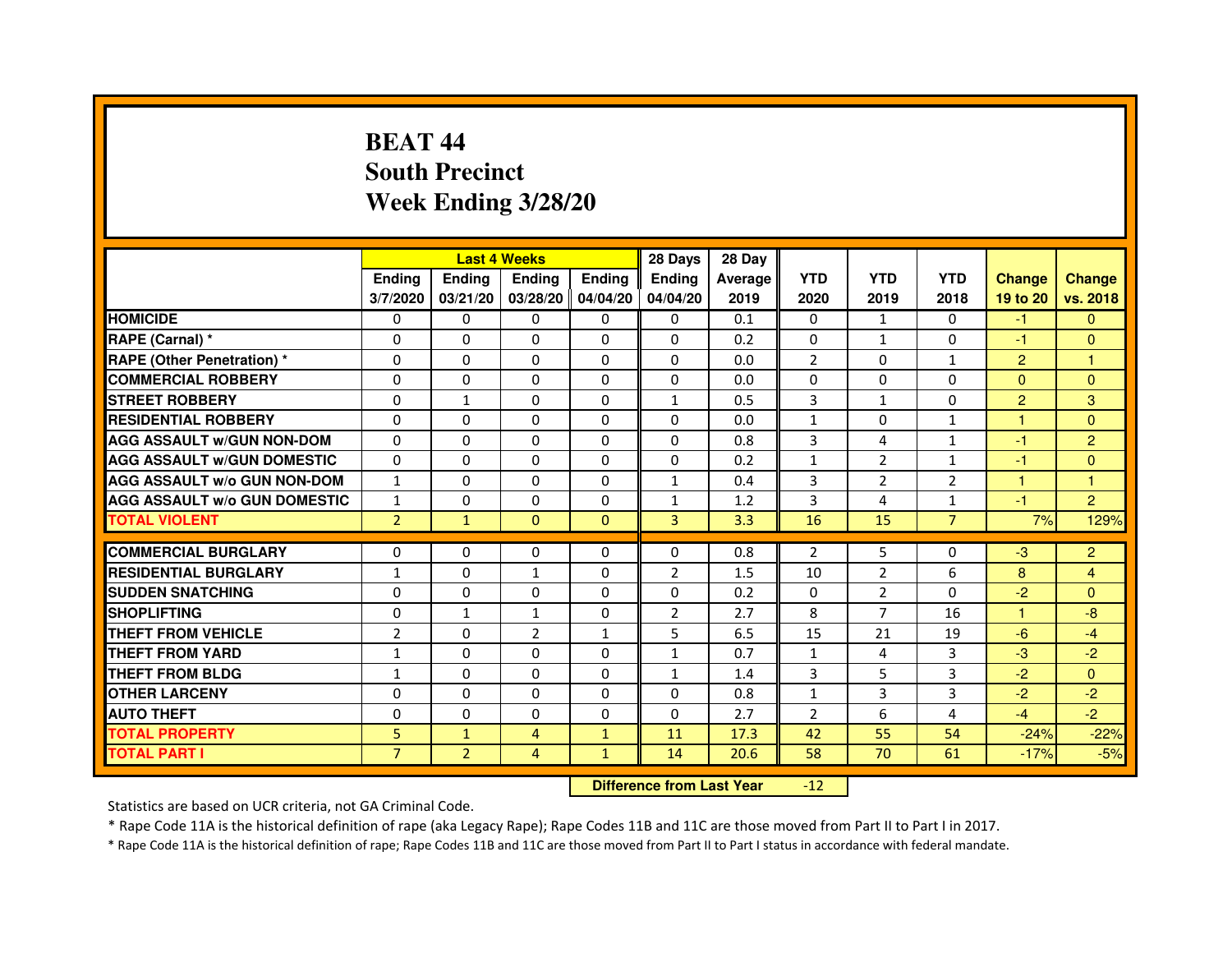# **BEAT 45 South PrecinctWeek Ending 3/28/20**

|                                     |                |              | <b>Last 4 Weeks</b> |                | 28 Days        | 28 Day  |                |                |                |                |                |
|-------------------------------------|----------------|--------------|---------------------|----------------|----------------|---------|----------------|----------------|----------------|----------------|----------------|
|                                     | <b>Endina</b>  | Ending       | <b>Endina</b>       | <b>Ending</b>  | <b>Endina</b>  | Average | <b>YTD</b>     | <b>YTD</b>     | <b>YTD</b>     | <b>Change</b>  | <b>Change</b>  |
|                                     | 3/7/2020       | 03/21/20     | 03/28/20 04/04/20   |                | 04/04/20       | 2019    | 2020           | 2019           | 2018           | 19 to 20       | vs. 2018       |
| <b>HOMICIDE</b>                     | 0              | 0            | 0                   | 0              | 0              | 0.0     | $\mathbf{1}$   | 0              | $\mathbf{0}$   | 1              |                |
| RAPE (Carnal) *                     | $\Omega$       | $\Omega$     | $\mathbf{1}$        | $\Omega$       | $\mathbf{1}$   | 0.1     | $\overline{2}$ | $\Omega$       | $\mathbf{1}$   | $\overline{2}$ | $\mathbf{1}$   |
| <b>RAPE (Other Penetration)*</b>    | $\Omega$       | $\Omega$     | $\Omega$            | $\Omega$       | 0              | 0.0     | $\mathbf{1}$   | $\Omega$       | $\Omega$       | 1              | $\mathbf{1}$   |
| <b>COMMERCIAL ROBBERY</b>           | 0              | 0            | 0                   | 0              | 0              | 0.2     | $\mathbf{1}$   | 0              | 1              | 1              | $\Omega$       |
| <b>STREET ROBBERY</b>               | $\Omega$       | 0            | $\Omega$            | $\mathbf{1}$   | 1              | 0.3     | $\mathbf{1}$   | $\overline{2}$ | 0              | $-1$           | 1              |
| <b>RESIDENTIAL ROBBERY</b>          | 0              | $\Omega$     | 0                   | 0              | 0              | 0.1     | $\Omega$       | $\Omega$       | $\Omega$       | $\Omega$       | $\Omega$       |
| <b>AGG ASSAULT w/GUN NON-DOM</b>    | $\Omega$       | $\Omega$     | $\mathbf 0$         | 0              | $\Omega$       | 0.5     | $\mathbf{1}$   | $\overline{2}$ | $\Omega$       | $-1$           | 1              |
| <b>AGG ASSAULT W/GUN DOMESTIC</b>   | $\Omega$       | 0            | 0                   | 0              | 0              | 0.2     | $\mathbf{1}$   | $\mathbf{1}$   | $\Omega$       | $\Omega$       | 1              |
| <b>AGG ASSAULT W/o GUN NON-DOM</b>  | $\Omega$       | $\Omega$     | $\Omega$            | $\Omega$       | $\Omega$       | 0.2     | $\Omega$       | $\Omega$       | $\overline{2}$ | $\Omega$       | $-2$           |
| <b>AGG ASSAULT W/o GUN DOMESTIC</b> | $\Omega$       | $\Omega$     | $\Omega$            | 0              | 0              | 0.5     | $\mathbf{1}$   | $\overline{2}$ | 0              | $-1$           | 1              |
| <b>TOTAL VIOLENT</b>                | $\Omega$       | $\Omega$     | $\mathbf{1}$        | $\mathbf{1}$   | $\overline{2}$ | 1.9     | 9              | $\overline{7}$ | $\overline{4}$ | 29%            | 125%           |
|                                     |                |              |                     |                |                |         |                |                |                |                |                |
| <b>COMMERCIAL BURGLARY</b>          | 0              | 0            | $\mathbf{1}$        | 0              | 1              | 0.2     | $\mathbf{1}$   | $\mathbf{1}$   | $\mathbf{1}$   | $\Omega$       | $\Omega$       |
| <b>RESIDENTIAL BURGLARY</b>         | 0              | 0            | 0                   | 0              | 0              | 1.2     | 3              | 2              | 15             | 1              | $-12$          |
| <b>SUDDEN SNATCHING</b>             | $\Omega$       | $\Omega$     | 0                   | 0              | 0              | 0.1     | 0              | $\Omega$       | $\Omega$       | $\Omega$       | $\Omega$       |
| <b>SHOPLIFTING</b>                  | $\mathbf{1}$   | $\mathbf 0$  | $\mathbf{1}$        | $\overline{2}$ | 4              | 8.0     | 8              | 35             | 10             | $-27$          | $-2$           |
| <b>THEFT FROM VEHICLE</b>           | $\mathbf{1}$   | $\Omega$     | 6                   | $\overline{2}$ | 9              | 3.1     | 15             | $\overline{7}$ | 15             | 8              | $\Omega$       |
| <b>THEFT FROM YARD</b>              | 0              | $\Omega$     | $\Omega$            | $\Omega$       | $\Omega$       | 1.2     | $\overline{2}$ | 6              | 3              | $-4$           | $-1$           |
| <b>THEFT FROM BLDG</b>              | $\Omega$       | 0            | $\mathbf{1}$        | 0              | 1              | 1.2     | 5              | 4              | $\overline{2}$ | 1.             | 3              |
| <b>OTHER LARCENY</b>                | 0              | $\Omega$     | $\mathbf{1}$        | 0              | 1              | 0.5     | 3              | $\Omega$       | $\mathbf{1}$   | 3              | $\overline{2}$ |
| <b>AUTO THEFT</b>                   | $\mathbf 0$    | $\mathbf 0$  | $\Omega$            | 0              | $\Omega$       | 1.0     | $\overline{2}$ | $\overline{2}$ | 5              | $\Omega$       | -3             |
| <b>TOTAL PROPERTY</b>               | $\overline{2}$ | $\mathbf{0}$ | 10                  | $\overline{4}$ | 16             | 16.3    | 39             | 57             | 52             | $-32%$         | $-25%$         |
| <b>TOTAL PART I</b>                 | $\overline{2}$ | $\mathbf{0}$ | 11                  | 5              | 18             | 18.2    | 48             | 64             | 56             | $-25%$         | $-14%$         |

 **Difference from Last Year**-16

Statistics are based on UCR criteria, not GA Criminal Code.

\* Rape Code 11A is the historical definition of rape (aka Legacy Rape); Rape Codes 11B and 11C are those moved from Part II to Part I in 2017.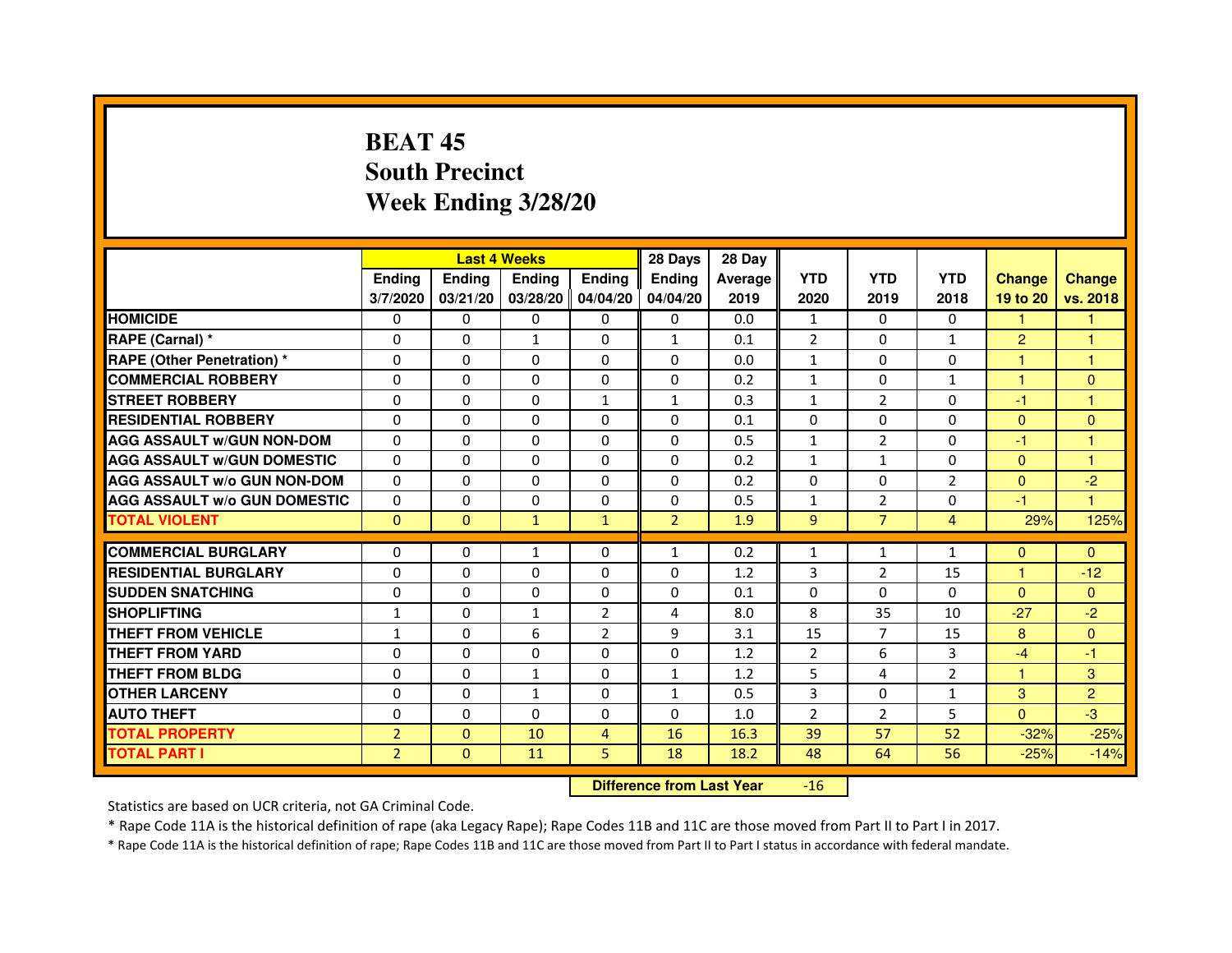# **BEAT 46 South PrecinctWeek Ending 3/28/20**

|                                     |                |                                  | <b>Last 4 Weeks</b> |               | 28 Days        | 28 Day  |                |                |                |                      |               |
|-------------------------------------|----------------|----------------------------------|---------------------|---------------|----------------|---------|----------------|----------------|----------------|----------------------|---------------|
|                                     | <b>Ending</b>  | <b>Ending</b>                    | <b>Ending</b>       | <b>Ending</b> | Ending         | Average | <b>YTD</b>     | <b>YTD</b>     | <b>YTD</b>     | <b>Change</b>        | <b>Change</b> |
|                                     | 3/7/2020       | 03/21/20                         | 03/28/20            | 04/04/20      | 04/04/20       | 2019    | 2020           | 2019           | 2018           | 19 to 20             | vs. 2019      |
| <b>HOMICIDE</b>                     | $\Omega$       | $\Omega$                         | $\Omega$            | $\Omega$      | $\mathbf{0}$   | 0.2     | $\Omega$       | 2              | $\Omega$       | $-2$                 | $\mathbf{0}$  |
| RAPE (Carnal) *                     | 0              | $\mathbf{1}$                     | 0                   | $\Omega$      | $\mathbf{1}$   | 0.2     | $\overline{2}$ | $\mathbf{0}$   | $\mathbf{1}$   | $\overline{2}$       | $\mathbf{1}$  |
| <b>RAPE (Other Penetration) *</b>   | $\Omega$       | $\Omega$                         | $\Omega$            | $\Omega$      | $\Omega$       | 0.0     | $\Omega$       | $\Omega$       | $\overline{2}$ | $\Omega$             | $-2$          |
| <b>COMMERCIAL ROBBERY</b>           | $\Omega$       | 0                                | $\Omega$            | $\mathbf{1}$  | $\mathbf{1}$   | 0.2     | $\mathbf{1}$   | $\mathbf{1}$   | $\overline{2}$ | $\Omega$             | $-1$          |
| <b>STREET ROBBERY</b>               | $\Omega$       | $\mathbf{1}$                     | $\Omega$            | $\Omega$      | $\mathbf{1}$   | 0.2     | 3              | $\Omega$       | $\Omega$       | 3                    | 3             |
| <b>RESIDENTIAL ROBBERY</b>          | $\Omega$       | $\Omega$                         | $\Omega$            | $\Omega$      | $\Omega$       | 0.0     | $\Omega$       | $\Omega$       | $\Omega$       | $\Omega$             | $\Omega$      |
| <b>AGG ASSAULT w/GUN NON-DOM</b>    | $\Omega$       | $\Omega$                         | $\mathbf{1}$        | $\Omega$      | $\mathbf{1}$   | 0.3     | 3              | $\mathbf{1}$   | $\Omega$       | $\overline{2}$       | 3             |
| <b>AGG ASSAULT w/GUN DOMESTIC</b>   | $\Omega$       | $\mathbf{1}$                     | $\Omega$            | $\Omega$      | $\mathbf{1}$   | 0.2     | $\mathbf{1}$   | $\Omega$       | $\Omega$       | $\mathbf{1}$         | $\mathbf{1}$  |
| <b>AGG ASSAULT W/o GUN NON-DOM</b>  | $\Omega$       | $\Omega$                         | $\Omega$            | 0             | $\Omega$       | 0.4     | $\mathbf{1}$   | 0              | 0              | $\mathbf{1}$         | 1             |
| <b>AGG ASSAULT w/o GUN DOMESTIC</b> | $\Omega$       | 0                                | $\Omega$            | $\Omega$      | $\Omega$       | 0.9     | $\Omega$       | 3              | 1              | $-3$                 | $-1$          |
| <b>TOTAL VIOLENT</b>                | $\mathbf{0}$   | 3                                | $\mathbf{1}$        | $\mathbf{1}$  | 5              | 2.5     | 11             | $\overline{7}$ | 6              | 57%                  | 83%           |
| <b>COMMERCIAL BURGLARY</b>          | $\Omega$       | 0                                | $\overline{2}$      | 0             | 2              | 0.8     | 2              | 4              | 4              | $-2$                 | $-2$          |
| <b>RESIDENTIAL BURGLARY</b>         | $\mathbf{1}$   | $\mathbf{1}$                     | $\Omega$            | $\Omega$      | $\overline{2}$ | 2.2     | 4              | 3              | 15             | $\mathbf{1}$         | $-11$         |
| <b>SUDDEN SNATCHING</b>             | $\Omega$       | $\Omega$                         | $\Omega$            | $\Omega$      | $\Omega$       | 0.3     | $\mathbf{1}$   | $\Omega$       | $\mathbf{1}$   | $\blacktriangleleft$ | $\mathbf{0}$  |
| <b>SHOPLIFTING</b>                  | $\mathbf{1}$   | 3                                | $\overline{2}$      | 0             | 6              | 9.6     | 24             | 35             | 31             | $-11$                | $-7$          |
| <b>THEFT FROM VEHICLE</b>           | $\mathbf{1}$   | 4                                | $\mathbf{1}$        | $\Omega$      | 6              | 4.1     | 10             | 10             | 11             | $\mathbf{0}$         | -1            |
| <b>THEFT FROM YARD</b>              | 0              | $\mathbf{1}$                     | $\Omega$            | 0             | $\mathbf{1}$   | 0.6     | $\overline{2}$ | $\mathbf{1}$   | $\overline{2}$ | $\mathbf{1}$         | $\mathbf{0}$  |
| <b>THEFT FROM BLDG</b>              | $\Omega$       | $\Omega$                         | $\Omega$            | $\Omega$      | $\Omega$       | 2.1     | 6              | 3              | 5              | 3                    | $\mathbf{1}$  |
| <b>OTHER LARCENY</b>                | $\Omega$       | $\Omega$                         | $\Omega$            | $\Omega$      | $\Omega$       | 0.8     | $\mathbf{1}$   | $\Omega$       | $\mathbf{1}$   | $\mathbf{1}$         | $\Omega$      |
| <b>AUTO THEFT</b>                   | $\Omega$       | $\Omega$                         | $\mathbf{1}$        | $\Omega$      | $\mathbf{1}$   | 1.9     | $\overline{2}$ | 9              | 15             | $-7$                 | $-13$         |
| <b>TOTAL PROPERTY</b>               | $\overline{3}$ | $\overline{9}$                   | 6                   | $\Omega$      | 18             | 22.3    | 52             | 65             | 85             | $-20%$               | $-39%$        |
| <b>TOTAL PART I</b>                 | $\overline{3}$ | 12                               | $\overline{7}$      | $\mathbf{1}$  | 23             | 24.8    | 63             | 72             | 91             | $-13%$               | $-31%$        |
|                                     |                | <b>Difference from Last Year</b> |                     | $-9$          |                |         |                |                |                |                      |               |

 **Difference from Last Year**

Statistics are based on UCR criteria, not GA Criminal Code.

\* Rape Code 11A is the historical definition of rape (aka Legacy Rape); Rape Codes 11B and 11C are those moved from Part II to Part I in 2017.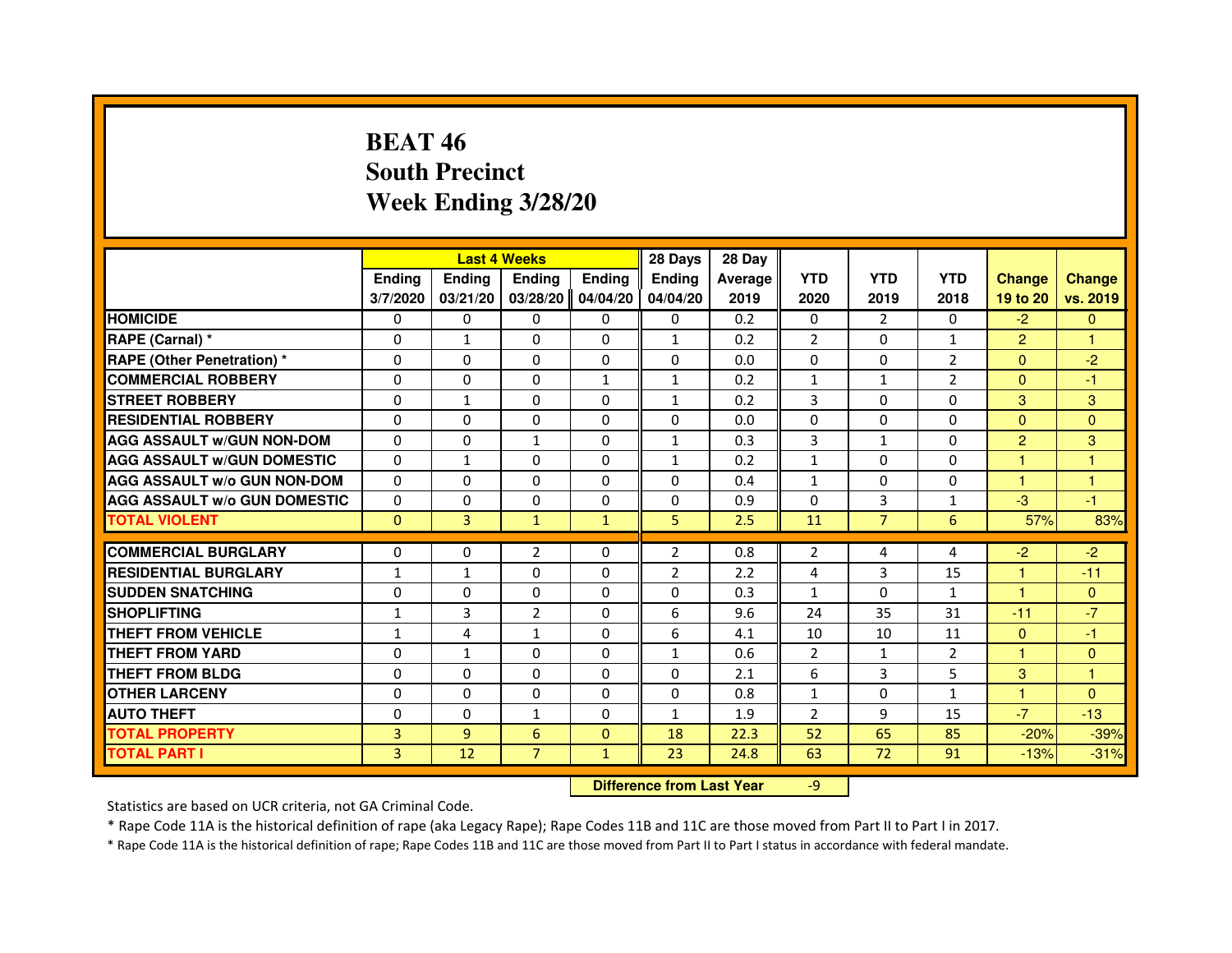# **BEAT 47 South PrecinctWeek Ending 3/28/20**

|                                     |               |                                  | <b>Last 4 Weeks</b> |               | 28 Days      | 28 Day  |                |                |                |                      |                |
|-------------------------------------|---------------|----------------------------------|---------------------|---------------|--------------|---------|----------------|----------------|----------------|----------------------|----------------|
|                                     | <b>Ending</b> | <b>Ending</b>                    | <b>Ending</b>       | <b>Ending</b> | Ending       | Average | <b>YTD</b>     | <b>YTD</b>     | <b>YTD</b>     | <b>Change</b>        | <b>Change</b>  |
|                                     | 3/7/2020      | 03/21/20                         | 03/28/20            | 04/04/20      | 04/04/20     | 2019    | 2020           | 2019           | 2018           | 19 to 20             | vs. 2018       |
| <b>HOMICIDE</b>                     | $\Omega$      | $\Omega$                         | $\Omega$            | $\Omega$      | $\Omega$     | 0.0     | $\Omega$       | $\Omega$       | $\Omega$       | $\Omega$             | $\mathbf{0}$   |
| RAPE (Carnal) *                     | 0             | $\Omega$                         | $\Omega$            | $\Omega$      | $\Omega$     | 0.0     | $\Omega$       | $\Omega$       | $\Omega$       | $\mathbf{0}$         | $\mathbf{0}$   |
| <b>RAPE (Other Penetration) *</b>   | $\Omega$      | $\Omega$                         | $\Omega$            | $\Omega$      | $\Omega$     | 0.0     | $\Omega$       | $\Omega$       | $\Omega$       | $\Omega$             | $\Omega$       |
| <b>COMMERCIAL ROBBERY</b>           | 0             | $\Omega$                         | $\Omega$            | $\Omega$      | $\Omega$     | 0.0     | $\Omega$       | $\Omega$       | $\Omega$       | $\Omega$             | $\mathbf{0}$   |
| <b>STREET ROBBERY</b>               | $\Omega$      | $\Omega$                         | $\Omega$            | $\Omega$      | $\Omega$     | 0.1     | $\Omega$       | $\Omega$       | $\Omega$       | $\overline{0}$       | $\mathbf{0}$   |
| <b>RESIDENTIAL ROBBERY</b>          | $\Omega$      | $\Omega$                         | $\Omega$            | $\Omega$      | $\Omega$     | 0.0     | $\mathbf{1}$   | $\Omega$       | $\Omega$       | $\blacktriangleleft$ | $\mathbf{1}$   |
| <b>AGG ASSAULT w/GUN NON-GUN</b>    | $\Omega$      | $\Omega$                         | $\Omega$            | $\Omega$      | $\Omega$     | 0.2     | $\Omega$       | $\Omega$       | $\Omega$       | $\Omega$             | $\mathbf{0}$   |
| <b>AGG ASSAULT w/GUN DOMESTIC</b>   | $\Omega$      | $\Omega$                         | $\Omega$            | $\Omega$      | $\Omega$     | 0.1     | $\Omega$       | $\Omega$       | $\Omega$       | $\Omega$             | $\mathbf{0}$   |
| <b>AGG ASSAULT W/o GUN NON-DOM</b>  | $\Omega$      | $\Omega$                         | $\Omega$            | 0             | $\Omega$     | 0.3     | $\Omega$       | 0              | 0              | $\Omega$             | $\mathbf{0}$   |
| <b>AGG ASSAULT w/o GUN DOMESTIC</b> | $\Omega$      | 0                                | $\Omega$            | $\Omega$      | $\Omega$     | 0.4     | $\Omega$       | $\mathbf{1}$   | $\Omega$       | -1                   | $\Omega$       |
| <b>TOTAL VIOLENT</b>                | $\mathbf{0}$  | $\mathbf{0}$                     | $\mathbf{0}$        | $\mathbf{0}$  | $\mathbf{0}$ | 1.1     | $\mathbf{1}$   | $\mathbf{1}$   | $\mathbf{0}$   | 0%                   | #DIV/0!        |
| <b>COMMERCIAL BURGLARY</b>          | $\Omega$      | 0                                | 0                   | 0             | $\Omega$     | 0.1     | $\Omega$       | 0              | 0              | $\Omega$             | $\Omega$       |
| <b>RESIDENTIAL BURGLARY</b>         | $\Omega$      | $\Omega$                         | $\Omega$            | $\Omega$      | $\Omega$     | 0.3     | $\mathbf{1}$   | $\mathbf{1}$   | 6              | $\Omega$             | $-5$           |
| <b>SUDDEN SNATCHING</b>             | $\Omega$      | $\Omega$                         | $\Omega$            | $\Omega$      | $\Omega$     | 0.0     | $\Omega$       | $\Omega$       | $\Omega$       | $\Omega$             | $\Omega$       |
| <b>SHOPLIFTING</b>                  | 0             | 0                                | 0                   | 0             | 0            | 0.1     | 0              | 0              | $\mathbf{1}$   | $\mathbf{0}$         | $-1$           |
| <b>THEFT FROM VEHICLE</b>           | $\Omega$      | $\Omega$                         | $\Omega$            | $\Omega$      | $\Omega$     | 1.3     | $\overline{2}$ | 8              | 8              | $-6$                 | $-6$           |
| <b>THEFT FROM YARD</b>              | 0             | $\Omega$                         | $\Omega$            | 0             | 0            | 0.7     | $\overline{2}$ | $\overline{2}$ | $\overline{2}$ | $\overline{0}$       | $\overline{0}$ |
| <b>THEFT FROM BLDG</b>              | $\Omega$      | $\Omega$                         | $\Omega$            | $\Omega$      | $\Omega$     | 0.5     | $\mathbf{1}$   | $\Omega$       | 2              | $\mathbf{1}$         | $-1$           |
| <b>OTHER LARCENY</b>                | $\Omega$      | $\Omega$                         | $\Omega$            | $\Omega$      | $\Omega$     | 0.8     | $\Omega$       | 3              | $\Omega$       | $-3$                 | $\Omega$       |
| <b>AUTO THEFT</b>                   | $\mathbf{1}$  | $\Omega$                         | $\Omega$            | $\Omega$      | $\mathbf{1}$ | 0.5     | $\mathbf{1}$   | $\overline{2}$ | $\mathbf{1}$   | $-1$                 | $\Omega$       |
| <b>TOTAL PROPERTY</b>               | $\mathbf{1}$  | $\Omega$                         | $\Omega$            | $\Omega$      | $\mathbf{1}$ | 4.2     | $\overline{7}$ | 16             | 20             | $-56%$               | $-65%$         |
| <b>TOTAL PART I</b>                 | $\mathbf{1}$  | $\mathbf{0}$                     | $\mathbf{0}$        | $\mathbf{0}$  | $\mathbf{1}$ | 5.3     | 8              | 17             | 20             | $-53%$               | $-60%$         |
|                                     |               | <b>Difference from Last Year</b> |                     | $-9$          |              |         |                |                |                |                      |                |

 **Difference from Last Year**

Statistics are based on UCR criteria, not GA Criminal Code.

\* Rape Code 11A is the historical definition of rape (aka Legacy Rape); Rape Codes 11B and 11C are those moved from Part II to Part I in 2017.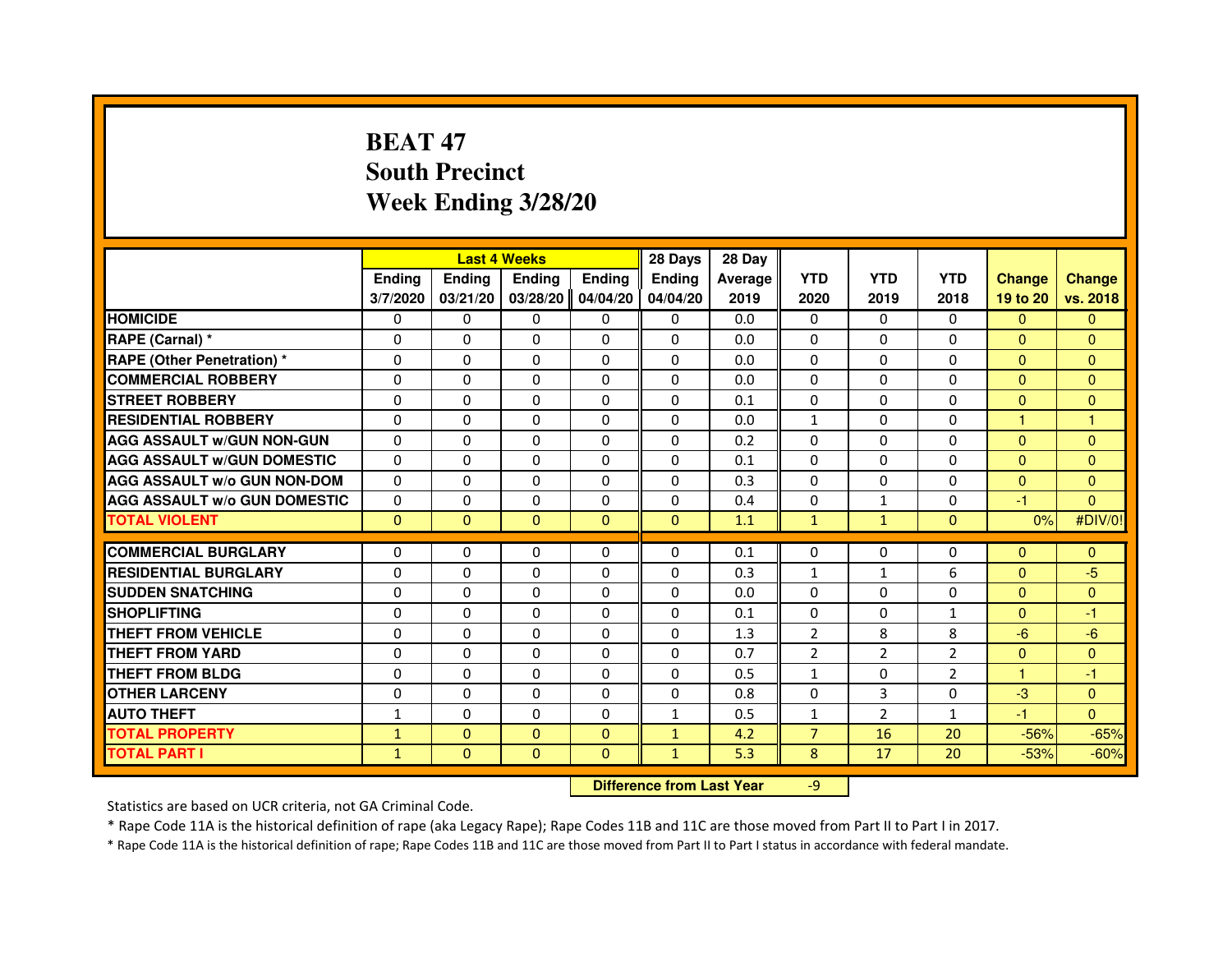#### **BEAT 51 East PrecinctWeek Ending 3/28/20**

|                                     |               |                | <b>Last 4 Weeks</b> |                | 28 Days                          | 28 Day  |                |                |                |                |                      |
|-------------------------------------|---------------|----------------|---------------------|----------------|----------------------------------|---------|----------------|----------------|----------------|----------------|----------------------|
|                                     | <b>Ending</b> | Ending         | Ending              | <b>Ending</b>  | Ending                           | Average | <b>YTD</b>     | <b>YTD</b>     | <b>YTD</b>     | <b>Change</b>  | <b>Change</b>        |
|                                     | 3/7/2020      | 03/21/20       | 03/28/20            | 04/04/20       | 04/04/20                         | 2019    | 2020           | 2019           | 2018           | 19 to 20       | vs. 2018             |
| <b>HOMICIDE</b>                     | 0             | $\mathbf{0}$   | $\Omega$            | $\mathbf{0}$   | $\mathbf{0}$                     | 0.2     | $\Omega$       | $\mathbf{1}$   | 1              | $-1$           | $-1$                 |
| RAPE (Carnal) *                     | 0             | 0              | 0                   | $\Omega$       | $\Omega$                         | 0.2     | 0              | $\mathbf{1}$   | $\mathbf{1}$   | $-1$           | $-1$                 |
| <b>RAPE (Other Penetration) *</b>   | $\Omega$      | $\Omega$       | $\Omega$            | $\Omega$       | $\Omega$                         | 0.1     | $\Omega$       | $\Omega$       | $\mathbf{1}$   | $\Omega$       | $-1$                 |
| <b>COMMERCIAL ROBBERY</b>           | $\Omega$      | $\Omega$       | $\Omega$            | $\Omega$       | $\Omega$                         | 0.1     | $\Omega$       | $\Omega$       | $\Omega$       | $\Omega$       | $\Omega$             |
| <b>STREET ROBBERY</b>               | $\Omega$      | $\Omega$       | $\Omega$            | $\Omega$       | $\Omega$                         | 1.2     | 0              | $\mathbf{1}$   | 3              | $-1$           | $-3$                 |
| <b>RESIDENTIAL ROBBERY</b>          | 0             | 0              | 0                   | $\Omega$       | $\Omega$                         | 0.2     | 0              | $\Omega$       | 0              | $\mathbf{0}$   | $\overline{0}$       |
| <b>AGG ASSAULT W/GUN NON-DOM</b>    | $\Omega$      | $\Omega$       | $\overline{2}$      | $\mathbf{1}$   | 3                                | 1.7     | 5              | 4              | 4              | $\overline{1}$ | $\overline{1}$       |
| <b>AGG ASSAULT W/GUN DOMESTIC</b>   | $\Omega$      | $\Omega$       | $\Omega$            | $\Omega$       | $\Omega$                         | 0.5     | $\Omega$       | $\Omega$       | 0              | $\Omega$       | $\overline{0}$       |
| <b>AGG ASSAULT W/o GUN NON-DOM</b>  | $\Omega$      | 0              | 0                   | 1              | 1                                | 1.5     | 3              | 5              | $\overline{2}$ | $-2$           | $\blacktriangleleft$ |
| <b>AGG ASSAULT W/o GUN DOMESTIC</b> | $\Omega$      | $\Omega$       | $\Omega$            | $\mathbf{1}$   | $\mathbf{1}$                     | 0.8     | 4              | $\overline{2}$ | $\mathbf{1}$   | $\overline{2}$ | 3                    |
| <b>TOTAL VIOLENT</b>                | $\Omega$      | $\mathbf{0}$   | $\overline{2}$      | 3              | 5                                | 6.4     | 12             | 14             | 13             | $-14%$         | $-8%$                |
| <b>COMMERCIAL BURGLARY</b>          | 0             | 0              | 0                   | $\Omega$       | $\Omega$                         | 0.2     | $\overline{2}$ | $\mathbf{1}$   | $\overline{2}$ | -1             | $\Omega$             |
| <b>RESIDENTIAL BURGLARY</b>         | $\mathbf{1}$  | $\Omega$       | $\Omega$            | $\Omega$       | $\mathbf{1}$                     | 2.8     | 6              | 13             | 6              | $-7$           | $\Omega$             |
| <b>SUDDEN SNATCHING</b>             | $\Omega$      | $\Omega$       | $\Omega$            | $\Omega$       | $\Omega$                         | 0.0     | 0              | $\Omega$       | $\overline{2}$ | $\Omega$       | $-2$                 |
| <b>SHOPLIFTING</b>                  | 0             | 3              | 0                   | $\Omega$       | 3                                | 2.0     | 8              | 5              | 6              | 3              | $\overline{2}$       |
| <b>THEFT FROM VEHICLE</b>           | 0             | $\Omega$       | $\mathbf{1}$        | 2              | 3                                | 2.2     | 13             | 8              | 12             | 5              | $\overline{1}$       |
| <b>THEFT FROM YARD</b>              | $\Omega$      | $\Omega$       | $\Omega$            | $\Omega$       | $\Omega$                         | 1.2     | 6              | $\overline{2}$ | 3              | $\overline{4}$ | 3                    |
| <b>THEFT FROM BLDG</b>              | 0             | $\mathbf{1}$   | $\Omega$            | $\Omega$       | $\mathbf{1}$                     | 1.3     | 9              | 3              | 8              | 6              | $\overline{1}$       |
| <b>OTHER LARCENY</b>                | $\Omega$      | $\Omega$       | $\mathbf{1}$        | $\Omega$       | $\mathbf{1}$                     | 1.4     | $\overline{3}$ | 4              | 6              | $-1$           | $-3$                 |
| <b>AUTO THEFT</b>                   | 0             | 0              | $\Omega$            | $\Omega$       | 0                                | 2.3     | 3              | $\overline{7}$ | 8              | $-4$           | $-5$                 |
| <b>TOTAL PROPERTY</b>               | $\mathbf{1}$  | $\overline{4}$ | $\overline{2}$      | $\overline{2}$ | $\overline{9}$                   | 13.3    | 50             | 43             | 53             | 16%            | $-6%$                |
| <b>TOTAL PART I</b>                 | $\mathbf{1}$  | 4              | $\overline{4}$      | 5              | 14                               | 19.8    | 62             | 57             | 66             | 9%             | $-6%$                |
|                                     |               |                |                     |                | <b>Difference from Last Year</b> |         | 5.             |                |                |                |                      |

 **Difference from Last Year**

Statistics are based on UCR criteria, not GA Criminal Code.

\* Rape Code 11A is the historical definition of rape (aka Legacy Rape); Rape Codes 11B and 11C are those moved from Part II to Part I in 2017.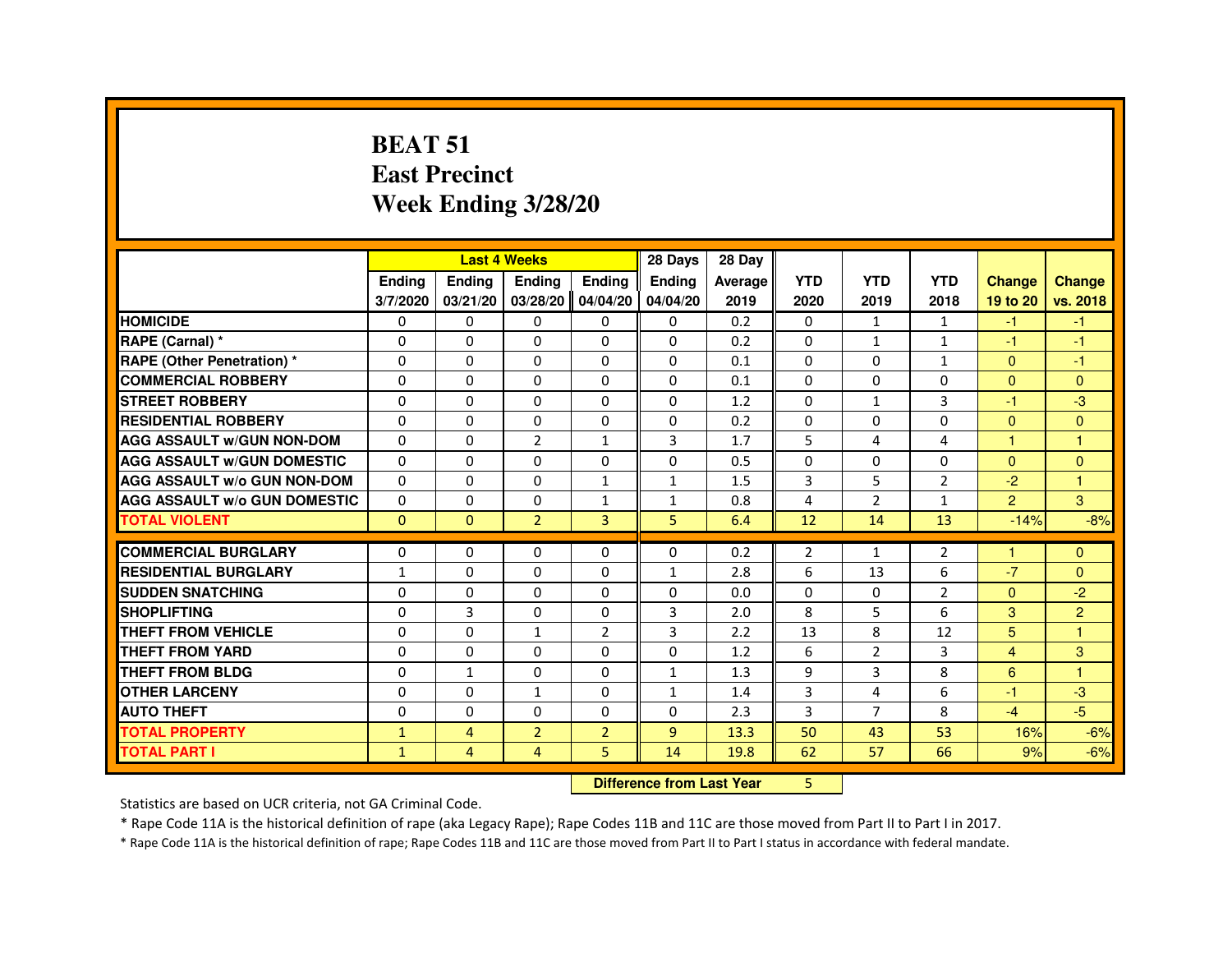# **BEAT 52 East PrecinctWeek Ending 3/28/20**

|                                     |               | <b>Last 4 Weeks</b> |                     |                | 28 Days        | 28 Day  |                |                |                |                |                |
|-------------------------------------|---------------|---------------------|---------------------|----------------|----------------|---------|----------------|----------------|----------------|----------------|----------------|
|                                     | <b>Ending</b> | <b>Ending</b>       | <b>Ending</b>       | <b>Endina</b>  | <b>Endina</b>  | Average | <b>YTD</b>     | <b>YTD</b>     | <b>YTD</b>     | <b>Change</b>  | <b>Change</b>  |
|                                     | 3/7/2020      | 03/21/20            | 03/28/20   04/04/20 |                | 04/04/20       | 2019    | 2020           | 2019           | 2018           | 19 to 20       | vs. 2018       |
| <b>HOMICIDE</b>                     | 0             | 0                   | 0                   | 0              | 0              | 0.1     | $\mathbf{0}$   | 0              | $\Omega$       | $\mathbf{0}$   | $\Omega$       |
| RAPE (Carnal) *                     | $\Omega$      | $\Omega$            | $\Omega$            | $\Omega$       | $\Omega$       | 0.3     | $\Omega$       | $\Omega$       | $\Omega$       | $\Omega$       | $\Omega$       |
| <b>RAPE (Other Penetration) *</b>   | $\Omega$      | $\Omega$            | $\Omega$            | $\Omega$       | $\Omega$       | 0.0     | $\Omega$       | $\Omega$       | $\Omega$       | $\Omega$       | $\Omega$       |
| <b>COMMERCIAL ROBBERY</b>           | 0             | 0                   | $\Omega$            | 0              | $\Omega$       | 0.2     | $\Omega$       | 0              | $\mathbf{1}$   | $\Omega$       | $-1$           |
| <b>STREET ROBBERY</b>               | $\Omega$      | 0                   | $\Omega$            | 0              | 0              | 0.9     | $\Omega$       | 1              | $\mathbf{1}$   | $-1$           | $-1$           |
| <b>RESIDENTIAL ROBBERY</b>          | $\Omega$      | $\Omega$            | $\Omega$            | $\Omega$       | 0              | 0.2     | 0              | $\overline{2}$ | $\Omega$       | $-2$           | $\Omega$       |
| <b>AGG ASSAULT w/GUN NON-DOM</b>    | $\Omega$      | 0                   | $\mathbf 0$         | 0              | $\Omega$       | 1.1     | $\mathbf{1}$   | $\overline{2}$ | 3              | $-1$           | $-2$           |
| <b>AGG ASSAULT W/GUN DOMESTIC</b>   | $\Omega$      | 0                   | $\Omega$            | 0              | 0              | 0.2     | $\mathbf{1}$   | $\mathbf{1}$   | $\mathbf{1}$   | $\Omega$       | $\Omega$       |
| <b>AGG ASSAULT W/o GUN NON-DOM</b>  | $\Omega$      | $\Omega$            | $\Omega$            | 2              | $\overline{2}$ | 0.8     | 5              | $\mathbf{1}$   | $\overline{2}$ | $\overline{4}$ | 3              |
| <b>AGG ASSAULT W/o GUN DOMESTIC</b> | $\Omega$      | $\Omega$            | $\Omega$            | 0              | 0              | 0.8     | 6              | 3              | $\overline{2}$ | 3              | $\overline{4}$ |
| <b>TOTAL VIOLENT</b>                | $\Omega$      | $\Omega$            | $\Omega$            | $\overline{2}$ | $\overline{2}$ | 4.6     | 13             | 10             | 10             | 30%            | 30%            |
|                                     |               |                     |                     |                |                |         |                |                |                |                |                |
| <b>COMMERCIAL BURGLARY</b>          | $\Omega$      | $\mathbf{1}$        | $\Omega$            | $\Omega$       | $\mathbf{1}$   | 0.1     | $\overline{2}$ | 0              | $\mathbf{1}$   | $\overline{2}$ | 1              |
| <b>RESIDENTIAL BURGLARY</b>         | $\Omega$      | 1                   | $\overline{2}$      | 0              | 3              | 4.4     | 8              | 10             | 18             | $-2$           | $-10$          |
| <b>SUDDEN SNATCHING</b>             | $\Omega$      | $\Omega$            | 0                   | 0              | 0              | 0.2     | $\overline{2}$ | $\Omega$       | $\Omega$       | 2              | $\overline{2}$ |
| <b>SHOPLIFTING</b>                  | 0             | $\mathbf 0$         | 1                   | 0              | $\mathbf{1}$   | 0.5     | 4              | $\Omega$       | $\mathbf 0$    | $\overline{4}$ | 4              |
| <b>THEFT FROM VEHICLE</b>           | 4             | $\Omega$            | $\mathbf{1}$        | $\mathbf{1}$   | 6              | 4.9     | 19             | 15             | 9              | $\overline{4}$ | 10             |
| <b>THEFT FROM YARD</b>              | $\mathbf{1}$  | $\overline{2}$      | 1                   | $\mathbf{1}$   | 5              | 2.5     | 8              | 8              | 3              | $\Omega$       | 5              |
| <b>THEFT FROM BLDG</b>              | $\mathbf{1}$  | $\mathbf{1}$        | 0                   | 0              | $\overline{2}$ | 2.8     | 11             | 11             | 4              | $\Omega$       | $\overline{7}$ |
| <b>OTHER LARCENY</b>                | $\Omega$      | $\Omega$            | $\Omega$            | $\mathbf{1}$   | 1              | 0.8     | 3              | $\overline{2}$ | 5              | 1              | $-2$           |
| <b>AUTO THEFT</b>                   | $\mathbf 0$   | $\mathbf 0$         | 0                   | 0              | $\Omega$       | 2.0     | 3              | $\overline{7}$ | 12             | $-4$           | $-9$           |
| <b>TOTAL PROPERTY</b>               | 6             | 5                   | 5                   | 3              | 19             | 18.3    | 60             | 53             | 52             | 13%            | 15%            |
| <b>TOTAL PART I</b>                 | 6             | 5                   | 5                   | 5              | 21             | 22.9    | 73             | 63             | 62             | 16%            | 18%            |

#### **Difference from Last Year**

<sup>10</sup>

Statistics are based on UCR criteria, not GA Criminal Code.

\* Rape Code 11A is the historical definition of rape (aka Legacy Rape); Rape Codes 11B and 11C are those moved from Part II to Part I in 2017.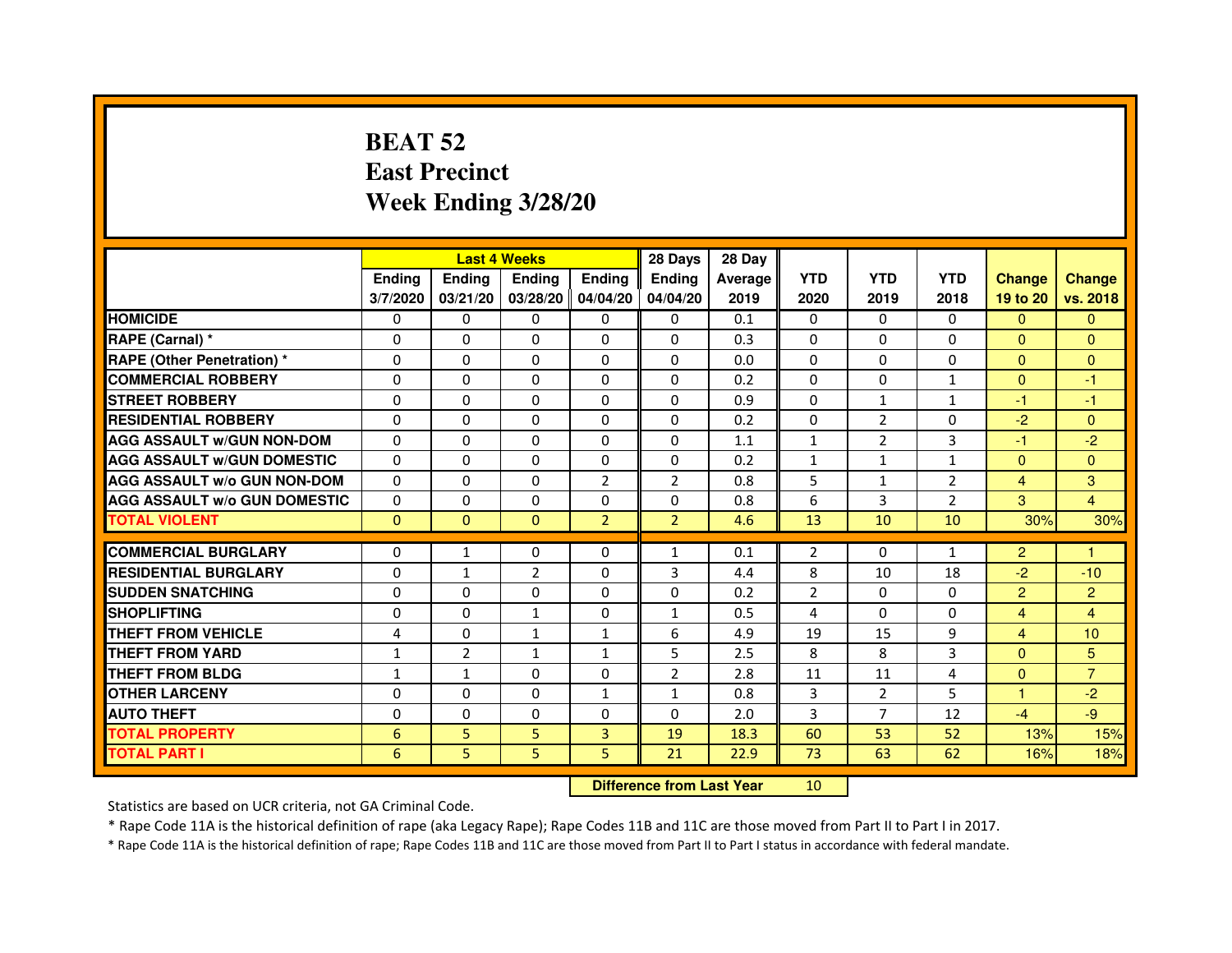# **BEAT 53 East PrecinctWeek Ending 3/28/20**

|                                     |                |                                  | <b>Last 4 Weeks</b> |               | 28 Days        | 28 Day  |                |                |                |                |                |
|-------------------------------------|----------------|----------------------------------|---------------------|---------------|----------------|---------|----------------|----------------|----------------|----------------|----------------|
|                                     | <b>Ending</b>  | Ending                           | Ending              | <b>Ending</b> | <b>Endina</b>  | Average | <b>YTD</b>     | <b>YTD</b>     | <b>YTD</b>     | <b>Change</b>  | <b>Change</b>  |
|                                     | 3/7/2020       | 03/21/20                         | 03/28/20            | 04/04/20      | 04/04/20       | 2019    | 2020           | 2019           | 2018           | 19 to 20       | vs. 2018       |
| <b>HOMICIDE</b>                     | $\Omega$       | $\Omega$                         | $\mathbf{0}$        | $\mathbf{0}$  | $\mathbf{0}$   | 0.0     | $\Omega$       | 0              | $\Omega$       | $\Omega$       | $\mathbf{0}$   |
| RAPE (Carnal) *                     | 0              | $\Omega$                         | $\Omega$            | $\Omega$      | $\Omega$       | 0.0     | $\Omega$       | $\Omega$       | $\mathbf{1}$   | $\Omega$       | $-1$           |
| <b>RAPE (Other Penetration) *</b>   | $\Omega$       | $\Omega$                         | $\Omega$            | $\Omega$      | $\Omega$       | 0.1     | $\mathbf{1}$   | $\Omega$       | $\Omega$       | $\mathbf{1}$   | 1              |
| <b>COMMERCIAL ROBBERY</b>           | 0              | $\Omega$                         | $\Omega$            | $\Omega$      | $\Omega$       | 0.0     | $\Omega$       | $\Omega$       | $\Omega$       | $\mathbf{0}$   | $\overline{0}$ |
| <b>STREET ROBBERY</b>               | $\Omega$       | $\Omega$                         | $\Omega$            | $\Omega$      | $\Omega$       | 0.8     | $\mathbf{1}$   | 2              | 3              | $-1$           | $-2$           |
| <b>RESIDENTIAL ROBBERY</b>          | $\Omega$       | $\Omega$                         | $\Omega$            | $\Omega$      | $\Omega$       | 0.0     | $\mathbf{1}$   | $\Omega$       | $\Omega$       | 1              | 1              |
| <b>AGG ASSAULT w/GUN NON-DOM</b>    | $\Omega$       | $\Omega$                         | $\mathbf{1}$        | $\Omega$      | $\mathbf{1}$   | 1.3     | $\overline{3}$ | $\overline{2}$ | $\mathbf{1}$   | $\mathbf{1}$   | $\overline{2}$ |
| <b>AGG ASSAULT W/GUN DOMESTIC</b>   | $\Omega$       | $\Omega$                         | $\Omega$            | $\Omega$      | $\Omega$       | 0.2     | $\mathbf{1}$   | $\mathbf{1}$   | $\Omega$       | $\Omega$       | 1              |
| <b>AGG ASSAULT w/o GUN NON-DOM</b>  | 0              | 0                                | 0                   | 0             | $\mathbf{0}$   | 0.6     | 4              | $\mathbf{1}$   | 3              | 3              | 1              |
| <b>AGG ASSAULT W/o GUN DOMESTIC</b> | $\Omega$       | 0                                | $\Omega$            | $\Omega$      | $\Omega$       | 1.7     | $\mathbf{1}$   | 5              | 4              | $-4$           | $-3$           |
| <b>TOTAL VIOLENT</b>                | $\mathbf{0}$   | $\mathbf{0}$                     | $\mathbf{1}$        | $\mathbf{0}$  | $\mathbf{1}$   | 4.7     | 12             | 11             | 12             | 9%             | 0%             |
| <b>COMMERCIAL BURGLARY</b>          | $\Omega$       | $\mathbf{1}$                     | 0                   | $\Omega$      | $\mathbf{1}$   | 0.2     | $\overline{2}$ | 0              | $\mathbf{1}$   | $\overline{2}$ | 1              |
| <b>RESIDENTIAL BURGLARY</b>         | $\Omega$       | $\mathbf{1}$                     | $\Omega$            | 1             | $\overline{2}$ | 3.8     | $\overline{7}$ | 18             | 14             | $-11$          | $-7$           |
| <b>SUDDEN SNATCHING</b>             | $\Omega$       | $\Omega$                         | $\Omega$            | $\Omega$      | $\Omega$       | 0.2     | $\Omega$       | $\Omega$       | $\mathbf{1}$   | $\Omega$       | $-1$           |
| <b>SHOPLIFTING</b>                  | 0              | 0                                | 0                   | 0             | 0              | 0.3     | 0              | 0              | 2              | $\Omega$       | $-2$           |
| <b>THEFT FROM VEHICLE</b>           | 1              | $\Omega$                         | 1                   | $\Omega$      | $\overline{2}$ | 3.7     | 11             | 15             | 17             | $-4$           | $-6$           |
| <b>THEFT FROM YARD</b>              | 0              | 0                                | 0                   | $\mathbf{1}$  | $\mathbf{1}$   | 1.4     | 4              | 3              | $\overline{7}$ | $\mathbf{1}$   | $-3$           |
| <b>THEFT FROM BLDG</b>              | $\overline{2}$ | $\overline{2}$                   | $\Omega$            | $\mathbf{1}$  | 5              | 2.7     | $\overline{7}$ | 11             | 9              | $-4$           | $-2$           |
| <b>OTHER LARCENY</b>                | $\Omega$       | $\Omega$                         | $\Omega$            | $\Omega$      | $\Omega$       | 1.1     | 3              | $\overline{7}$ | 3              | $-4$           | $\Omega$       |
| <b>AUTO THEFT</b>                   | $\Omega$       | $\Omega$                         | $\overline{2}$      | $\Omega$      | $\overline{2}$ | 1.3     | 4              | $\overline{7}$ | 10             | $-3$           | $-6$           |
| <b>TOTAL PROPERTY</b>               | $\overline{3}$ | $\overline{4}$                   | $\overline{3}$      | 3             | 13             | 14.6    | 38             | 61             | 64             | $-38%$         | $-41%$         |
| <b>TOTAL PART I</b>                 | $\overline{3}$ | $\overline{4}$                   | $\overline{4}$      | 3             | 14             | 19.3    | 50             | 72             | 76             | $-31%$         | $-34%$         |
|                                     |                | <b>Difference from Last Year</b> |                     | $-22$         |                |         |                |                |                |                |                |

 **Difference from Last Year**

Statistics are based on UCR criteria, not GA Criminal Code.

\* Rape Code 11A is the historical definition of rape (aka Legacy Rape); Rape Codes 11B and 11C are those moved from Part II to Part I in 2017.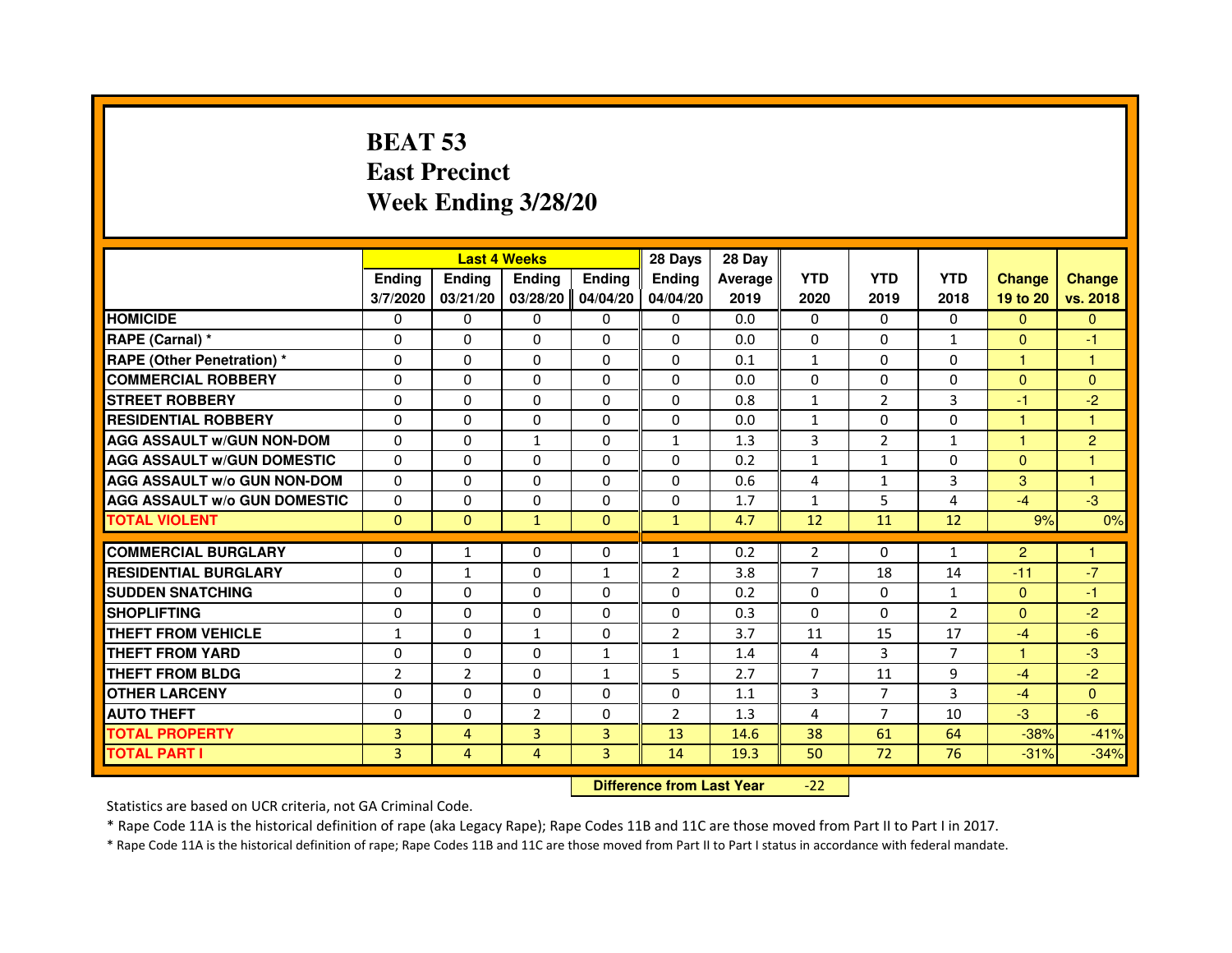# **BEAT 54 East PrecinctWeek Ending 3/28/20**

|                                     |                | <b>Last 4 Weeks</b> |                     |                | 28 Days        | 28 Day  |                |                |                |                |                |
|-------------------------------------|----------------|---------------------|---------------------|----------------|----------------|---------|----------------|----------------|----------------|----------------|----------------|
|                                     | <b>Ending</b>  | <b>Ending</b>       | <b>Ending</b>       | <b>Endina</b>  | <b>Endina</b>  | Average | <b>YTD</b>     | <b>YTD</b>     | <b>YTD</b>     | <b>Change</b>  | <b>Change</b>  |
|                                     | 3/7/2020       | 03/21/20            | 03/28/20   04/04/20 |                | 04/04/20       | 2019    | 2020           | 2019           | 2018           | 19 to 20       | vs. 2018       |
| <b>HOMICIDE</b>                     | 0              | 0                   | 0                   | 0              | 0              | 0.0     | $\mathbf{0}$   | 0              | 2              | $\mathbf{0}$   | $-2$           |
| RAPE (Carnal) *                     | $\Omega$       | $\Omega$            | $\Omega$            | $\Omega$       | $\Omega$       | 0.2     | $\Omega$       | $\mathbf{1}$   | $\Omega$       | $-1$           | $\Omega$       |
| <b>RAPE (Other Penetration) *</b>   | $\Omega$       | $\mathbf{1}$        | $\Omega$            | $\Omega$       | $\mathbf{1}$   | 0.0     | $\mathbf{1}$   | $\Omega$       | $\Omega$       | $\mathbf{1}$   | 1              |
| <b>COMMERCIAL ROBBERY</b>           | 0              | 0                   | $\Omega$            | 0              | $\Omega$       | 0.3     | 3              | $\mathbf{1}$   | $\mathbf{1}$   | 2              | $\overline{2}$ |
| <b>STREET ROBBERY</b>               | $\Omega$       | 0                   | $\Omega$            | $\mathbf{1}$   | $\mathbf{1}$   | 0.7     | $\overline{2}$ | 3              | 0              | $-1$           | $\overline{2}$ |
| <b>RESIDENTIAL ROBBERY</b>          | $\Omega$       | $\Omega$            | $\Omega$            | $\Omega$       | 0              | 0.2     | 0              | $\Omega$       | $\Omega$       | $\Omega$       | $\Omega$       |
| <b>AGG ASSAULT w/GUN NON-DOM</b>    | $\Omega$       | 0                   | $\mathbf 0$         | 0              | $\mathbf 0$    | 1.7     | $\mathbf{1}$   | $\overline{7}$ | 5              | $-6$           | $-4$           |
| <b>AGG ASSAULT W/GUN DOMESTIC</b>   | $\Omega$       | 0                   | $\Omega$            | $\mathbf{1}$   | $\mathbf{1}$   | 0.2     | $\mathbf{1}$   | $\mathbf{0}$   | $\mathbf{1}$   | $\mathbf{1}$   | $\Omega$       |
| <b>AGG ASSAULT W/o GUN NON-DOM</b>  | $\Omega$       | $\Omega$            | $\Omega$            | $\mathbf{1}$   | 1              | 0.8     | $\overline{2}$ | $\overline{2}$ | 1              | $\Omega$       | 1              |
| <b>AGG ASSAULT W/o GUN DOMESTIC</b> | $\Omega$       | $\Omega$            | $\mathbf{1}$        | 0              | 1              | 0.2     | 3              | 1              | 1              | $\overline{2}$ | $\overline{2}$ |
| <b>TOTAL VIOLENT</b>                | $\Omega$       | $\mathbf{1}$        | $\mathbf{1}$        | 3              | 5              | 4.2     | 13             | 15             | 11             | $-13%$         | 18%            |
|                                     |                |                     |                     |                |                |         |                |                |                |                |                |
| <b>COMMERCIAL BURGLARY</b>          | $\Omega$       | $\Omega$            | $\Omega$            | $\Omega$       | $\Omega$       | 0.5     | $\Omega$       | $\mathbf{1}$   | $\Omega$       | $-1$           | $\Omega$       |
| <b>RESIDENTIAL BURGLARY</b>         | $\Omega$       | $\Omega$            | 1                   | $\overline{2}$ | 3              | 2.9     | 10             | 8              | 23             | $\overline{2}$ | $-13$          |
| <b>SUDDEN SNATCHING</b>             | 0              | $\Omega$            | 0                   | 0              | 0              | 0.3     | $\Omega$       | 3              | $\Omega$       | $-3$           | $\Omega$       |
| <b>SHOPLIFTING</b>                  | 0              | 1                   | 0                   | $\mathbf{1}$   | $\overline{2}$ | 3.1     | 13             | $\overline{7}$ | 19             | 6              | $-6$           |
| <b>THEFT FROM VEHICLE</b>           | 1              | $\Omega$            | $\Omega$            | $\overline{2}$ | 3              | 6.4     | 20             | 36             | 13             | $-16$          | $\overline{7}$ |
| <b>THEFT FROM YARD</b>              | $\mathbf{1}$   | $\mathbf{1}$        | $\Omega$            | $\Omega$       | $\overline{2}$ | 2.1     | 5              | 8              | 8              | $-3$           | $-3$           |
| <b>THEFT FROM BLDG</b>              | $\Omega$       | $\mathbf{1}$        | 0                   | 0              | 1              | 2.2     | 9              | 3              | $\overline{7}$ | 6              | $\overline{2}$ |
| <b>OTHER LARCENY</b>                | $\Omega$       | $\Omega$            | $\mathbf{1}$        | 0              | 1              | 0.5     | 5              | 3              | $\overline{2}$ | $\overline{2}$ | 3              |
| <b>AUTO THEFT</b>                   | $\mathbf 0$    | 1                   | $\overline{2}$      | 0              | 3              | 2.4     | 5              | 9              | 13             | $-4$           | $-8$           |
| <b>TOTAL PROPERTY</b>               | $\overline{2}$ | 4                   | 4                   | 5              | 15             | 20.6    | 67             | 78             | 85             | $-14%$         | $-21%$         |
| <b>TOTAL PART I</b>                 | $\overline{2}$ | 5                   | 5                   | 8              | 20             | 24.8    | 80             | 93             | 96             | $-14%$         | $-17%$         |

 **Difference from Last Year**-13

Statistics are based on UCR criteria, not GA Criminal Code.

\* Rape Code 11A is the historical definition of rape (aka Legacy Rape); Rape Codes 11B and 11C are those moved from Part II to Part I in 2017.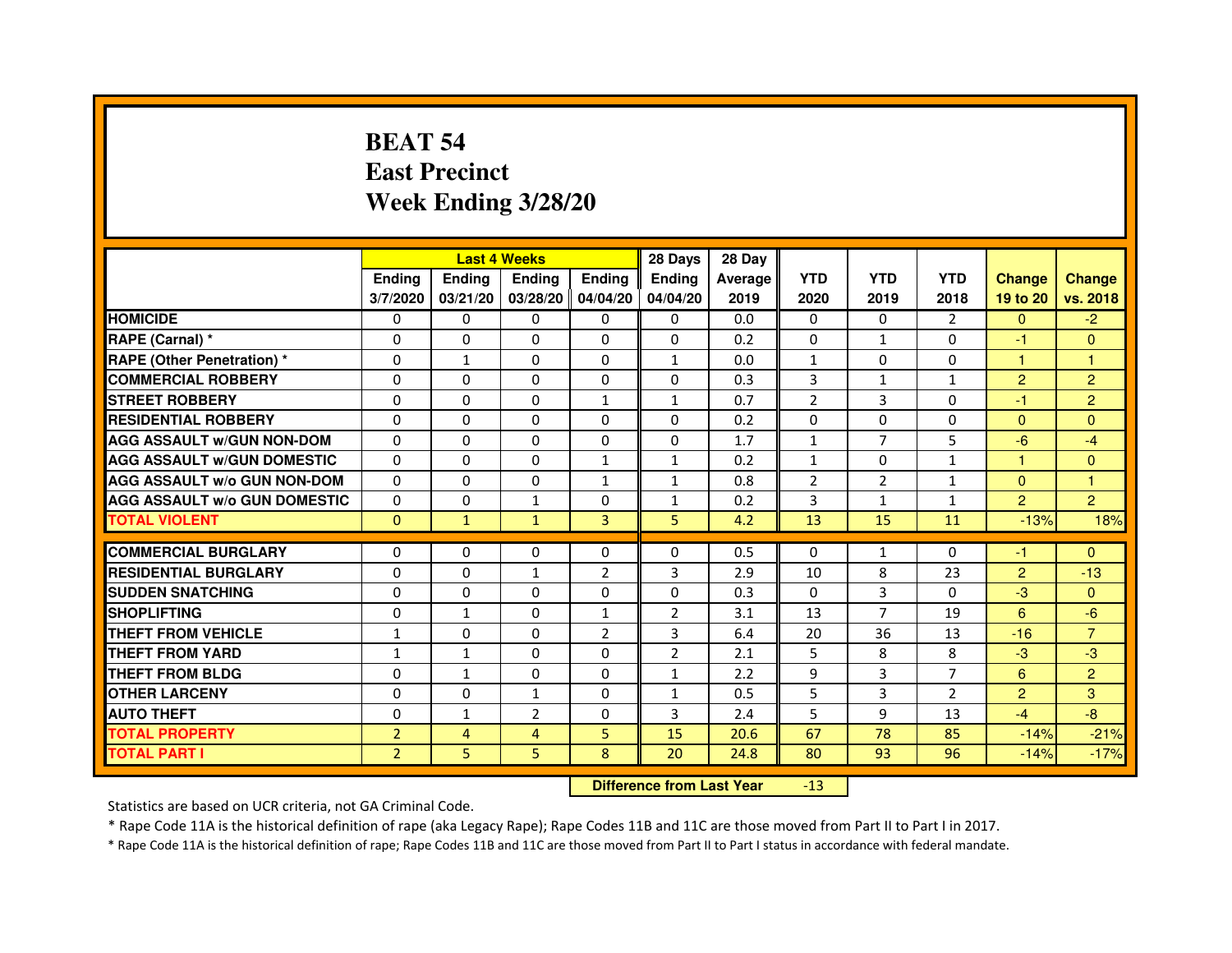# **BEAT 55 East PrecinctWeek Ending 3/28/20**

|                                     |                |                                  | <b>Last 4 Weeks</b> |                | 28 Days      | 28 Day  |                |                |                |               |                |
|-------------------------------------|----------------|----------------------------------|---------------------|----------------|--------------|---------|----------------|----------------|----------------|---------------|----------------|
|                                     | <b>Ending</b>  | <b>Ending</b>                    | <b>Ending</b>       | <b>Ending</b>  | Ending       | Average | <b>YTD</b>     | <b>YTD</b>     | <b>YTD</b>     | <b>Change</b> | <b>Change</b>  |
|                                     | 3/7/2020       | 03/21/20                         | 03/28/20            | 04/04/20       | 04/04/20     | 2019    | 2020           | 2019           | 2018           | 19 to 20      | vs. 2018       |
| <b>HOMICIDE</b>                     | $\Omega$       | $\Omega$                         | 0                   | 0              | 0            | 0.0     | $\Omega$       | $\Omega$       | $\mathbf{1}$   | $\Omega$      | $-1$           |
| RAPE (Carnal) *                     | $\Omega$       | $\mathbf{0}$                     | 0                   | 0              | 0            | 0.2     | 0              | $\overline{2}$ | 0              | $-2$          | $\mathbf{0}$   |
| RAPE (Other Penetration) *          | $\Omega$       | 0                                | $\Omega$            | $\Omega$       | $\Omega$     | 0.0     | $\Omega$       | $\Omega$       | $\Omega$       | $\Omega$      | $\overline{0}$ |
| <b>COMMERCIAL ROBBERY</b>           | $\Omega$       | $\Omega$                         | $\Omega$            | $\Omega$       | $\Omega$     | 0.1     | 0              | $\Omega$       | $\Omega$       | $\mathbf{0}$  | $\mathbf{0}$   |
| <b>STREET ROBBERY</b>               | $\Omega$       | $\Omega$                         | $\Omega$            | $\Omega$       | $\Omega$     | 0.3     | $\mathbf{1}$   | $\mathbf{1}$   | $\mathbf{1}$   | $\Omega$      | $\Omega$       |
| <b>RESIDENTIAL ROBBERY</b>          | 0              | 0                                | 0                   | 0              | 0            | 0.1     | 0              | $\Omega$       | $\Omega$       | $\Omega$      | $\overline{0}$ |
| <b>AGG ASSAULT w/GUN NON- DOM</b>   | $\Omega$       | $\Omega$                         | $\Omega$            | $\Omega$       | $\Omega$     | 0.2     | $\Omega$       | $\Omega$       | $\overline{2}$ | $\Omega$      | $-2$           |
| <b>AGG ASSAULT W/GUN DOMESTIC</b>   | $\Omega$       | $\Omega$                         | $\Omega$            | $\Omega$       | $\Omega$     | 0.3     | $\Omega$       | $\Omega$       | $\Omega$       | $\Omega$      | $\overline{0}$ |
| <b>AGG ASSAULT W/o GUN NON-DOM</b>  | $\Omega$       | $\Omega$                         | $\Omega$            | $\Omega$       | $\Omega$     | 0.4     | $\mathbf{1}$   | $\mathbf{1}$   | $\Omega$       | $\Omega$      | 1              |
| <b>AGG ASSAULT W/o GUN DOMESTIC</b> | $\Omega$       | $\Omega$                         | $\Omega$            | $\Omega$       | $\Omega$     | 0.4     | $\mathbf{1}$   | $\mathbf{1}$   | 1              | $\Omega$      | $\Omega$       |
| <b>TOTAL VIOLENT</b>                | $\mathbf{0}$   | $\mathbf{0}$                     | $\mathbf{0}$        | $\mathbf{0}$   | $\mathbf{0}$ | 2.0     | 3              | 5              | 5              | $-40%$        | $-40%$         |
| <b>COMMERCIAL BURGLARY</b>          | $\mathbf{0}$   | 0                                | 0                   | 0              | 0            | 0.5     | $\mathbf{1}$   | 0              | 2              | 1             | -1             |
| <b>RESIDENTIAL BURGLARY</b>         | $\Omega$       | $\Omega$                         | $\mathbf{1}$        | $\Omega$       | $\mathbf{1}$ | 1.8     | 5              | 5              | 6              | $\Omega$      | $-1$           |
| <b>SUDDEN SNATCHING</b>             | $\Omega$       | $\Omega$                         | $\Omega$            | $\Omega$       | $\Omega$     | 0.2     | $\Omega$       | $\mathbf{1}$   | $\Omega$       | $-1$          | $\Omega$       |
| <b>SHOPLIFTING</b>                  | $\overline{2}$ | $\overline{2}$                   | 4                   | 4              | 12           | 16.0    | 61             | 51             | 47             | 10            | 14             |
| THEFT FROM VEHICLE                  | $\overline{2}$ | 1                                | $\Omega$            | $\Omega$       | 3            | 3.6     | $\overline{7}$ | 10             | 12             | $-3$          | $-5$           |
| <b>THEFT FROM YARD</b>              | $\mathbf{1}$   | $\Omega$                         | $\Omega$            | $\Omega$       | $\mathbf{1}$ | 1.3     | 3              | 5              | 5              | $-2$          | $-2$           |
| <b>THEFT FROM BLDG</b>              | $\Omega$       | $\Omega$                         | $\Omega$            | $\Omega$       | $\Omega$     | 1.8     | 4              | 4              | 6              | $\Omega$      | $-2$           |
| <b>OTHER LARCENY</b>                | $\mathbf{0}$   | $\Omega$                         | $\Omega$            | $\Omega$       | $\Omega$     | 0.3     | $\mathbf{1}$   | $\mathbf{1}$   | $\overline{2}$ | $\mathbf{0}$  | $-1$           |
| <b>AUTO THEFT</b>                   | $\Omega$       | $\Omega$                         | $\Omega$            | $\mathbf{1}$   | $\mathbf{1}$ | 0.8     | 3              | 3              | $\overline{7}$ | $\Omega$      | $-4$           |
| <b>TOTAL PROPERTY</b>               | 5              | 3                                | 5                   | 5              | 18           | 26.2    | 85             | 80             | 87             | 6%            | $-2%$          |
| <b>TOTAL PART I</b>                 | 5              | $\overline{3}$                   | 5                   | 5              | 18           | 28.2    | 88             | 85             | 92             | 4%            | $-4%$          |
|                                     |                | <b>Difference from Last Year</b> |                     | $\overline{3}$ |              |         |                |                |                |               |                |

 **Difference from Last Year**

Statistics are based on UCR criteria, not GA Criminal Code.

\* Rape Code 11A is the historical definition of rape (aka Legacy Rape); Rape Codes 11B and 11C are those moved from Part II to Part I in 2017.